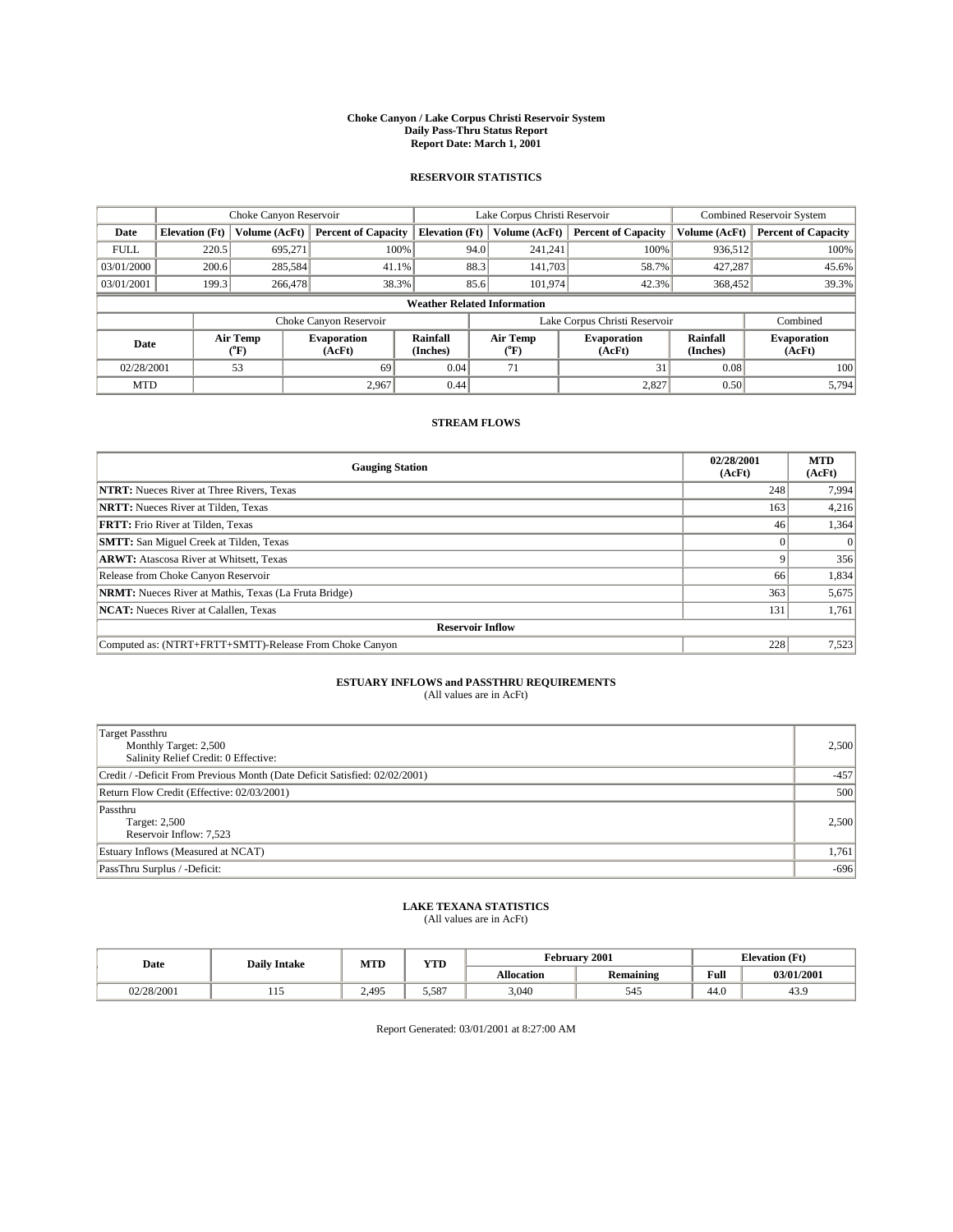#### **Choke Canyon / Lake Corpus Christi Reservoir System Daily Pass-Thru Status Report Report Date: March 2, 2001**

### **RESERVOIR STATISTICS**

|                                    |                       |                  | Lake Corpus Christi Reservoir |                             |      |                         | <b>Combined Reservoir System</b> |                      |                              |
|------------------------------------|-----------------------|------------------|-------------------------------|-----------------------------|------|-------------------------|----------------------------------|----------------------|------------------------------|
| Date                               | <b>Elevation</b> (Ft) | Volume (AcFt)    | <b>Percent of Capacity</b>    | <b>Elevation (Ft)</b>       |      | Volume (AcFt)           | <b>Percent of Capacity</b>       | Volume (AcFt)        | <b>Percent of Capacity</b>   |
| <b>FULL</b>                        | 220.5                 | 695,271          | 100%                          |                             | 94.0 | 241,241                 | 100%                             | 936,512              | 100%                         |
| 03/02/2000                         | 200.6                 | 285.431          | 41.1%                         |                             | 88.3 | 141.393                 | 58.6%                            | 426.824              | 45.6%                        |
| 03/02/2001                         | 199.3                 | 267,214          | 38.4%                         |                             | 85.6 | 102,239                 | 42.4%                            | 369,453              | 39.4%                        |
| <b>Weather Related Information</b> |                       |                  |                               |                             |      |                         |                                  |                      |                              |
|                                    |                       |                  | Choke Canyon Reservoir        |                             |      |                         | Lake Corpus Christi Reservoir    |                      | Combined                     |
| Date                               |                       | Air Temp<br>(°F) | <b>Evaporation</b><br>(AcFt)  | <b>Rainfall</b><br>(Inches) |      | Air Temp<br>$\rm ^{op}$ | <b>Evaporation</b><br>(AcFt)     | Rainfall<br>(Inches) | <b>Evaporation</b><br>(AcFt) |
| 03/01/2001                         |                       | 53               | 34                            | 0.45                        |      | 54                      | 15                               | 0.55                 | 49                           |
| <b>MTD</b>                         |                       |                  | 34                            | 0.45                        |      |                         | 15                               | 0.55                 | 49                           |

## **STREAM FLOWS**

| <b>Gauging Station</b>                                       | 03/01/2001<br>(AcFt) | <b>MTD</b><br>(AcFt) |  |  |  |  |
|--------------------------------------------------------------|----------------------|----------------------|--|--|--|--|
| <b>NTRT:</b> Nueces River at Three Rivers, Texas             | 264                  | 264                  |  |  |  |  |
| <b>NRTT:</b> Nueces River at Tilden, Texas                   | 179                  | 179                  |  |  |  |  |
| <b>FRTT:</b> Frio River at Tilden, Texas                     | 46                   | 46                   |  |  |  |  |
| <b>SMTT:</b> San Miguel Creek at Tilden, Texas               |                      |                      |  |  |  |  |
| <b>ARWT:</b> Atascosa River at Whitsett, Texas               |                      |                      |  |  |  |  |
| Release from Choke Canyon Reservoir                          | 66                   | 66                   |  |  |  |  |
| <b>NRMT:</b> Nueces River at Mathis, Texas (La Fruta Bridge) | 441                  | 441                  |  |  |  |  |
| <b>NCAT:</b> Nueces River at Calallen, Texas                 | 187                  | 187                  |  |  |  |  |
| <b>Reservoir Inflow</b>                                      |                      |                      |  |  |  |  |
| Computed as: (NTRT+FRTT+SMTT)-Release From Choke Canyon      | 244                  | 244                  |  |  |  |  |

# **ESTUARY INFLOWS and PASSTHRU REQUIREMENTS**

(All values are in AcFt)

| <b>Target Passthru</b><br>Monthly Target: 3,500<br>Salinity Relief Credit: 0 Effective: | 3,500  |
|-----------------------------------------------------------------------------------------|--------|
| Credit / -Deficit From Previous Month (Date Deficit Satisfied: )                        | $-696$ |
| Return Flow Credit (Effective: )                                                        | 0      |
| Passthru<br>Target: 3,500<br>Reservoir Inflow: 244                                      | 244    |
| Estuary Inflows (Measured at NCAT)                                                      | 187    |
| PassThru Surplus / -Deficit:                                                            | $-754$ |

# **LAKE TEXANA STATISTICS** (All values are in AcFt)

| Date            | <b>Daily Intake</b> | <b>MTD</b>    | <b>WTPD</b><br>1 I.D |                   | <b>March 2001</b> | <b>Elevation</b> (Ft) |            |
|-----------------|---------------------|---------------|----------------------|-------------------|-------------------|-----------------------|------------|
|                 |                     |               |                      | <b>Allocation</b> | <b>Remaining</b>  | Full                  | 03/02/2001 |
| 1/2001<br>03/01 | .                   | $\sim$<br>11. | 5.702                | 3,050             | 2.935<br>ر د به   | 44.U                  | 45.9       |

Report Generated: 03/02/2001 at 8:09:10 AM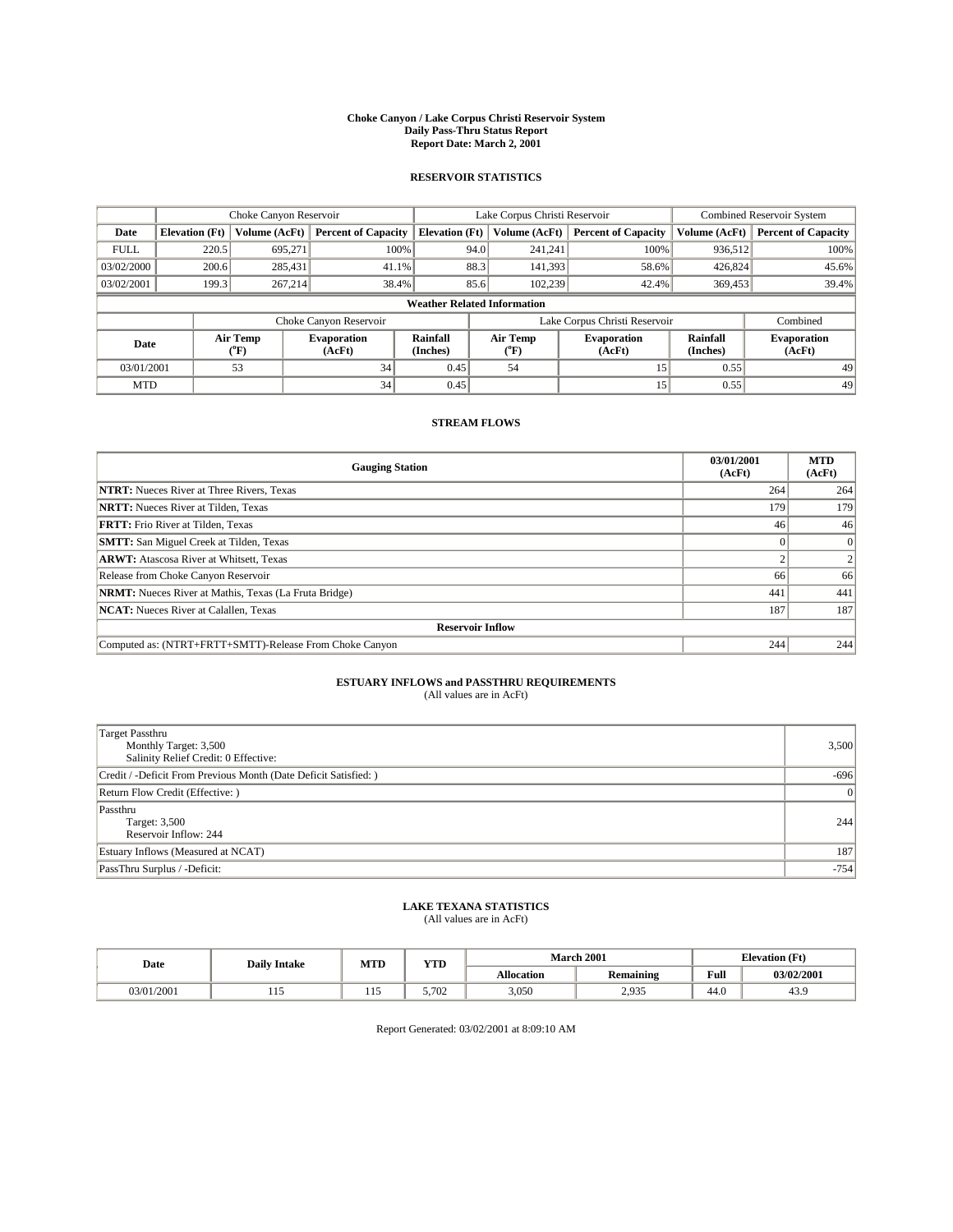#### **Choke Canyon / Lake Corpus Christi Reservoir System Daily Pass-Thru Status Report Report Date: March 3, 2001**

### **RESERVOIR STATISTICS**

|             | Choke Canyon Reservoir             |                             |                              |                             | Lake Corpus Christi Reservoir |                  |                               |                      | <b>Combined Reservoir System</b> |  |
|-------------|------------------------------------|-----------------------------|------------------------------|-----------------------------|-------------------------------|------------------|-------------------------------|----------------------|----------------------------------|--|
| Date        | <b>Elevation</b> (Ft)              | Volume (AcFt)               | <b>Percent of Capacity</b>   | <b>Elevation</b> (Ft)       |                               | Volume (AcFt)    | <b>Percent of Capacity</b>    | Volume (AcFt)        | <b>Percent of Capacity</b>       |  |
| <b>FULL</b> | 220.5                              | 695,271                     | 100%                         |                             | 94.0                          | 241,241          | 100%                          | 936.512              | 100%                             |  |
| 03/03/2000  | 200.5                              | 285,277                     | 41.0%                        |                             | 88.3                          | 141.083          | 58.5%                         | 426,360              | 45.5%                            |  |
| 03/03/2001  | 199.4                              | 267,951                     | 38.5%                        |                             | 85.6                          | 102, 106         | 42.3%                         | 370,057              | 39.5%                            |  |
|             | <b>Weather Related Information</b> |                             |                              |                             |                               |                  |                               |                      |                                  |  |
|             |                                    |                             | Choke Canyon Reservoir       |                             |                               |                  | Lake Corpus Christi Reservoir |                      | Combined                         |  |
| Date        |                                    | Air Temp<br>${}^{\circ}$ F) | <b>Evaporation</b><br>(AcFt) | <b>Rainfall</b><br>(Inches) |                               | Air Temp<br>("F) | <b>Evaporation</b><br>(AcFt)  | Rainfall<br>(Inches) | <b>Evaporation</b><br>(AcFt)     |  |
| 03/02/2001  |                                    | 55                          |                              | 0.20                        |                               | 61               |                               | 0.13                 | 17                               |  |
| <b>MTD</b>  |                                    |                             | 51                           | 0.65                        |                               |                  | 15                            | 0.68                 | 66                               |  |

## **STREAM FLOWS**

| <b>Gauging Station</b>                                       | 03/02/2001<br>(AcFt) | <b>MTD</b><br>(AcFt) |  |  |  |  |  |
|--------------------------------------------------------------|----------------------|----------------------|--|--|--|--|--|
| <b>NTRT:</b> Nueces River at Three Rivers, Texas             | 294                  | 558                  |  |  |  |  |  |
| <b>NRTT:</b> Nueces River at Tilden, Texas                   | 193                  | 371                  |  |  |  |  |  |
| <b>FRTT:</b> Frio River at Tilden, Texas                     | 46                   | 91                   |  |  |  |  |  |
| <b>SMTT:</b> San Miguel Creek at Tilden, Texas               |                      |                      |  |  |  |  |  |
| <b>ARWT:</b> Atascosa River at Whitsett, Texas               |                      | 6                    |  |  |  |  |  |
| Release from Choke Canyon Reservoir                          | 66                   | 131                  |  |  |  |  |  |
| <b>NRMT:</b> Nueces River at Mathis, Texas (La Fruta Bridge) | 290                  | 730                  |  |  |  |  |  |
| <b>NCAT:</b> Nueces River at Calallen, Texas                 | 345                  | 532                  |  |  |  |  |  |
| <b>Reservoir Inflow</b>                                      |                      |                      |  |  |  |  |  |
| Computed as: (NTRT+FRTT+SMTT)-Release From Choke Canyon      | 274                  | 518                  |  |  |  |  |  |

# **ESTUARY INFLOWS and PASSTHRU REQUIREMENTS**

(All values are in AcFt)

| <b>Target Passthru</b><br>Monthly Target: 3,500<br>Salinity Relief Credit: 0 Effective: | 3,500  |
|-----------------------------------------------------------------------------------------|--------|
| Credit / -Deficit From Previous Month (Date Deficit Satisfied: )                        | $-696$ |
| Return Flow Credit (Effective: )                                                        | 0      |
| Passthru<br>Target: 3,500<br>Reservoir Inflow: 518                                      | 518    |
| Estuary Inflows (Measured at NCAT)                                                      | 532    |
| PassThru Surplus / -Deficit:                                                            | $-682$ |

# **LAKE TEXANA STATISTICS** (All values are in AcFt)

| Date       | <b>Daily Intake</b> | <b>MTD</b> | <b>WTPD</b><br>1 I.D |                   | <b>March 2001</b> | <b>Elevation</b> (Ft) |            |
|------------|---------------------|------------|----------------------|-------------------|-------------------|-----------------------|------------|
|            |                     |            |                      | <b>Allocation</b> | <b>Remaining</b>  | Full                  | 03/03/2001 |
| 03/02/2001 |                     | 230        | 5.816                | 3,050             | 2.820             | 44.U                  | 45.9       |

Report Generated: 03/03/2001 at 8:29:38 AM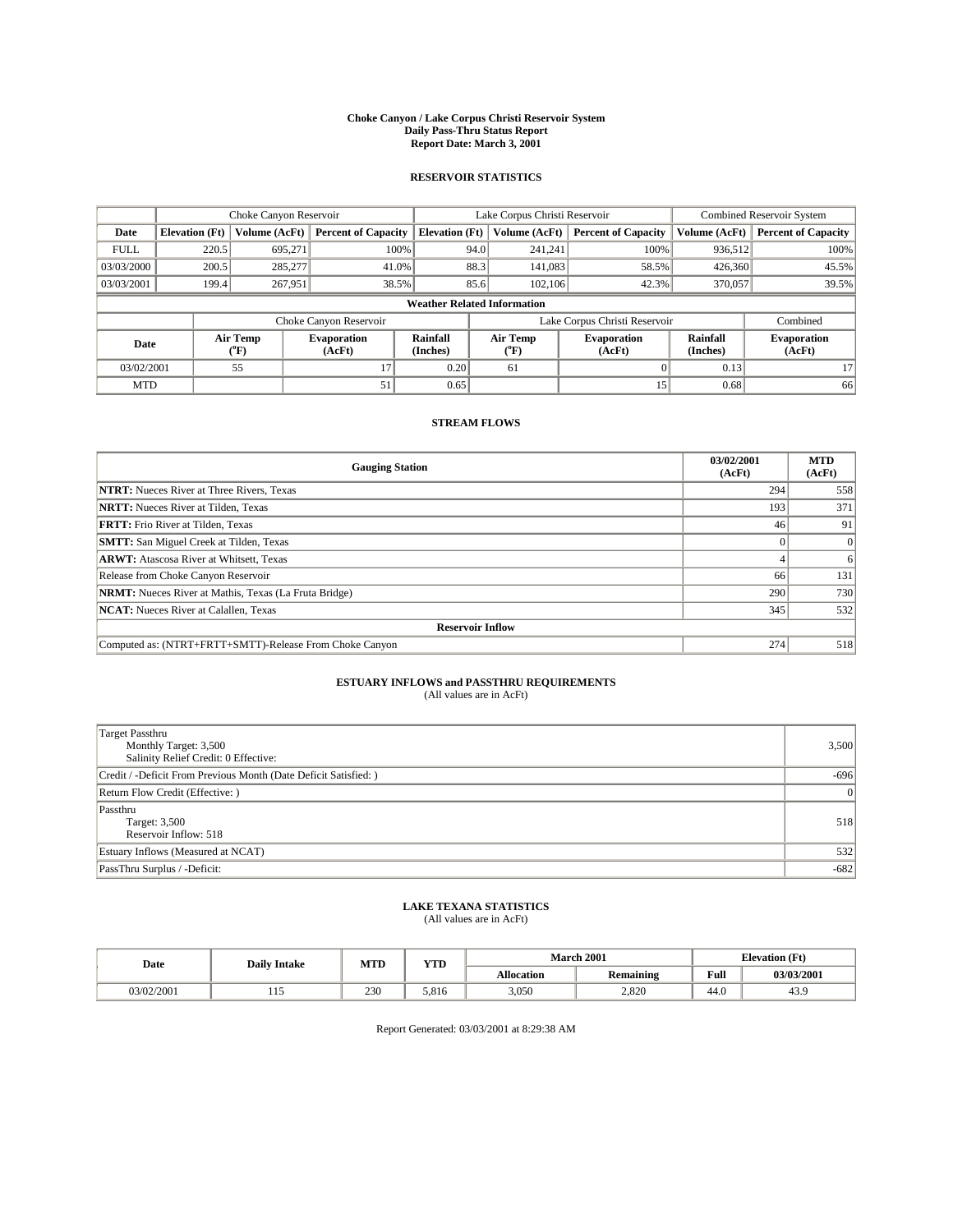#### **Choke Canyon / Lake Corpus Christi Reservoir System Daily Pass-Thru Status Report Report Date: March 4, 2001**

### **RESERVOIR STATISTICS**

|                                    | Choke Canyon Reservoir                                              |                  | Lake Corpus Christi Reservoir |                             |      |                         | <b>Combined Reservoir System</b> |                      |                              |
|------------------------------------|---------------------------------------------------------------------|------------------|-------------------------------|-----------------------------|------|-------------------------|----------------------------------|----------------------|------------------------------|
| Date                               | <b>Elevation</b> (Ft)                                               | Volume (AcFt)    | <b>Percent of Capacity</b>    | <b>Elevation (Ft)</b>       |      | Volume (AcFt)           | <b>Percent of Capacity</b>       | Volume (AcFt)        | <b>Percent of Capacity</b>   |
| <b>FULL</b>                        | 220.5                                                               | 695,271          |                               | 100%                        | 94.0 | 241,241                 | 100%                             | 936,512              | 100%                         |
| 03/04/2000                         | 200.5                                                               | 284,817          | 41.0%                         |                             | 88.3 | 140.928                 | 58.4%                            | 425,745              | 45.5%                        |
| 03/04/2001                         | 199.4                                                               | 267,803          | 38.5%                         |                             | 85.6 | 101,841                 | 42.2%                            | 369,644              | 39.5%                        |
| <b>Weather Related Information</b> |                                                                     |                  |                               |                             |      |                         |                                  |                      |                              |
|                                    | Lake Corpus Christi Reservoir<br>Choke Canyon Reservoir<br>Combined |                  |                               |                             |      |                         |                                  |                      |                              |
| Date                               |                                                                     | Air Temp<br>(°F) | <b>Evaporation</b><br>(AcFt)  | <b>Rainfall</b><br>(Inches) |      | Air Temp<br>$\rm ^{op}$ | <b>Evaporation</b><br>(AcFt)     | Rainfall<br>(Inches) | <b>Evaporation</b><br>(AcFt) |
| 03/03/2001                         |                                                                     | 63               | 52                            | 0.10                        |      | 66                      | 116                              | 0.01                 | 168                          |
| <b>MTD</b>                         |                                                                     |                  | 103                           | 0.75                        |      |                         | 131                              | 0.69                 | 234                          |

## **STREAM FLOWS**

| <b>Gauging Station</b>                                       | 03/03/2001<br>(AcFt) | <b>MTD</b><br>(AcFt) |
|--------------------------------------------------------------|----------------------|----------------------|
| <b>NTRT:</b> Nueces River at Three Rivers, Texas             | 306                  | 863                  |
| <b>NRTT:</b> Nueces River at Tilden, Texas                   | 195                  | 566                  |
| <b>FRTT:</b> Frio River at Tilden, Texas                     | 48                   | 139                  |
| <b>SMTT:</b> San Miguel Creek at Tilden, Texas               |                      | $\Omega$             |
| <b>ARWT:</b> Atascosa River at Whitsett, Texas               |                      | 12                   |
| Release from Choke Canyon Reservoir                          | 66                   | 197                  |
| <b>NRMT:</b> Nueces River at Mathis, Texas (La Fruta Bridge) | 165                  | 895                  |
| <b>NCAT:</b> Nueces River at Calallen, Texas                 | 274                  | 806                  |
| <b>Reservoir Inflow</b>                                      |                      |                      |
| Computed as: (NTRT+FRTT+SMTT)-Release From Choke Canyon      | 288                  | 806                  |

# **ESTUARY INFLOWS and PASSTHRU REQUIREMENTS**<br>(All values are in AcFt)

| <b>Target Passthru</b><br>Monthly Target: 3,500<br>Salinity Relief Credit: 0 Effective: | 3,500  |
|-----------------------------------------------------------------------------------------|--------|
| Credit / -Deficit From Previous Month (Date Deficit Satisfied: 03/03/2001)              | $-696$ |
| Return Flow Credit (Effective: 03/04/2001)                                              | 500    |
| Passthru<br>Target: 3,500<br>Reservoir Inflow: 806                                      | 806    |
| Estuary Inflows (Measured at NCAT)                                                      | 806    |
| PassThru Surplus / -Deficit:                                                            | $-196$ |

# **LAKE TEXANA STATISTICS** (All values are in AcFt)

| Date       | <b>Daily Intake</b> | MTD | <b>YTD</b>           |                   | <b>March 2001</b> | <b>Elevation</b> (Ft) |                |
|------------|---------------------|-----|----------------------|-------------------|-------------------|-----------------------|----------------|
|            |                     |     |                      | <b>Allocation</b> | <b>Remaining</b>  | Full                  | 03/04/2001     |
| 03/03/2001 | .                   | 344 | 03<br>J. <i>J.</i> J | 3,050             | 2,706             | 44.0                  | $\sim$<br>43.5 |

Report Generated: 03/04/2001 at 8:24:25 AM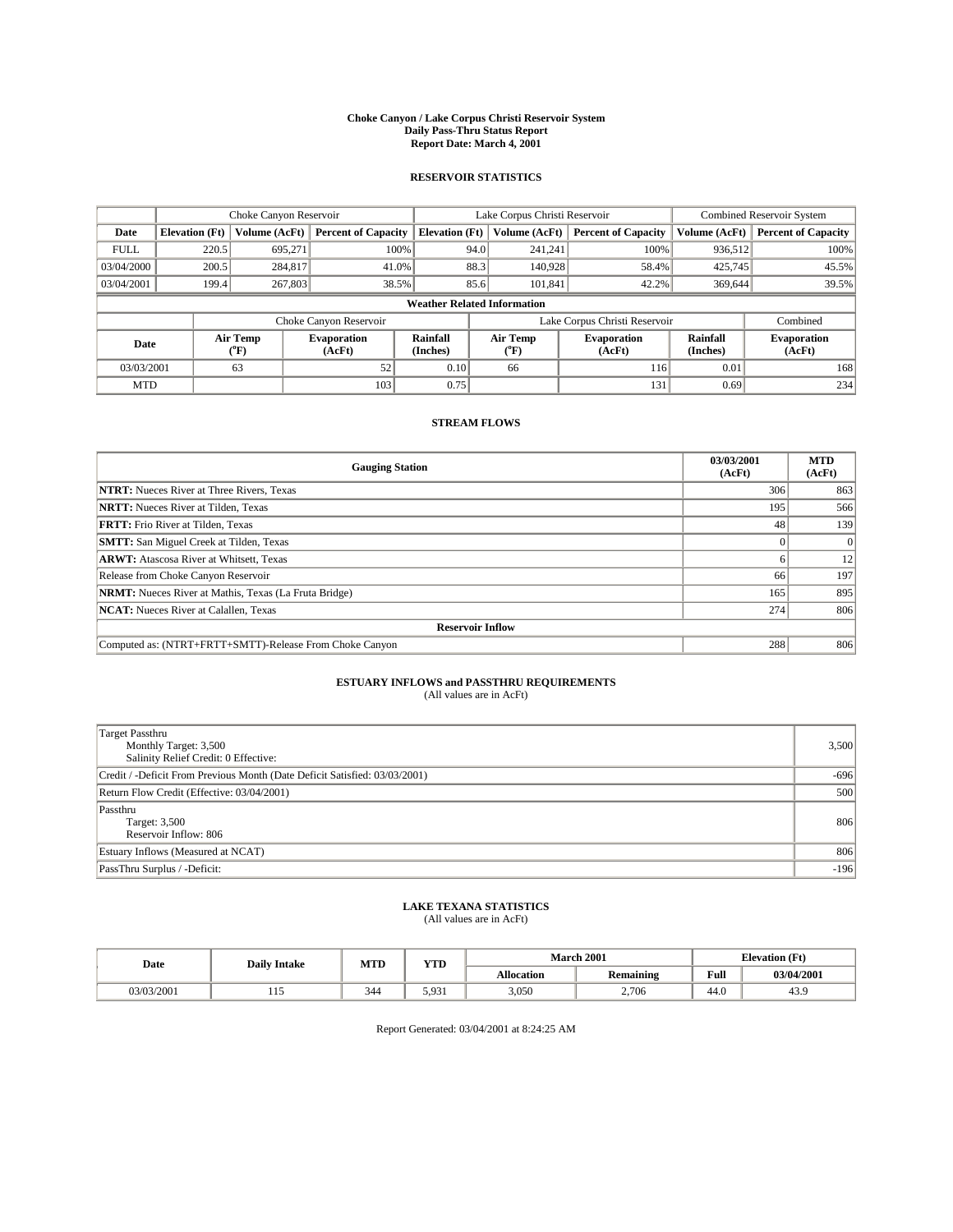#### **Choke Canyon / Lake Corpus Christi Reservoir System Daily Pass-Thru Status Report Report Date: March 5, 2001**

### **RESERVOIR STATISTICS**

|                                    | Choke Canyon Reservoir                                              |                             |                              |                             | Lake Corpus Christi Reservoir |                  |                              |                      | <b>Combined Reservoir System</b> |  |  |
|------------------------------------|---------------------------------------------------------------------|-----------------------------|------------------------------|-----------------------------|-------------------------------|------------------|------------------------------|----------------------|----------------------------------|--|--|
| Date                               | <b>Elevation</b> (Ft)                                               | Volume (AcFt)               | <b>Percent of Capacity</b>   | <b>Elevation</b> (Ft)       |                               | Volume (AcFt)    | <b>Percent of Capacity</b>   | Volume (AcFt)        | <b>Percent of Capacity</b>       |  |  |
| <b>FULL</b>                        | 220.5                                                               | 695,271                     | 100%                         |                             | 94.0                          | 241,241          | 100%                         | 936.512              | 100%                             |  |  |
| 03/05/2000                         | 200.5                                                               | 284,663                     | 40.9%                        |                             | 88.2                          | 140,309          | 58.2%                        | 424,972              | 45.4%                            |  |  |
| 03/05/2001                         | 199.3                                                               | 267,214                     | 38.4%                        |                             | 85.6                          | 101,974          | 42.3%                        | 369,188              | 39.4%                            |  |  |
| <b>Weather Related Information</b> |                                                                     |                             |                              |                             |                               |                  |                              |                      |                                  |  |  |
|                                    | Lake Corpus Christi Reservoir<br>Choke Canyon Reservoir<br>Combined |                             |                              |                             |                               |                  |                              |                      |                                  |  |  |
| Date                               |                                                                     | Air Temp<br>${}^{\circ}$ F) | <b>Evaporation</b><br>(AcFt) | <b>Rainfall</b><br>(Inches) |                               | Air Temp<br>("F) | <b>Evaporation</b><br>(AcFt) | Rainfall<br>(Inches) | <b>Evaporation</b><br>(AcFt)     |  |  |
| 03/04/2001                         |                                                                     | 74                          | 137                          | 0.00                        |                               | 75               | 139                          | 0.00                 | 276                              |  |  |
| <b>MTD</b>                         |                                                                     |                             | 240                          | 0.75                        |                               |                  | 270                          | 0.69                 | 510                              |  |  |

## **STREAM FLOWS**

| <b>Gauging Station</b>                                       | 03/04/2001<br>(AcFt) | <b>MTD</b><br>(AcFt) |
|--------------------------------------------------------------|----------------------|----------------------|
| <b>NTRT:</b> Nueces River at Three Rivers, Texas             | 308                  | 1,171                |
| <b>NRTT:</b> Nueces River at Tilden, Texas                   | 199                  | 764                  |
| <b>FRTT:</b> Frio River at Tilden, Texas                     | 50                   | 189                  |
| <b>SMTT:</b> San Miguel Creek at Tilden, Texas               |                      |                      |
| <b>ARWT:</b> Atascosa River at Whitsett, Texas               | 10 <sup>1</sup>      | 22                   |
| Release from Choke Canyon Reservoir                          | 66                   | 262                  |
| <b>NRMT:</b> Nueces River at Mathis, Texas (La Fruta Bridge) | 165                  | 1,060                |
| <b>NCAT:</b> Nueces River at Calallen, Texas                 | 87                   | 893                  |
| <b>Reservoir Inflow</b>                                      |                      |                      |
| Computed as: (NTRT+FRTT+SMTT)-Release From Choke Canyon      | 292                  | 1,098                |

# **ESTUARY INFLOWS and PASSTHRU REQUIREMENTS**<br>(All values are in AcFt)

| <b>Target Passthru</b><br>Monthly Target: 3,500<br>Salinity Relief Credit: 0 Effective: | 3,500  |
|-----------------------------------------------------------------------------------------|--------|
| Credit / -Deficit From Previous Month (Date Deficit Satisfied: 03/03/2001)              | $-696$ |
| Return Flow Credit (Effective: 03/04/2001)                                              | 500    |
| Passthru<br>Target: 3,500<br>Reservoir Inflow: 1,098                                    | 1,098  |
| Estuary Inflows (Measured at NCAT)                                                      | 893    |
| PassThru Surplus / -Deficit:                                                            | $-400$ |

# **LAKE TEXANA STATISTICS** (All values are in AcFt)

| Date       | <b>Daily Intake</b> | MTD | <b>YTD</b> | <b>March 2001</b><br><b>Elevation</b> (Ft) |                  |      |                |
|------------|---------------------|-----|------------|--------------------------------------------|------------------|------|----------------|
|            |                     |     |            | <b>Allocation</b>                          | <b>Remaining</b> | Full | 03/05/2001     |
| 03/04/2001 | .                   | 459 | 6.046      | 3,050                                      | 2,591            | 44.0 | $\sim$<br>43.5 |

Report Generated: 03/05/2001 at 7:59:33 AM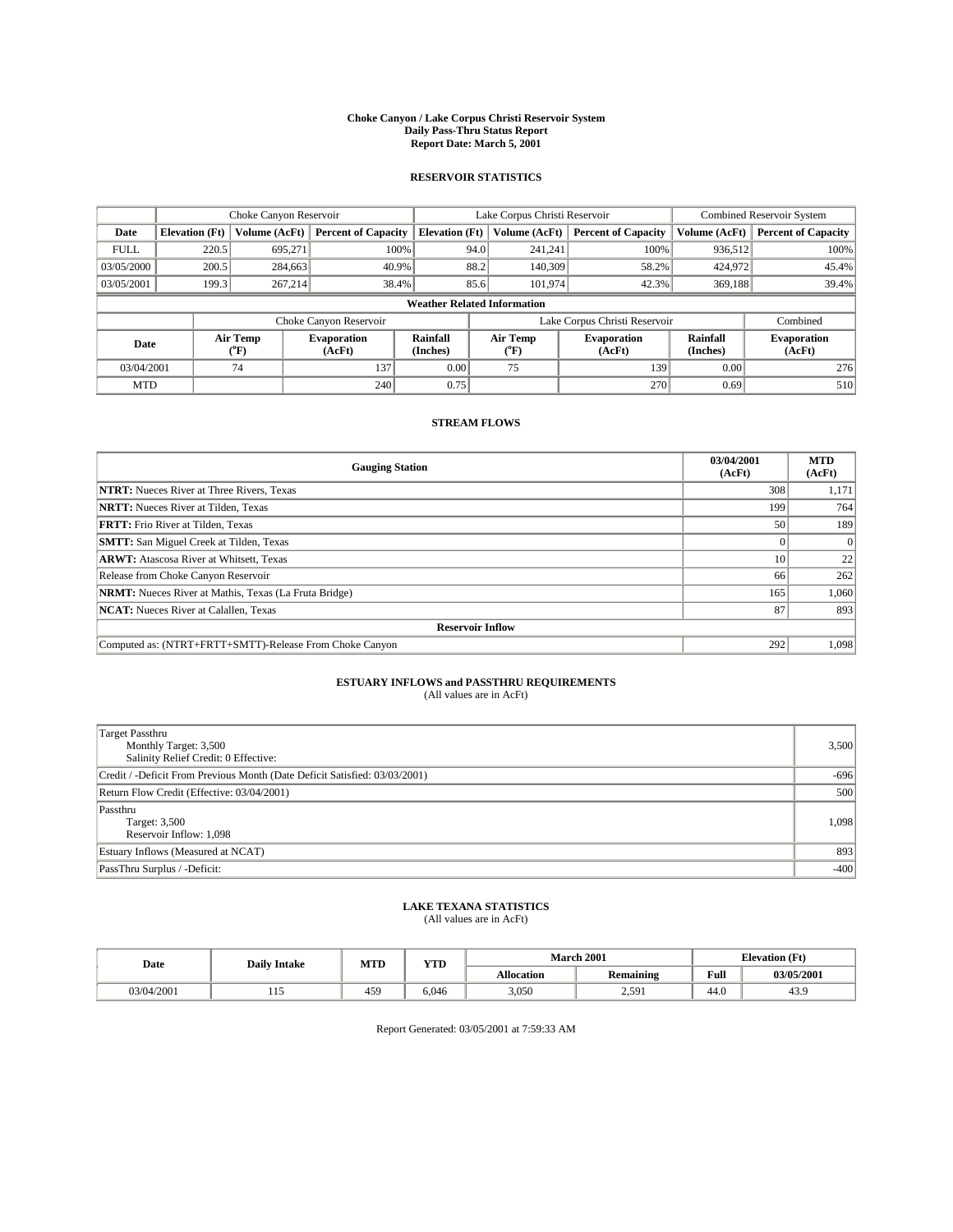#### **Choke Canyon / Lake Corpus Christi Reservoir System Daily Pass-Thru Status Report Report Date: March 6, 2001**

### **RESERVOIR STATISTICS**

|             | Choke Canyon Reservoir                                              |                             |                              |                             | Lake Corpus Christi Reservoir |                  |                              |                      | <b>Combined Reservoir System</b> |  |  |
|-------------|---------------------------------------------------------------------|-----------------------------|------------------------------|-----------------------------|-------------------------------|------------------|------------------------------|----------------------|----------------------------------|--|--|
| Date        | <b>Elevation</b> (Ft)                                               | Volume (AcFt)               | <b>Percent of Capacity</b>   | <b>Elevation</b> (Ft)       |                               | Volume (AcFt)    | <b>Percent of Capacity</b>   | Volume (AcFt)        | <b>Percent of Capacity</b>       |  |  |
| <b>FULL</b> | 220.5                                                               | 695,271                     | 100%                         |                             | 94.0                          | 241,241          | 100%                         | 936.512              | 100%                             |  |  |
| 03/06/2000  | 200.5                                                               | 284,663                     | 40.9%                        |                             | 88.2                          | 139,845          | 58.0%                        | 424,508              | 45.3%                            |  |  |
| 03/06/2001  | 199.3                                                               | 267,066                     | 38.4%                        |                             | 85.6                          | 101,841          | 42.2%                        | 368,907              | 39.4%                            |  |  |
|             | <b>Weather Related Information</b>                                  |                             |                              |                             |                               |                  |                              |                      |                                  |  |  |
|             | Lake Corpus Christi Reservoir<br>Choke Canyon Reservoir<br>Combined |                             |                              |                             |                               |                  |                              |                      |                                  |  |  |
| Date        |                                                                     | Air Temp<br>${}^{\circ}$ F) | <b>Evaporation</b><br>(AcFt) | <b>Rainfall</b><br>(Inches) |                               | Air Temp<br>("F) | <b>Evaporation</b><br>(AcFt) | Rainfall<br>(Inches) | <b>Evaporation</b><br>(AcFt)     |  |  |
| 03/05/2001  |                                                                     | 75                          | 163                          | 0.00                        |                               | 76               | 139                          | 0.00                 | 302                              |  |  |
| <b>MTD</b>  |                                                                     |                             | 403                          | 0.75                        |                               |                  | 409                          | 0.69                 | 812                              |  |  |

## **STREAM FLOWS**

| <b>Gauging Station</b>                                       | 03/05/2001<br>(AcFt) | <b>MTD</b><br>(AcFt) |
|--------------------------------------------------------------|----------------------|----------------------|
| <b>NTRT:</b> Nueces River at Three Rivers, Texas             | 314                  | 1,485                |
| <b>NRTT:</b> Nueces River at Tilden, Texas                   | 195                  | 959                  |
| <b>FRTT:</b> Frio River at Tilden, Texas                     | 48                   | 236                  |
| <b>SMTT:</b> San Miguel Creek at Tilden, Texas               |                      |                      |
| <b>ARWT:</b> Atascosa River at Whitsett, Texas               | 12                   | 34                   |
| Release from Choke Canyon Reservoir                          | 66                   | 328                  |
| <b>NRMT:</b> Nueces River at Mathis, Texas (La Fruta Bridge) | 165                  | 1,225                |
| <b>NCAT:</b> Nueces River at Calallen, Texas                 | 22                   | 915                  |
| <b>Reservoir Inflow</b>                                      |                      |                      |
| Computed as: (NTRT+FRTT+SMTT)-Release From Choke Canyon      | 296                  | 1,393                |

# **ESTUARY INFLOWS and PASSTHRU REQUIREMENTS**<br>(All values are in AcFt)

| Target Passthru<br>Monthly Target: 3,500<br>Salinity Relief Credit: 0 Effective: | 3,500  |
|----------------------------------------------------------------------------------|--------|
| Credit / -Deficit From Previous Month (Date Deficit Satisfied: 03/03/2001)       | $-696$ |
| Return Flow Credit (Effective: 03/04/2001)                                       | 500    |
| Passthru<br>Target: 3,500<br>Reservoir Inflow: 1,393                             | 1,393  |
| Estuary Inflows (Measured at NCAT)                                               | 915    |
| PassThru Surplus / -Deficit:                                                     | $-674$ |

# **LAKE TEXANA STATISTICS** (All values are in AcFt)

| Date       | <b>Daily Intake</b> | <b>MTD</b> | <b>YTD</b>   | <b>March 2001</b><br><b>Elevation</b> (Ft) |                  |      |            |
|------------|---------------------|------------|--------------|--------------------------------------------|------------------|------|------------|
|            |                     |            |              | <b>Allocation</b>                          | <b>Remaining</b> | Full | 03/06/2001 |
| 03/05/2001 | .                   | 574<br>╯   | . .<br>0.101 | 3,050                                      | 2,476            | 44.0 | 44.1       |

Report Generated: 03/06/2001 at 8:25:17 AM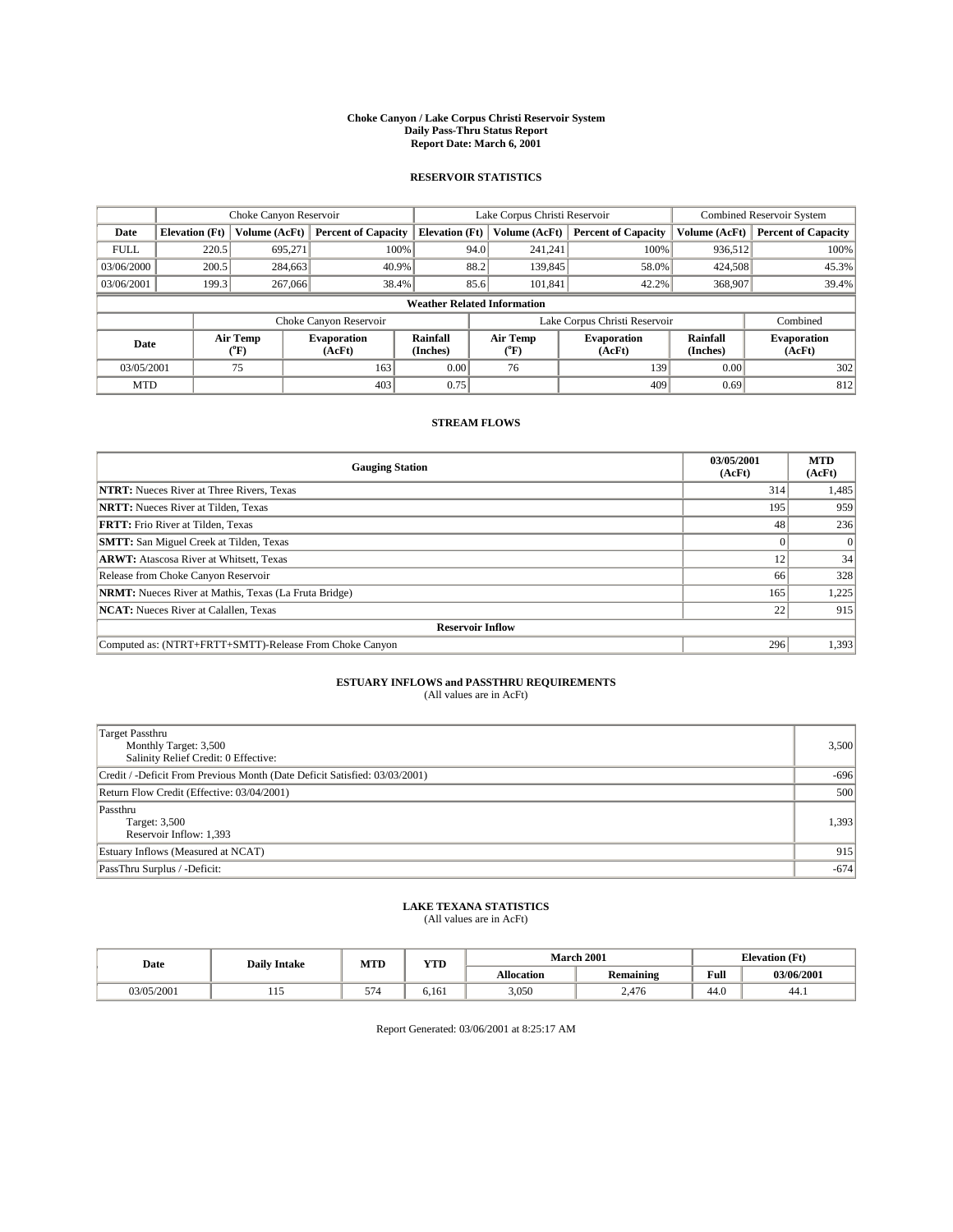#### **Choke Canyon / Lake Corpus Christi Reservoir System Daily Pass-Thru Status Report Report Date: March 7, 2001**

### **RESERVOIR STATISTICS**

|             | Choke Canyon Reservoir                                              |                             | Lake Corpus Christi Reservoir |                             |      |                  | <b>Combined Reservoir System</b> |                      |                              |  |
|-------------|---------------------------------------------------------------------|-----------------------------|-------------------------------|-----------------------------|------|------------------|----------------------------------|----------------------|------------------------------|--|
| Date        | <b>Elevation</b> (Ft)                                               | Volume (AcFt)               | <b>Percent of Capacity</b>    | <b>Elevation</b> (Ft)       |      | Volume (AcFt)    | <b>Percent of Capacity</b>       | Volume (AcFt)        | <b>Percent of Capacity</b>   |  |
| <b>FULL</b> | 220.5                                                               | 695,271                     |                               | 100%                        | 94.0 | 241,241          | 100%                             | 936.512              | 100%                         |  |
| 03/07/2000  | 200.5                                                               | 284,356                     | 40.9%                         |                             | 88.2 | 139,536          | 57.8%                            | 423,892              | 45.3%                        |  |
| 03/07/2001  | 199.3                                                               | 266,919                     | 38.4%                         |                             | 85.5 | 101.709          | 42.2%                            | 368,628              | 39.4%                        |  |
|             | <b>Weather Related Information</b>                                  |                             |                               |                             |      |                  |                                  |                      |                              |  |
|             | Lake Corpus Christi Reservoir<br>Choke Canyon Reservoir<br>Combined |                             |                               |                             |      |                  |                                  |                      |                              |  |
| Date        |                                                                     | Air Temp<br>${}^{\circ}$ F) | <b>Evaporation</b><br>(AcFt)  | <b>Rainfall</b><br>(Inches) |      | Air Temp<br>("F) | <b>Evaporation</b><br>(AcFt)     | Rainfall<br>(Inches) | <b>Evaporation</b><br>(AcFt) |  |
| 03/06/2001  |                                                                     | 67                          | 60                            | 0.00                        |      | 70               | 93                               | 0.00                 | 153                          |  |
| <b>MTD</b>  |                                                                     |                             | 463                           | 0.75                        |      |                  | 502                              | 0.69                 | 965                          |  |

## **STREAM FLOWS**

| <b>Gauging Station</b>                                       | 03/06/2001<br>(AcFt) | <b>MTD</b><br>(AcFt) |
|--------------------------------------------------------------|----------------------|----------------------|
| <b>NTRT:</b> Nueces River at Three Rivers, Texas             | 316                  | 1,800                |
| <b>NRTT:</b> Nueces River at Tilden, Texas                   | 220                  | 1.179                |
| <b>FRTT:</b> Frio River at Tilden, Texas                     | 48                   | 284                  |
| <b>SMTT:</b> San Miguel Creek at Tilden, Texas               |                      | $\Omega$             |
| <b>ARWT:</b> Atascosa River at Whitsett, Texas               | 12                   | 46                   |
| Release from Choke Canyon Reservoir                          | 66                   | 393                  |
| <b>NRMT:</b> Nueces River at Mathis, Texas (La Fruta Bridge) | 159                  | 1,384                |
| <b>NCAT:</b> Nueces River at Calallen, Texas                 | 40                   | 955                  |
| <b>Reservoir Inflow</b>                                      |                      |                      |
| Computed as: (NTRT+FRTT+SMTT)-Release From Choke Canyon      | 298                  | 1,691                |

# **ESTUARY INFLOWS and PASSTHRU REQUIREMENTS**<br>(All values are in AcFt)

| Target Passthru<br>Monthly Target: 3,500<br>Salinity Relief Credit: 0 Effective: | 3,500  |
|----------------------------------------------------------------------------------|--------|
| Credit / -Deficit From Previous Month (Date Deficit Satisfied: 03/03/2001)       | $-696$ |
| Return Flow Credit (Effective: 03/04/2001)                                       | 500    |
| Passthru<br>Target: 3,500<br>Reservoir Inflow: 1,691                             | 1,691  |
| Estuary Inflows (Measured at NCAT)                                               | 955    |
| PassThru Surplus / -Deficit:                                                     | $-932$ |

# **LAKE TEXANA STATISTICS** (All values are in AcFt)

| Date       | <b>Daily Intake</b> | <b>MTD</b> | <b>TIME</b><br>1 I.D |                   | <b>March 2001</b> | <b>Elevation (Ft)</b> |            |
|------------|---------------------|------------|----------------------|-------------------|-------------------|-----------------------|------------|
|            |                     |            |                      | <b>Allocation</b> | <b>Remaining</b>  | Full                  | 03/07/2001 |
| 03/06/2001 | .                   | 689        | 207<br>6.276         | 3,050             | 2,361             | $\epsilon$<br>44.U    | 44.1       |

Report Generated: 03/07/2001 at 7:48:29 AM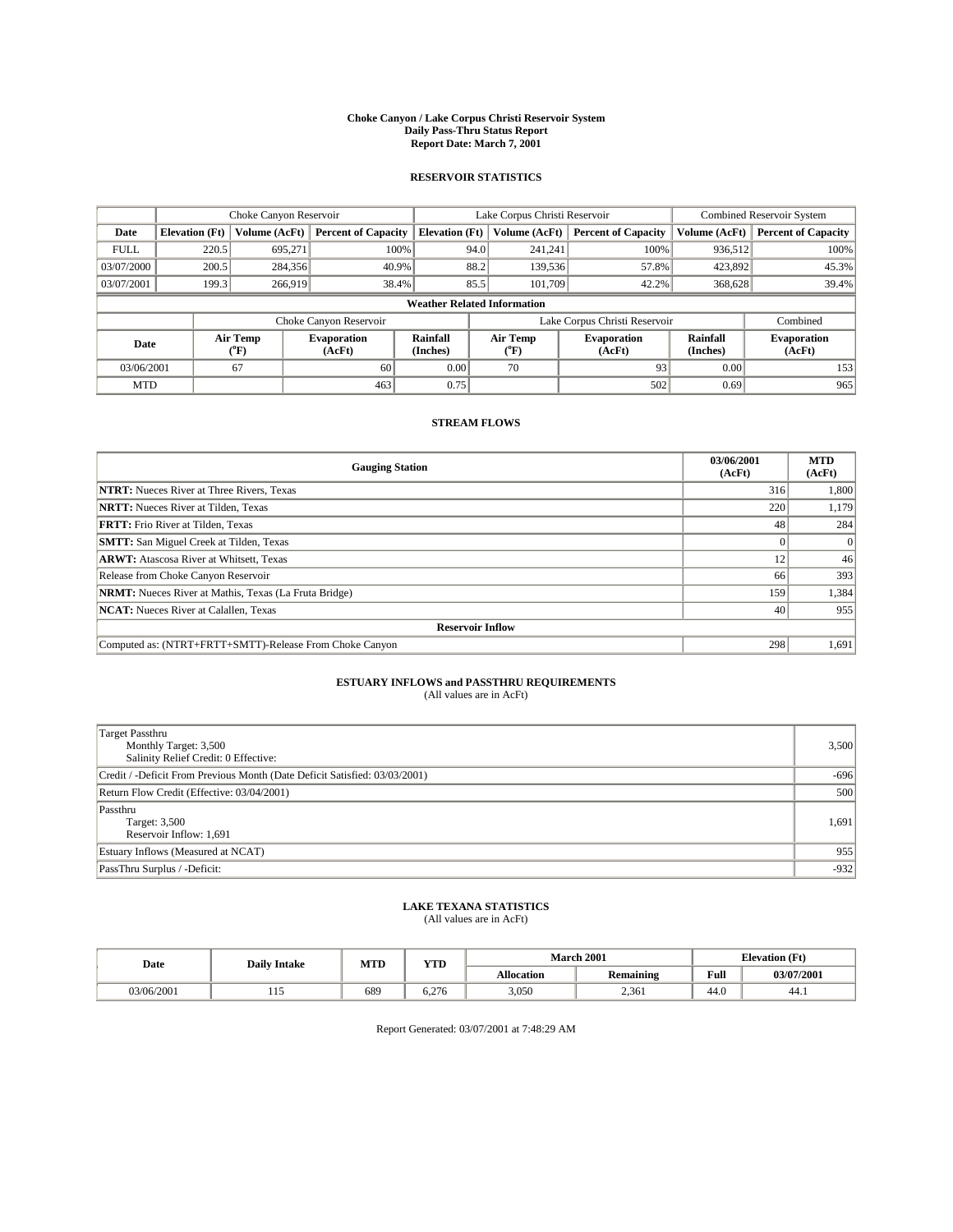#### **Choke Canyon / Lake Corpus Christi Reservoir System Daily Pass-Thru Status Report Report Date: March 8, 2001**

### **RESERVOIR STATISTICS**

|             | Choke Canyon Reservoir                                              |                             | Lake Corpus Christi Reservoir |                             |      |                  | <b>Combined Reservoir System</b> |                      |                              |  |
|-------------|---------------------------------------------------------------------|-----------------------------|-------------------------------|-----------------------------|------|------------------|----------------------------------|----------------------|------------------------------|--|
| Date        | <b>Elevation</b> (Ft)                                               | Volume (AcFt)               | <b>Percent of Capacity</b>    | <b>Elevation</b> (Ft)       |      | Volume (AcFt)    | <b>Percent of Capacity</b>       | Volume (AcFt)        | <b>Percent of Capacity</b>   |  |
| <b>FULL</b> | 220.5                                                               | 695,271                     | 100%                          |                             | 94.0 | 241,241          | 100%                             | 936.512              | 100%                         |  |
| 03/08/2000  | 200.5                                                               | 284,203                     | 40.9%                         |                             | 88.2 | 139.382          | 57.8%                            | 423,585              | 45.2%                        |  |
| 03/08/2001  | 199.3                                                               | 266,772                     | 38.4%                         |                             | 85.6 | 101,974          | 42.3%                            | 368,746              | 39.4%                        |  |
|             | <b>Weather Related Information</b>                                  |                             |                               |                             |      |                  |                                  |                      |                              |  |
|             | Lake Corpus Christi Reservoir<br>Choke Canyon Reservoir<br>Combined |                             |                               |                             |      |                  |                                  |                      |                              |  |
| Date        |                                                                     | Air Temp<br>${}^{\circ}$ F) | <b>Evaporation</b><br>(AcFt)  | <b>Rainfall</b><br>(Inches) |      | Air Temp<br>("F) | <b>Evaporation</b><br>(AcFt)     | Rainfall<br>(Inches) | <b>Evaporation</b><br>(AcFt) |  |
| 03/07/2001  |                                                                     | 75                          | 137                           | 0.00                        |      | 76               | 108                              | 0.00                 | 245                          |  |
| <b>MTD</b>  |                                                                     |                             | 600                           | 0.75                        |      |                  | 610                              | 0.69                 | 1,210                        |  |

## **STREAM FLOWS**

| <b>Gauging Station</b>                                       | 03/07/2001<br>(AcFt) | <b>MTD</b><br>(AcFt) |
|--------------------------------------------------------------|----------------------|----------------------|
| <b>NTRT:</b> Nueces River at Three Rivers, Texas             | 314                  | 2,114                |
| <b>NRTT:</b> Nueces River at Tilden, Texas                   | 210                  | 1,390                |
| <b>FRTT:</b> Frio River at Tilden, Texas                     | 48                   | 331                  |
| <b>SMTT:</b> San Miguel Creek at Tilden, Texas               |                      |                      |
| <b>ARWT:</b> Atascosa River at Whitsett, Texas               | 11                   | 57                   |
| Release from Choke Canyon Reservoir                          | 66                   | 459                  |
| <b>NRMT:</b> Nueces River at Mathis, Texas (La Fruta Bridge) | 153                  | 1,536                |
| <b>NCAT:</b> Nueces River at Calallen, Texas                 | 40                   | 994                  |
| <b>Reservoir Inflow</b>                                      |                      |                      |
| Computed as: (NTRT+FRTT+SMTT)-Release From Choke Canyon      | 296                  | 1,987                |

# **ESTUARY INFLOWS and PASSTHRU REQUIREMENTS**<br>(All values are in AcFt)

| Target Passthru<br>Monthly Target: 3,500<br>Salinity Relief Credit: 0 Effective: | 3,500    |
|----------------------------------------------------------------------------------|----------|
| Credit / -Deficit From Previous Month (Date Deficit Satisfied: 03/03/2001)       | $-696$   |
| Return Flow Credit (Effective: 03/04/2001)                                       | 500      |
| Passthru<br>Target: 3,500<br>Reservoir Inflow: 1,987                             | 1,987    |
| Estuary Inflows (Measured at NCAT)                                               | 994      |
| PassThru Surplus / -Deficit:                                                     | $-1,189$ |

# **LAKE TEXANA STATISTICS** (All values are in AcFt)

| Date       | <b>Daily Intake</b> | <b>MTD</b> | <b>TIME</b> | <b>March 2001</b> |                  |                    | <b>Elevation</b> (Ft) |  |
|------------|---------------------|------------|-------------|-------------------|------------------|--------------------|-----------------------|--|
|            |                     |            | 1 I.D       | <b>Allocation</b> | <b>Remaining</b> | Full               | 03/08/2001            |  |
| 03/07/2001 | .                   | 804        | 6.391       | 3,050             | 2,246            | $\epsilon$<br>44.U | 44.1                  |  |

Report Generated: 03/08/2001 at 7:12:49 AM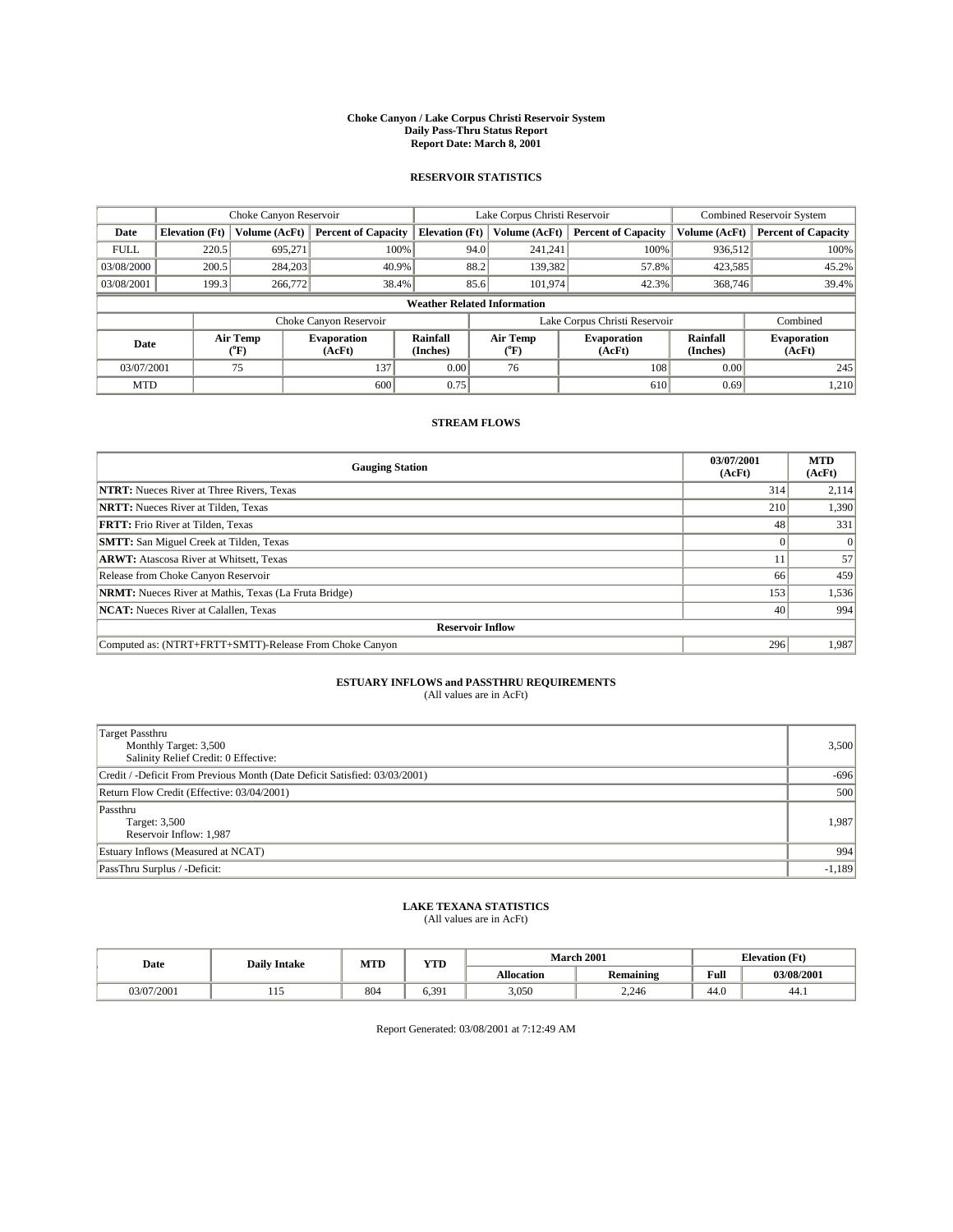#### **Choke Canyon / Lake Corpus Christi Reservoir System Daily Pass-Thru Status Report Report Date: March 9, 2001**

### **RESERVOIR STATISTICS**

|             | Choke Canyon Reservoir                                              |                             | Lake Corpus Christi Reservoir |                             |      |                  | <b>Combined Reservoir System</b> |                      |                              |  |
|-------------|---------------------------------------------------------------------|-----------------------------|-------------------------------|-----------------------------|------|------------------|----------------------------------|----------------------|------------------------------|--|
| Date        | <b>Elevation</b> (Ft)                                               | Volume (AcFt)               | <b>Percent of Capacity</b>    | <b>Elevation</b> (Ft)       |      | Volume (AcFt)    | <b>Percent of Capacity</b>       | Volume (AcFt)        | <b>Percent of Capacity</b>   |  |
| <b>FULL</b> | 220.5                                                               | 695,271                     |                               | 100%                        | 94.0 | 241,241          | 100%                             | 936.512              | 100%                         |  |
| 03/09/2000  | 200.5                                                               | 284,203                     | 40.9%                         |                             | 88.1 | 139.228          | 57.7%                            | 423,431              | 45.2%                        |  |
| 03/09/2001  | 199.3                                                               | 266,625                     | 38.3%                         |                             | 85.6 | 102.106          | 42.3%                            | 368,731              | 39.4%                        |  |
|             | <b>Weather Related Information</b>                                  |                             |                               |                             |      |                  |                                  |                      |                              |  |
|             | Lake Corpus Christi Reservoir<br>Choke Canyon Reservoir<br>Combined |                             |                               |                             |      |                  |                                  |                      |                              |  |
| Date        |                                                                     | Air Temp<br>${}^{\circ}$ F) | <b>Evaporation</b><br>(AcFt)  | <b>Rainfall</b><br>(Inches) |      | Air Temp<br>("F) | <b>Evaporation</b><br>(AcFt)     | Rainfall<br>(Inches) | <b>Evaporation</b><br>(AcFt) |  |
| 03/08/2001  |                                                                     | 77                          | 86                            | 0.00                        |      | 77               | 70 <sub>1</sub>                  | 0.02                 | 156                          |  |
| <b>MTD</b>  |                                                                     |                             | 686                           | 0.75                        |      |                  | 680                              | 0.71                 | 1,366                        |  |

## **STREAM FLOWS**

| <b>Gauging Station</b>                                       | 03/08/2001<br>(AcFt) | <b>MTD</b><br>(AcFt) |  |  |  |  |
|--------------------------------------------------------------|----------------------|----------------------|--|--|--|--|
| <b>NTRT:</b> Nueces River at Three Rivers, Texas             | 304                  | 2,418                |  |  |  |  |
| <b>NRTT:</b> Nueces River at Tilden, Texas                   | 199                  | 1,588                |  |  |  |  |
| <b>FRTT:</b> Frio River at Tilden, Texas                     | 46                   | 377                  |  |  |  |  |
| <b>SMTT:</b> San Miguel Creek at Tilden, Texas               |                      |                      |  |  |  |  |
| <b>ARWT:</b> Atascosa River at Whitsett, Texas               |                      | 66                   |  |  |  |  |
| Release from Choke Canyon Reservoir                          | 66                   | 524                  |  |  |  |  |
| <b>NRMT:</b> Nueces River at Mathis, Texas (La Fruta Bridge) | 153                  | 1,689                |  |  |  |  |
| <b>NCAT:</b> Nueces River at Calallen, Texas                 | 16                   | 1,011                |  |  |  |  |
| <b>Reservoir Inflow</b>                                      |                      |                      |  |  |  |  |
| Computed as: (NTRT+FRTT+SMTT)-Release From Choke Canyon      | 284                  | 2,271                |  |  |  |  |

# **ESTUARY INFLOWS and PASSTHRU REQUIREMENTS**

(All values are in AcFt)

| Target Passthru<br>Monthly Target: 3,500<br>Salinity Relief Credit: 0 Effective: | 3,500    |
|----------------------------------------------------------------------------------|----------|
| Credit / -Deficit From Previous Month (Date Deficit Satisfied: 03/03/2001)       | $-696$   |
| Return Flow Credit (Effective: 03/04/2001)                                       | 500      |
| Passthru<br>Target: 3,500<br>Reservoir Inflow: 2,271                             | 2,271    |
| Estuary Inflows (Measured at NCAT)                                               | 1,011    |
| PassThru Surplus / -Deficit:                                                     | $-1,456$ |

# **LAKE TEXANA STATISTICS** (All values are in AcFt)

| Date       | <b>Daily Intake</b> | MTD      | VTD<br>1 I D | <b>March 2001</b> |                   |      | <b>Elevation</b> (Ft) |
|------------|---------------------|----------|--------------|-------------------|-------------------|------|-----------------------|
|            |                     |          |              | <b>Allocation</b> | <b>Remaining</b>  | Full | 03/09/2001            |
| 03/08/2001 | .                   | 010<br>. | 6.506        | 3.050             | $\sim$<br>1 ت 1 ب | 44.6 | 44.1                  |

Report Generated: 03/09/2001 at 7:42:09 AM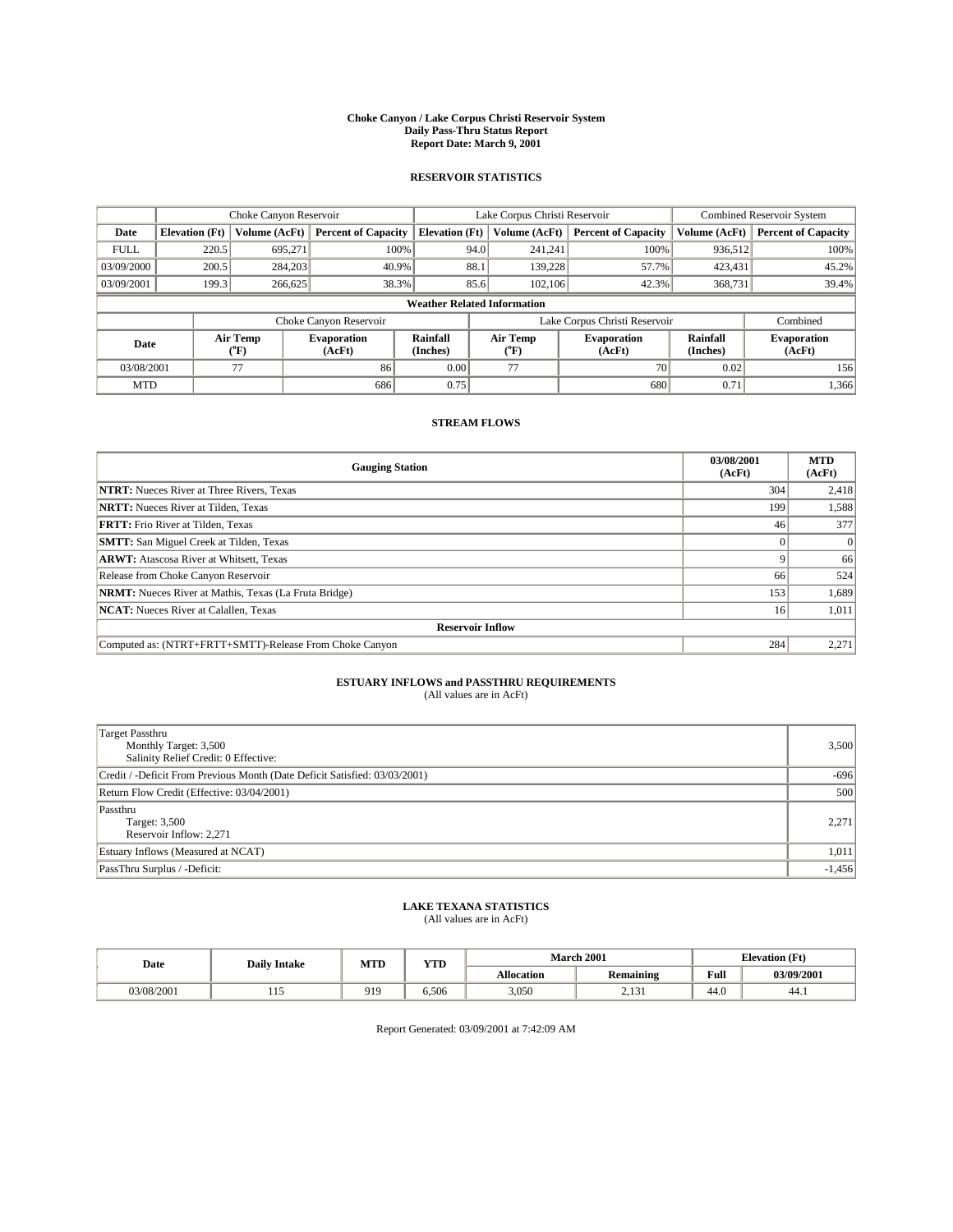#### **Choke Canyon / Lake Corpus Christi Reservoir System Daily Pass-Thru Status Report Report Date: March 10, 2001**

### **RESERVOIR STATISTICS**

|             | Choke Canyon Reservoir             |                  | Lake Corpus Christi Reservoir |                             |      |                           | <b>Combined Reservoir System</b> |                      |                              |  |
|-------------|------------------------------------|------------------|-------------------------------|-----------------------------|------|---------------------------|----------------------------------|----------------------|------------------------------|--|
| Date        | <b>Elevation</b> (Ft)              | Volume (AcFt)    | <b>Percent of Capacity</b>    | <b>Elevation (Ft)</b>       |      | Volume (AcFt)             | <b>Percent of Capacity</b>       | Volume (AcFt)        | <b>Percent of Capacity</b>   |  |
| <b>FULL</b> | 220.5                              | 695,271          |                               | 100%                        | 94.0 | 241,241                   | 100%                             | 936,512              | 100%                         |  |
| 03/10/2000  | 200.5                              | 284,050          | 40.9%                         |                             | 88.1 | 138,920                   | 57.6%                            | 422,970              | 45.2%                        |  |
| 03/10/2001  | 199.3                              | 266,478          |                               | 38.3%                       | 85.6 | 102,505                   | 42.5%                            | 368,983              | 39.4%                        |  |
|             | <b>Weather Related Information</b> |                  |                               |                             |      |                           |                                  |                      |                              |  |
|             |                                    |                  | Choke Canyon Reservoir        |                             |      |                           | Lake Corpus Christi Reservoir    |                      | Combined                     |  |
| Date        |                                    | Air Temp<br>(°F) | <b>Evaporation</b><br>(AcFt)  | <b>Rainfall</b><br>(Inches) |      | Air Temp<br>$\rm ^{op}$ ) | <b>Evaporation</b><br>(AcFt)     | Rainfall<br>(Inches) | <b>Evaporation</b><br>(AcFt) |  |
| 03/09/2001  |                                    | 67               | 128                           | 0.00                        |      | 68                        | 225                              | 0.00                 | 353                          |  |
| <b>MTD</b>  |                                    |                  | 814                           | 0.75                        |      |                           | 905                              | 0.71                 | 1,719                        |  |

## **STREAM FLOWS**

| <b>Gauging Station</b>                                       | 03/09/2001<br>(AcFt) | <b>MTD</b><br>(AcFt) |  |  |  |  |
|--------------------------------------------------------------|----------------------|----------------------|--|--|--|--|
| <b>NTRT:</b> Nueces River at Three Rivers, Texas             | 288                  | 2,706                |  |  |  |  |
| <b>NRTT:</b> Nueces River at Tilden, Texas                   | 197                  | 1,785                |  |  |  |  |
| <b>FRTT:</b> Frio River at Tilden, Texas                     | 46                   | 423                  |  |  |  |  |
| <b>SMTT:</b> San Miguel Creek at Tilden, Texas               |                      |                      |  |  |  |  |
| <b>ARWT:</b> Atascosa River at Whitsett, Texas               |                      | 74                   |  |  |  |  |
| Release from Choke Canyon Reservoir                          | 66                   | 590                  |  |  |  |  |
| <b>NRMT:</b> Nueces River at Mathis, Texas (La Fruta Bridge) | 153                  | 1,842                |  |  |  |  |
| <b>NCAT:</b> Nueces River at Calallen, Texas                 | 13                   | 1,024                |  |  |  |  |
| <b>Reservoir Inflow</b>                                      |                      |                      |  |  |  |  |
| Computed as: (NTRT+FRTT+SMTT)-Release From Choke Canyon      | 268                  | 2,539                |  |  |  |  |

# **ESTUARY INFLOWS and PASSTHRU REQUIREMENTS**

(All values are in AcFt)

| Target Passthru<br>Monthly Target: 3,500<br>Salinity Relief Credit: 0 Effective: | 3,500    |
|----------------------------------------------------------------------------------|----------|
| Credit / -Deficit From Previous Month (Date Deficit Satisfied: 03/03/2001)       | $-696$   |
| Return Flow Credit (Effective: 03/04/2001)                                       | 500      |
| Passthru<br>Target: 3,500<br>Reservoir Inflow: 2,539                             | 2,539    |
| Estuary Inflows (Measured at NCAT)                                               | 1,024    |
| PassThru Surplus / -Deficit:                                                     | $-1,711$ |

# **LAKE TEXANA STATISTICS** (All values are in AcFt)

| Date       | <b>Daily Intake</b> | MTD  | <b>TIMP</b><br>1 I D | <b>March 2001</b> |                  |                    | <b>Elevation</b> (Ft) |
|------------|---------------------|------|----------------------|-------------------|------------------|--------------------|-----------------------|
|            |                     |      |                      | <b>Allocation</b> | <b>Remaining</b> | Full               | 03/10/2001            |
| 03/09/2001 |                     | .034 | 6.620                | 3,050             | 2,016            | $\sqrt{2}$<br>44.V | 44.2                  |

Report Generated: 03/10/2001 at 8:03:46 AM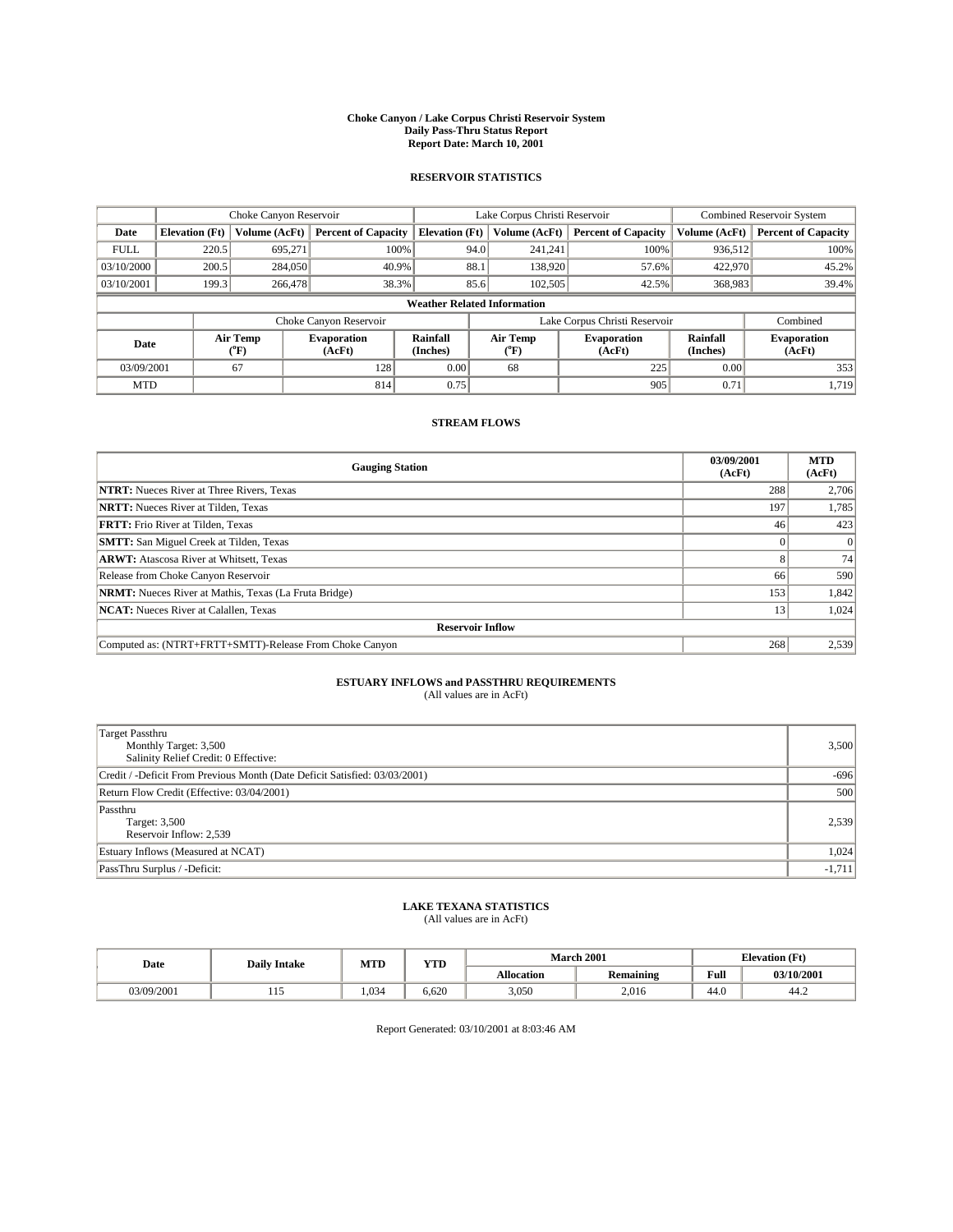#### **Choke Canyon / Lake Corpus Christi Reservoir System Daily Pass-Thru Status Report Report Date: March 11, 2001**

### **RESERVOIR STATISTICS**

|             | Choke Canyon Reservoir             |                             |                              |                             | Lake Corpus Christi Reservoir |                  |                               |                      | <b>Combined Reservoir System</b> |  |
|-------------|------------------------------------|-----------------------------|------------------------------|-----------------------------|-------------------------------|------------------|-------------------------------|----------------------|----------------------------------|--|
| Date        | <b>Elevation</b> (Ft)              | Volume (AcFt)               | <b>Percent of Capacity</b>   | <b>Elevation</b> (Ft)       |                               | Volume (AcFt)    | <b>Percent of Capacity</b>    | Volume (AcFt)        | <b>Percent of Capacity</b>       |  |
| <b>FULL</b> | 220.5                              | 695,271                     | 100%                         |                             | 94.0                          | 241,241          | 100%                          | 936.512              | 100%                             |  |
| 03/11/2000  | 200.5                              | 283,897                     | 40.8%                        |                             | 88.1                          | 138,612          | 57.5%                         | 422.509              | 45.1%                            |  |
| 03/11/2001  | 199.3                              | 266,184                     | 38.3%                        |                             | 85.6                          | 102,638          | 42.5%                         | 368,822              | 39.4%                            |  |
|             | <b>Weather Related Information</b> |                             |                              |                             |                               |                  |                               |                      |                                  |  |
|             |                                    |                             | Choke Canyon Reservoir       |                             |                               |                  | Lake Corpus Christi Reservoir |                      | Combined                         |  |
| Date        |                                    | Air Temp<br>${}^{\circ}$ F) | <b>Evaporation</b><br>(AcFt) | <b>Rainfall</b><br>(Inches) |                               | Air Temp<br>("F) | <b>Evaporation</b><br>(AcFt)  | Rainfall<br>(Inches) | <b>Evaporation</b><br>(AcFt)     |  |
| 03/10/2001  |                                    | 72                          | 86                           | 0.00                        |                               | 71               | 62                            | 0.00                 | 148                              |  |
| <b>MTD</b>  |                                    |                             | 900                          | 0.75                        |                               |                  | 967                           | 0.71                 | 1,867                            |  |

## **STREAM FLOWS**

| <b>Gauging Station</b>                                       | 03/10/2001<br>(AcFt) | <b>MTD</b><br>(AcFt) |  |  |  |  |
|--------------------------------------------------------------|----------------------|----------------------|--|--|--|--|
| <b>NTRT:</b> Nueces River at Three Rivers, Texas             | 280                  | 2,985                |  |  |  |  |
| <b>NRTT:</b> Nueces River at Tilden, Texas                   | 206                  | 1,991                |  |  |  |  |
| <b>FRTT:</b> Frio River at Tilden, Texas                     | 46                   | 468                  |  |  |  |  |
| <b>SMTT:</b> San Miguel Creek at Tilden, Texas               |                      |                      |  |  |  |  |
| <b>ARWT:</b> Atascosa River at Whitsett, Texas               |                      | 80                   |  |  |  |  |
| Release from Choke Canyon Reservoir                          | 66                   | 655                  |  |  |  |  |
| <b>NRMT:</b> Nueces River at Mathis, Texas (La Fruta Bridge) | 153                  | 1,995                |  |  |  |  |
| <b>NCAT:</b> Nueces River at Calallen, Texas                 | 34                   | 1,057                |  |  |  |  |
| <b>Reservoir Inflow</b>                                      |                      |                      |  |  |  |  |
| Computed as: (NTRT+FRTT+SMTT)-Release From Choke Canyon      | 260                  | 2,799                |  |  |  |  |

# **ESTUARY INFLOWS and PASSTHRU REQUIREMENTS**

(All values are in AcFt)

| Target Passthru<br>Monthly Target: 3,500<br>Salinity Relief Credit: 0 Effective: | 3,500    |
|----------------------------------------------------------------------------------|----------|
| Credit / -Deficit From Previous Month (Date Deficit Satisfied: 03/03/2001)       | $-696$   |
| Return Flow Credit (Effective: 03/04/2001)                                       | 500      |
| Passthru<br>Target: 3,500<br>Reservoir Inflow: 2,799                             | 2.799    |
| Estuary Inflows (Measured at NCAT)                                               | 1,057    |
| PassThru Surplus / -Deficit:                                                     | $-1,937$ |

# **LAKE TEXANA STATISTICS** (All values are in AcFt)

| Date       | <b>Daily Intake</b> | MTD  | <b>TIMP</b><br>1 I D |            | <b>March 2001</b> | <b>Elevation</b> (Ft) |            |
|------------|---------------------|------|----------------------|------------|-------------------|-----------------------|------------|
|            |                     |      |                      | Allocation | <b>Remaining</b>  | Full                  | 03/11/2001 |
| 03/10/2001 | .                   | .148 | $- - -$<br>u., JJ    | 3,050      | 1,902             | 44.0                  | 44.4       |

Report Generated: 03/11/2001 at 7:34:08 AM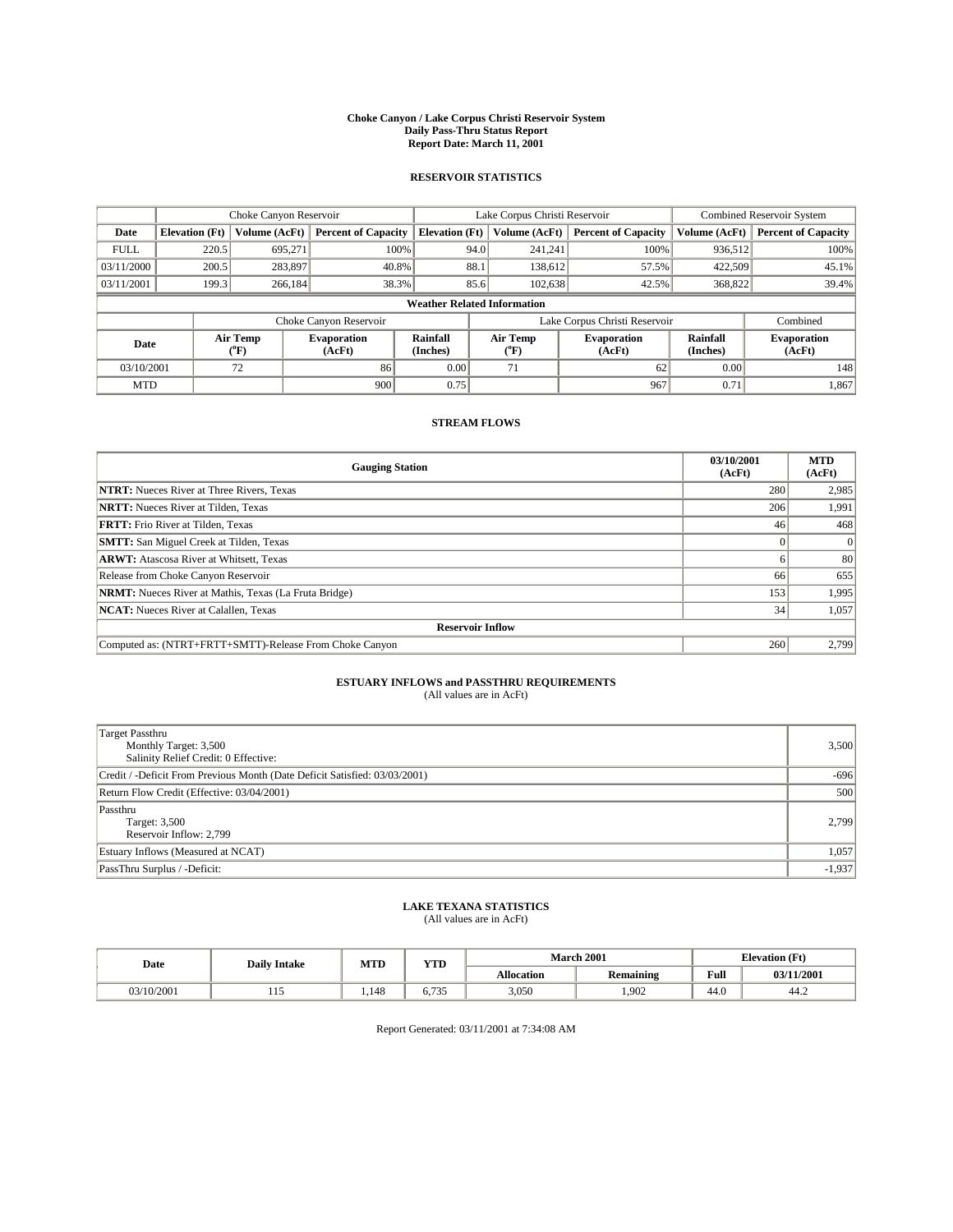#### **Choke Canyon / Lake Corpus Christi Reservoir System Daily Pass-Thru Status Report Report Date: March 12, 2001**

### **RESERVOIR STATISTICS**

|                                    | Choke Canyon Reservoir |                             |                              |                             | Lake Corpus Christi Reservoir |                  |                               |                      | <b>Combined Reservoir System</b> |  |  |
|------------------------------------|------------------------|-----------------------------|------------------------------|-----------------------------|-------------------------------|------------------|-------------------------------|----------------------|----------------------------------|--|--|
| Date                               | <b>Elevation</b> (Ft)  | Volume (AcFt)               | <b>Percent of Capacity</b>   | <b>Elevation</b> (Ft)       |                               | Volume (AcFt)    | <b>Percent of Capacity</b>    | Volume (AcFt)        | <b>Percent of Capacity</b>       |  |  |
| <b>FULL</b>                        | 220.5                  | 695,271                     |                              | 100%                        | 94.0                          | 241,241          | 100%                          | 936.512              | 100%                             |  |  |
| 03/12/2000                         | 200.4                  | 283,744                     | 40.8%                        |                             | 88.1                          | 137,997          | 57.2%                         | 421.741              | 45.0%                            |  |  |
| 03/12/2001                         | 199.3                  | 266,772                     | 38.4%                        |                             | 85.7                          | 103,172          | 42.8%                         | 369,944              | 39.5%                            |  |  |
| <b>Weather Related Information</b> |                        |                             |                              |                             |                               |                  |                               |                      |                                  |  |  |
|                                    |                        |                             | Choke Canyon Reservoir       |                             |                               |                  | Lake Corpus Christi Reservoir |                      | Combined                         |  |  |
| Date                               |                        | Air Temp<br>${}^{\circ}$ F) | <b>Evaporation</b><br>(AcFt) | <b>Rainfall</b><br>(Inches) |                               | Air Temp<br>("F) | <b>Evaporation</b><br>(AcFt)  | Rainfall<br>(Inches) | <b>Evaporation</b><br>(AcFt)     |  |  |
| 03/11/2001                         |                        | 75                          | 86                           | 0.06                        |                               | 76               | 62                            | 0.00                 | 148                              |  |  |
| <b>MTD</b>                         |                        |                             | 986                          | 0.81                        |                               |                  | 1,029                         | 0.71                 | 2,015                            |  |  |

## **STREAM FLOWS**

| <b>Gauging Station</b>                                       | 03/11/2001<br>(AcFt) | <b>MTD</b><br>(AcFt) |  |  |  |  |
|--------------------------------------------------------------|----------------------|----------------------|--|--|--|--|
| <b>NTRT:</b> Nueces River at Three Rivers, Texas             | 286                  | 3,271                |  |  |  |  |
| <b>NRTT:</b> Nueces River at Tilden, Texas                   | 210                  | 2,201                |  |  |  |  |
| <b>FRTT:</b> Frio River at Tilden, Texas                     | 46                   | 514                  |  |  |  |  |
| <b>SMTT:</b> San Miguel Creek at Tilden, Texas               |                      |                      |  |  |  |  |
| <b>ARWT:</b> Atascosa River at Whitsett, Texas               |                      | 85                   |  |  |  |  |
| Release from Choke Canyon Reservoir                          | 66                   | 721                  |  |  |  |  |
| <b>NRMT:</b> Nueces River at Mathis, Texas (La Fruta Bridge) | 153                  | 2,148                |  |  |  |  |
| <b>NCAT:</b> Nueces River at Calallen, Texas                 | 40                   | 1,097                |  |  |  |  |
| <b>Reservoir Inflow</b>                                      |                      |                      |  |  |  |  |
| Computed as: (NTRT+FRTT+SMTT)-Release From Choke Canyon      | 266                  | 3,065                |  |  |  |  |

# **ESTUARY INFLOWS and PASSTHRU REQUIREMENTS**<br>(All values are in AcFt)

| Target Passthru<br>Monthly Target: 3,500<br>Salinity Relief Credit: 0 Effective: | 3,500    |
|----------------------------------------------------------------------------------|----------|
| Credit / -Deficit From Previous Month (Date Deficit Satisfied: 03/03/2001)       | $-696$   |
| Return Flow Credit (Effective: 03/04/2001)                                       | 500      |
| Passthru<br>Target: 3,500<br>Reservoir Inflow: 3,065                             | 3,065    |
| Estuary Inflows (Measured at NCAT)                                               | 1,097    |
| PassThru Surplus / -Deficit:                                                     | $-2,164$ |

# **LAKE TEXANA STATISTICS** (All values are in AcFt)

| Date        | <b>Daily Intake</b> | MTD  | <b>TIME</b><br>1 I D | <b>March 2001</b> |                         |                    | <b>Elevation</b> (Ft) |  |
|-------------|---------------------|------|----------------------|-------------------|-------------------------|--------------------|-----------------------|--|
|             |                     |      |                      | <b>Allocation</b> | . .<br><b>Remaining</b> | Full               | 03/12/2001            |  |
| /2001<br>03 | .                   | .263 | 6.850                | 3,050             | 1,787                   | $\sqrt{2}$<br>44.U | 44.Z                  |  |

Report Generated: 03/12/2001 at 7:37:58 AM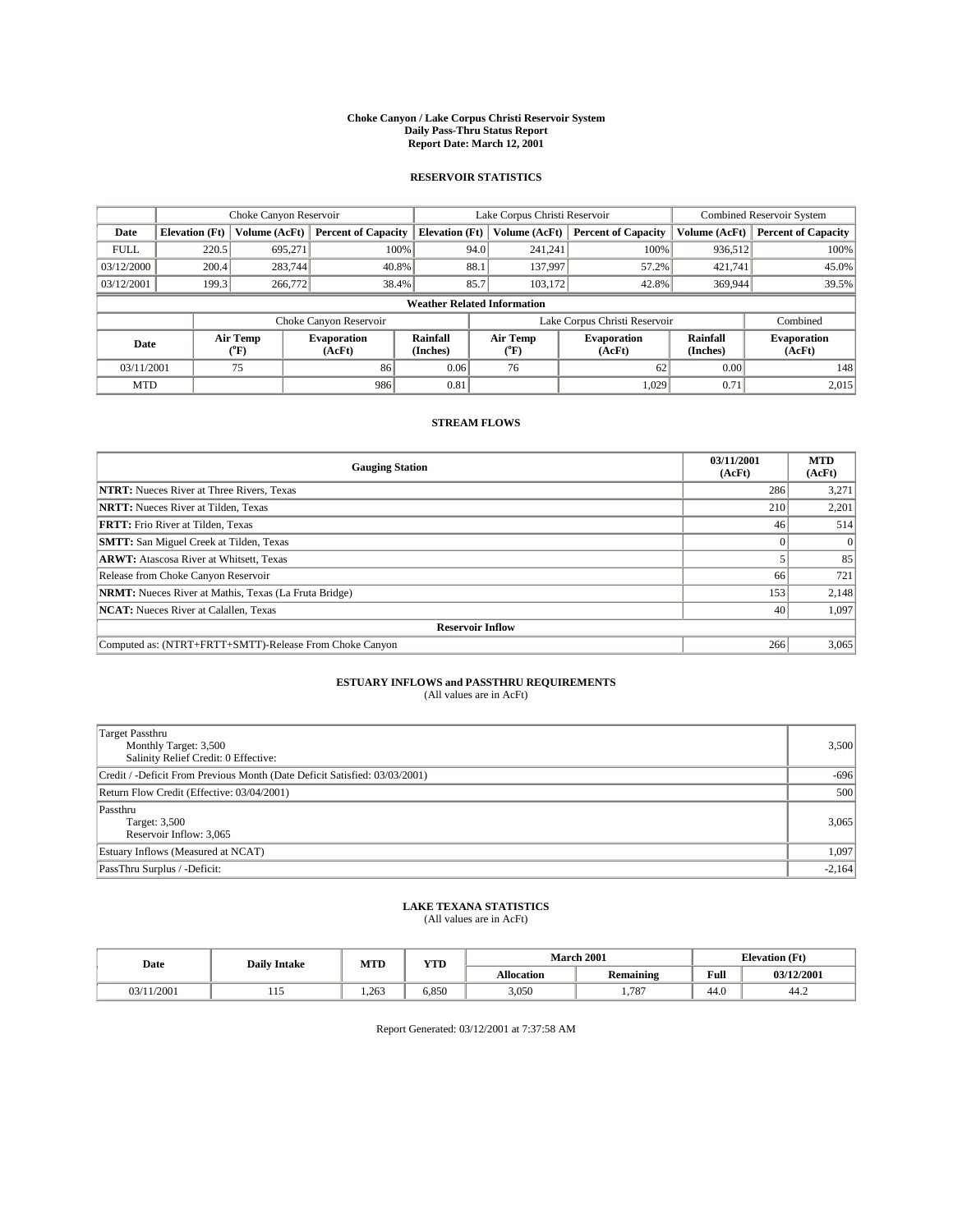#### **Choke Canyon / Lake Corpus Christi Reservoir System Daily Pass-Thru Status Report Report Date: March 13, 2001**

### **RESERVOIR STATISTICS**

|             | Choke Canyon Reservoir             |                             | Lake Corpus Christi Reservoir |                             |      |                  | <b>Combined Reservoir System</b> |                      |                              |  |
|-------------|------------------------------------|-----------------------------|-------------------------------|-----------------------------|------|------------------|----------------------------------|----------------------|------------------------------|--|
| Date        | <b>Elevation</b> (Ft)              | Volume (AcFt)               | <b>Percent of Capacity</b>    | <b>Elevation</b> (Ft)       |      | Volume (AcFt)    | <b>Percent of Capacity</b>       | Volume (AcFt)        | <b>Percent of Capacity</b>   |  |
| <b>FULL</b> | 220.5                              | 695,271                     |                               | 100%                        | 94.0 | 241,241          | 100%                             | 936.512              | 100%                         |  |
| 03/13/2000  | 200.4                              | 283.132                     | 40.7%                         |                             | 88.0 | 137.384          | 56.9%                            | 420.516              | 44.9%                        |  |
| 03/13/2001  | 199.3                              | 266,478                     |                               | 38.3%                       | 85.6 | 102,772          | 42.6%                            | 369,250              | 39.4%                        |  |
|             | <b>Weather Related Information</b> |                             |                               |                             |      |                  |                                  |                      |                              |  |
|             |                                    |                             | Choke Canyon Reservoir        |                             |      |                  | Lake Corpus Christi Reservoir    |                      | Combined                     |  |
| Date        |                                    | Air Temp<br>${}^{\circ}$ F) | <b>Evaporation</b><br>(AcFt)  | <b>Rainfall</b><br>(Inches) |      | Air Temp<br>("F) | <b>Evaporation</b><br>(AcFt)     | Rainfall<br>(Inches) | <b>Evaporation</b><br>(AcFt) |  |
| 03/12/2001  |                                    | 80                          | 163                           | 0.00                        |      | 81               | 241                              | 0.00                 | 404                          |  |
| <b>MTD</b>  |                                    |                             | 1.149                         | 0.81                        |      |                  | 1,270                            | 0.71                 | 2,419                        |  |

## **STREAM FLOWS**

| <b>Gauging Station</b>                                       | 03/12/2001<br>(AcFt) | <b>MTD</b><br>(AcFt) |
|--------------------------------------------------------------|----------------------|----------------------|
| <b>NTRT:</b> Nueces River at Three Rivers, Texas             | 290                  | 3,561                |
| <b>NRTT:</b> Nueces River at Tilden, Texas                   | 202                  | 2,404                |
| <b>FRTT:</b> Frio River at Tilden, Texas                     | 48                   | 562                  |
| <b>SMTT:</b> San Miguel Creek at Tilden, Texas               |                      |                      |
| <b>ARWT:</b> Atascosa River at Whitsett, Texas               |                      | 89                   |
| Release from Choke Canyon Reservoir                          | 66                   | 786                  |
| <b>NRMT:</b> Nueces River at Mathis, Texas (La Fruta Bridge) | 157                  | 2,305                |
| <b>NCAT:</b> Nueces River at Calallen, Texas                 |                      | 1,100                |
| <b>Reservoir Inflow</b>                                      |                      |                      |
| Computed as: (NTRT+FRTT+SMTT)-Release From Choke Canyon      | 272                  | 3,337                |

# **ESTUARY INFLOWS and PASSTHRU REQUIREMENTS**

(All values are in AcFt)

| Target Passthru<br>Monthly Target: 3,500<br>Salinity Relief Credit: 0 Effective: | 3,500    |
|----------------------------------------------------------------------------------|----------|
| Credit / -Deficit From Previous Month (Date Deficit Satisfied: 03/03/2001)       | $-696$   |
| Return Flow Credit (Effective: 03/04/2001)                                       | 500      |
| Passthru<br>Target: 3,500<br>Reservoir Inflow: 3,337                             | 3,337    |
| Estuary Inflows (Measured at NCAT)                                               | 1,100    |
| PassThru Surplus / -Deficit:                                                     | $-2,432$ |

# **LAKE TEXANA STATISTICS** (All values are in AcFt)

| Date    | <b>Daily Intake</b> | MTD   | <b>YTD</b> |                   | <b>March 2001</b> | <b>Elevation</b> (Ft) |            |
|---------|---------------------|-------|------------|-------------------|-------------------|-----------------------|------------|
|         |                     |       |            | <b>Allocation</b> | Remaining         | Full                  | 03/13/2001 |
| 12/2001 | .                   | 1.378 | 6.965      | 3,050             | .,672             | 44.6                  | -44.1      |

Report Generated: 03/13/2001 at 7:35:04 AM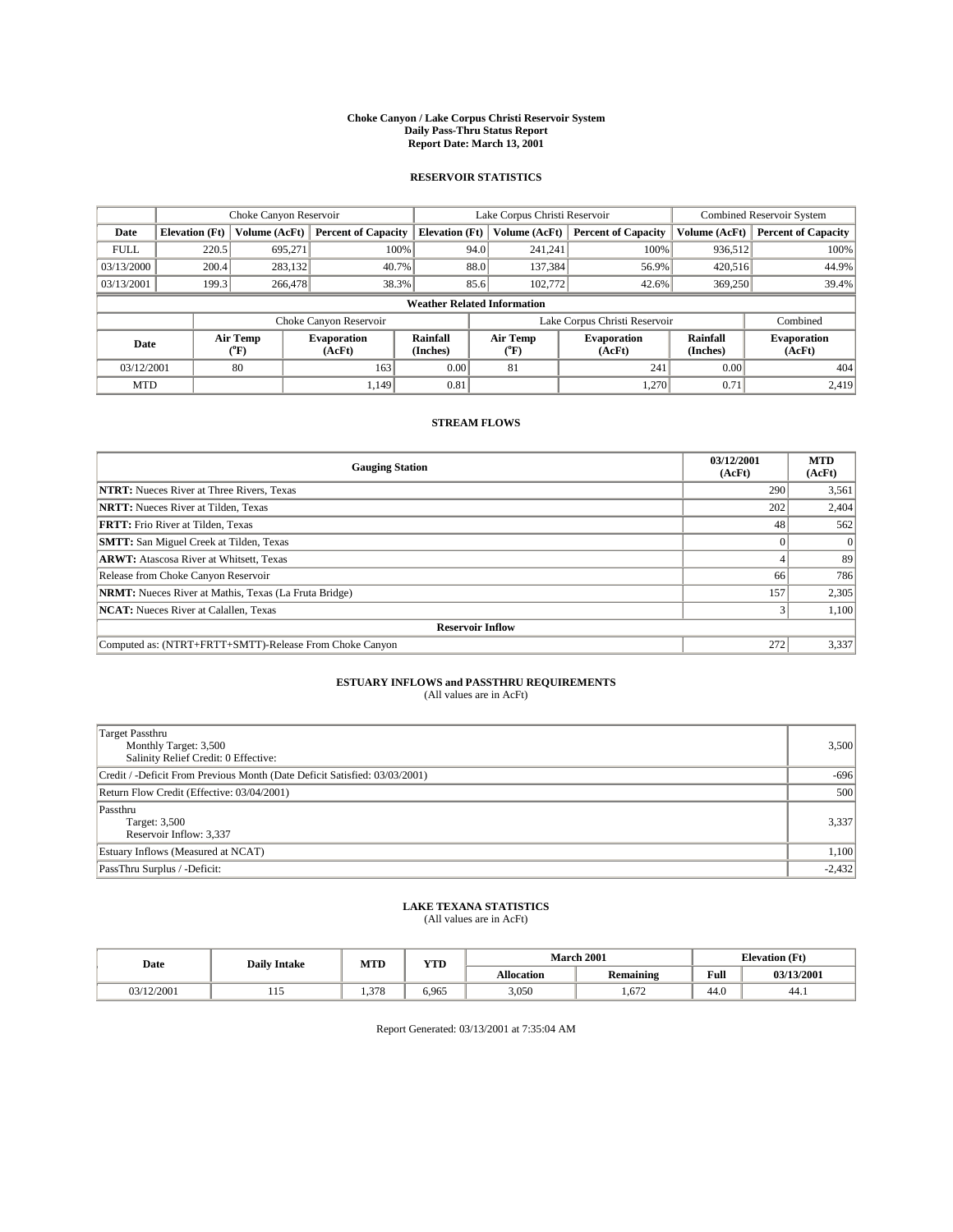#### **Choke Canyon / Lake Corpus Christi Reservoir System Daily Pass-Thru Status Report Report Date: March 14, 2001**

### **RESERVOIR STATISTICS**

|             | Choke Canyon Reservoir             |                             |                              |                             | Lake Corpus Christi Reservoir |                  |                               |                      | <b>Combined Reservoir System</b> |  |  |
|-------------|------------------------------------|-----------------------------|------------------------------|-----------------------------|-------------------------------|------------------|-------------------------------|----------------------|----------------------------------|--|--|
| Date        | <b>Elevation</b> (Ft)              | Volume (AcFt)               | <b>Percent of Capacity</b>   | <b>Elevation</b> (Ft)       |                               | Volume (AcFt)    | <b>Percent of Capacity</b>    | Volume (AcFt)        | <b>Percent of Capacity</b>       |  |  |
| <b>FULL</b> | 220.5                              | 695,271                     |                              | 100%                        | 94.0                          | 241,241          | 100%                          | 936.512              | 100%                             |  |  |
| 03/14/2000  | 200.4                              | 282,979                     | 40.7%                        |                             | 88.0                          | 137,078          | 56.8%                         | 420,057              | 44.9%                            |  |  |
| 03/14/2001  | 199.3                              | 266,331                     |                              | 38.3%                       | 85.6                          | 102,638          | 42.5%                         | 368,969              | 39.4%                            |  |  |
|             | <b>Weather Related Information</b> |                             |                              |                             |                               |                  |                               |                      |                                  |  |  |
|             |                                    |                             | Choke Canyon Reservoir       |                             |                               |                  | Lake Corpus Christi Reservoir |                      | Combined                         |  |  |
| Date        |                                    | Air Temp<br>${}^{\circ}$ F) | <b>Evaporation</b><br>(AcFt) | <b>Rainfall</b><br>(Inches) |                               | Air Temp<br>("F) | <b>Evaporation</b><br>(AcFt)  | Rainfall<br>(Inches) | <b>Evaporation</b><br>(AcFt)     |  |  |
| 03/13/2001  |                                    | 83                          | 171                          | 0.00                        |                               | 84               | 179                           | 0.00                 | 350                              |  |  |
| <b>MTD</b>  |                                    |                             | 1,320                        | 0.81                        |                               |                  | 1.449                         | 0.71                 | 2,769                            |  |  |

## **STREAM FLOWS**

| <b>Gauging Station</b>                                       | 03/13/2001<br>(AcFt) | <b>MTD</b><br>(AcFt) |  |  |  |  |
|--------------------------------------------------------------|----------------------|----------------------|--|--|--|--|
| <b>NTRT:</b> Nueces River at Three Rivers, Texas             | 280                  | 3,841                |  |  |  |  |
| <b>NRTT:</b> Nueces River at Tilden, Texas                   | 193                  | 2,596                |  |  |  |  |
| <b>FRTT:</b> Frio River at Tilden, Texas                     | 48                   | 609                  |  |  |  |  |
| <b>SMTT:</b> San Miguel Creek at Tilden, Texas               |                      |                      |  |  |  |  |
| <b>ARWT:</b> Atascosa River at Whitsett, Texas               |                      | 92                   |  |  |  |  |
| Release from Choke Canyon Reservoir                          | 66                   | 852                  |  |  |  |  |
| <b>NRMT:</b> Nueces River at Mathis, Texas (La Fruta Bridge) | 155                  | 2,459                |  |  |  |  |
| <b>NCAT:</b> Nueces River at Calallen, Texas                 |                      | 1,105                |  |  |  |  |
| <b>Reservoir Inflow</b>                                      |                      |                      |  |  |  |  |
| Computed as: (NTRT+FRTT+SMTT)-Release From Choke Canyon      | 262                  | 3,599                |  |  |  |  |

# **ESTUARY INFLOWS and PASSTHRU REQUIREMENTS**

(All values are in AcFt)

| Target Passthru<br>Monthly Target: 3,500<br>Salinity Relief Credit: 0 Effective: | 3,500    |
|----------------------------------------------------------------------------------|----------|
| Credit / -Deficit From Previous Month (Date Deficit Satisfied: 03/03/2001)       | $-696$   |
| Return Flow Credit (Effective: 03/04/2001)                                       | 500      |
| Passthru<br>Target: 3,500<br>Reservoir Inflow: 3,599                             | 3,500    |
| Estuary Inflows (Measured at NCAT)                                               | 1,105    |
| PassThru Surplus / -Deficit:                                                     | $-2,591$ |

# **LAKE TEXANA STATISTICS** (All values are in AcFt)

| Date       | <b>Daily Intake</b> | <b>MTD</b> | <b>XZOD</b> |                   | <b>March 2001</b> | <b>Elevation</b> (Ft) |            |
|------------|---------------------|------------|-------------|-------------------|-------------------|-----------------------|------------|
|            |                     |            | 1 I.D       | <b>Allocation</b> | <b>Remaining</b>  | Full                  | 03/14/2001 |
| 03/13/2001 | .                   | 1.493      | 7.080       | 3,050             | 1,557             | 44.U                  | 44.1       |

Report Generated: 03/14/2001 at 7:19:21 AM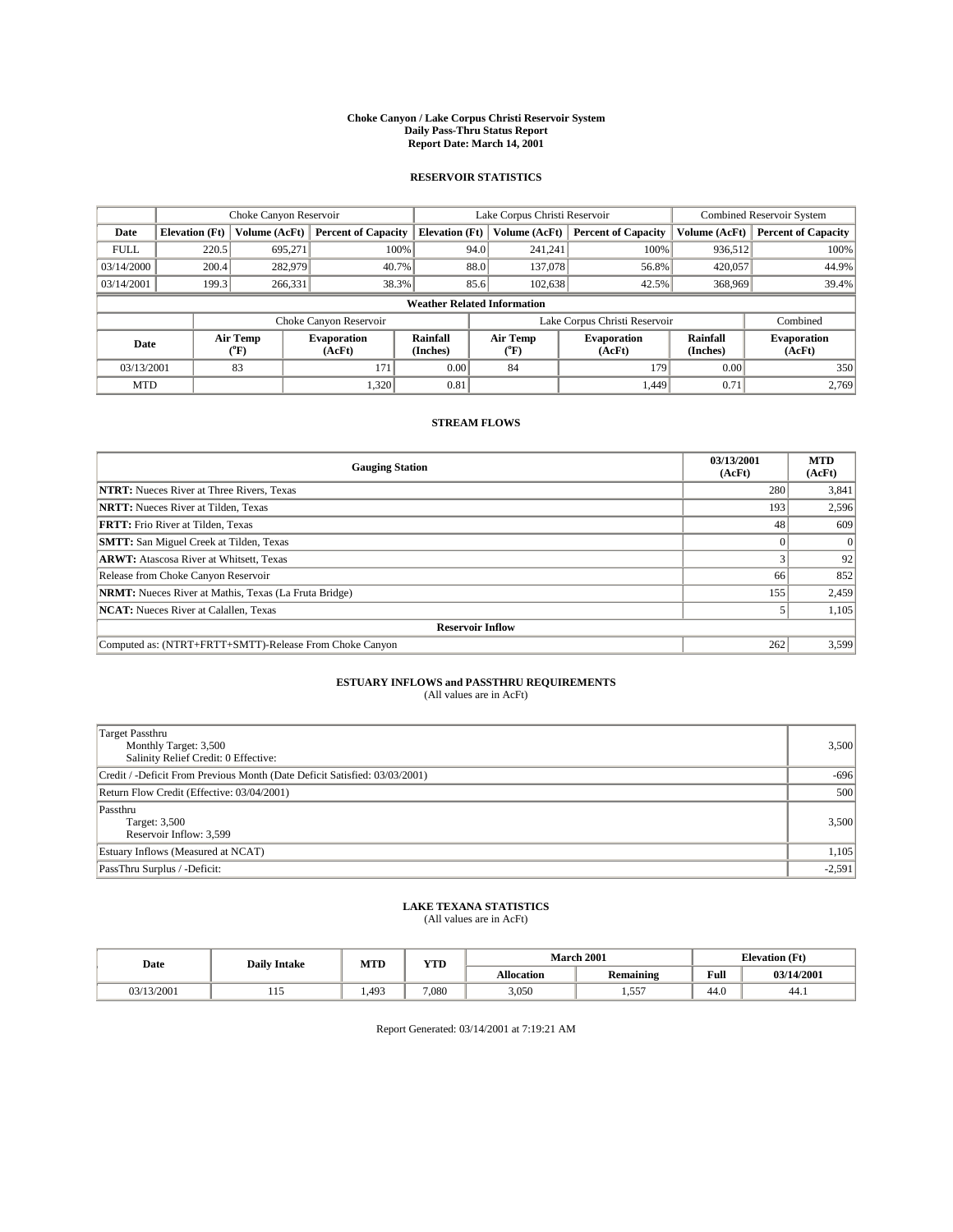#### **Choke Canyon / Lake Corpus Christi Reservoir System Daily Pass-Thru Status Report Report Date: March 15, 2001**

### **RESERVOIR STATISTICS**

|             | Choke Canyon Reservoir             |                             |                              |                             | Lake Corpus Christi Reservoir |                  |                               |                      | <b>Combined Reservoir System</b> |  |  |
|-------------|------------------------------------|-----------------------------|------------------------------|-----------------------------|-------------------------------|------------------|-------------------------------|----------------------|----------------------------------|--|--|
| Date        | <b>Elevation</b> (Ft)              | Volume (AcFt)               | <b>Percent of Capacity</b>   | <b>Elevation</b> (Ft)       |                               | Volume (AcFt)    | <b>Percent of Capacity</b>    | Volume (AcFt)        | <b>Percent of Capacity</b>       |  |  |
| <b>FULL</b> | 220.5                              | 695,271                     | 100%                         |                             | 94.0                          | 241,241          | 100%                          | 936.512              | 100%                             |  |  |
| 03/15/2000  | 200.5                              | 285,277                     | 41.0%                        |                             | 88.5                          | 144,824          | 60.0%                         | 430.101              | 45.9%                            |  |  |
| 03/15/2001  | 199.3                              | 266,772                     | 38.4%                        |                             | 85.6                          | 102,239          | 42.4%                         | 369,011              | 39.4%                            |  |  |
|             | <b>Weather Related Information</b> |                             |                              |                             |                               |                  |                               |                      |                                  |  |  |
|             |                                    |                             | Choke Canyon Reservoir       |                             |                               |                  | Lake Corpus Christi Reservoir |                      | Combined                         |  |  |
| Date        |                                    | Air Temp<br>${}^{\circ}$ F) | <b>Evaporation</b><br>(AcFt) | <b>Rainfall</b><br>(Inches) |                               | Air Temp<br>("F) | <b>Evaporation</b><br>(AcFt)  | Rainfall<br>(Inches) | <b>Evaporation</b><br>(AcFt)     |  |  |
| 03/14/2001  |                                    | 83                          | 51                           | 0.38                        |                               | 84               | 39                            | 0.10                 | 90                               |  |  |
| <b>MTD</b>  |                                    |                             | 1,371                        | 1.19                        |                               |                  | 1,488                         | 0.81                 | 2,859                            |  |  |

## **STREAM FLOWS**

| <b>Gauging Station</b>                                       | 03/14/2001<br>(AcFt) | <b>MTD</b><br>(AcFt) |
|--------------------------------------------------------------|----------------------|----------------------|
| <b>NTRT:</b> Nueces River at Three Rivers, Texas             | 274                  | 4,115                |
| <b>NRTT:</b> Nueces River at Tilden, Texas                   | 189                  | 2,785                |
| <b>FRTT:</b> Frio River at Tilden, Texas                     | 50                   | 659                  |
| <b>SMTT:</b> San Miguel Creek at Tilden, Texas               |                      |                      |
| <b>ARWT:</b> Atascosa River at Whitsett, Texas               |                      | 96                   |
| Release from Choke Canyon Reservoir                          | 66                   | 917                  |
| <b>NRMT:</b> Nueces River at Mathis, Texas (La Fruta Bridge) | 181                  | 2,640                |
| <b>NCAT:</b> Nueces River at Calallen, Texas                 |                      | 1,105                |
| <b>Reservoir Inflow</b>                                      |                      |                      |
| Computed as: (NTRT+FRTT+SMTT)-Release From Choke Canyon      | 258                  | 3,857                |

# **ESTUARY INFLOWS and PASSTHRU REQUIREMENTS**

(All values are in AcFt)

| Target Passthru<br>Monthly Target: 3,500<br>Salinity Relief Credit: 0 Effective: | 3,500    |
|----------------------------------------------------------------------------------|----------|
| Credit / -Deficit From Previous Month (Date Deficit Satisfied: 03/03/2001)       | $-696$   |
| Return Flow Credit (Effective: 03/04/2001)                                       | 500      |
| Passthru<br>Target: 3,500<br>Reservoir Inflow: 3,857                             | 3,500    |
| Estuary Inflows (Measured at NCAT)                                               | 1,105    |
| PassThru Surplus / -Deficit:                                                     | $-2,591$ |

# **LAKE TEXANA STATISTICS** (All values are in AcFt)

| Date       | <b>Daily Intake</b> | <b>MTD</b> | <b>XZOD</b><br>1 I D |                   | <b>March 2001</b> | <b>Elevation</b> (Ft) |            |
|------------|---------------------|------------|----------------------|-------------------|-------------------|-----------------------|------------|
|            |                     |            |                      | <b>Allocation</b> | <b>Remaining</b>  | Full                  | 03/15/2001 |
| 03/14/2001 | .                   | .608       | 7.194                | 3,050             | 1,442             | $\epsilon$<br>44.U    | 44.1       |

Report Generated: 03/15/2001 at 7:46:32 AM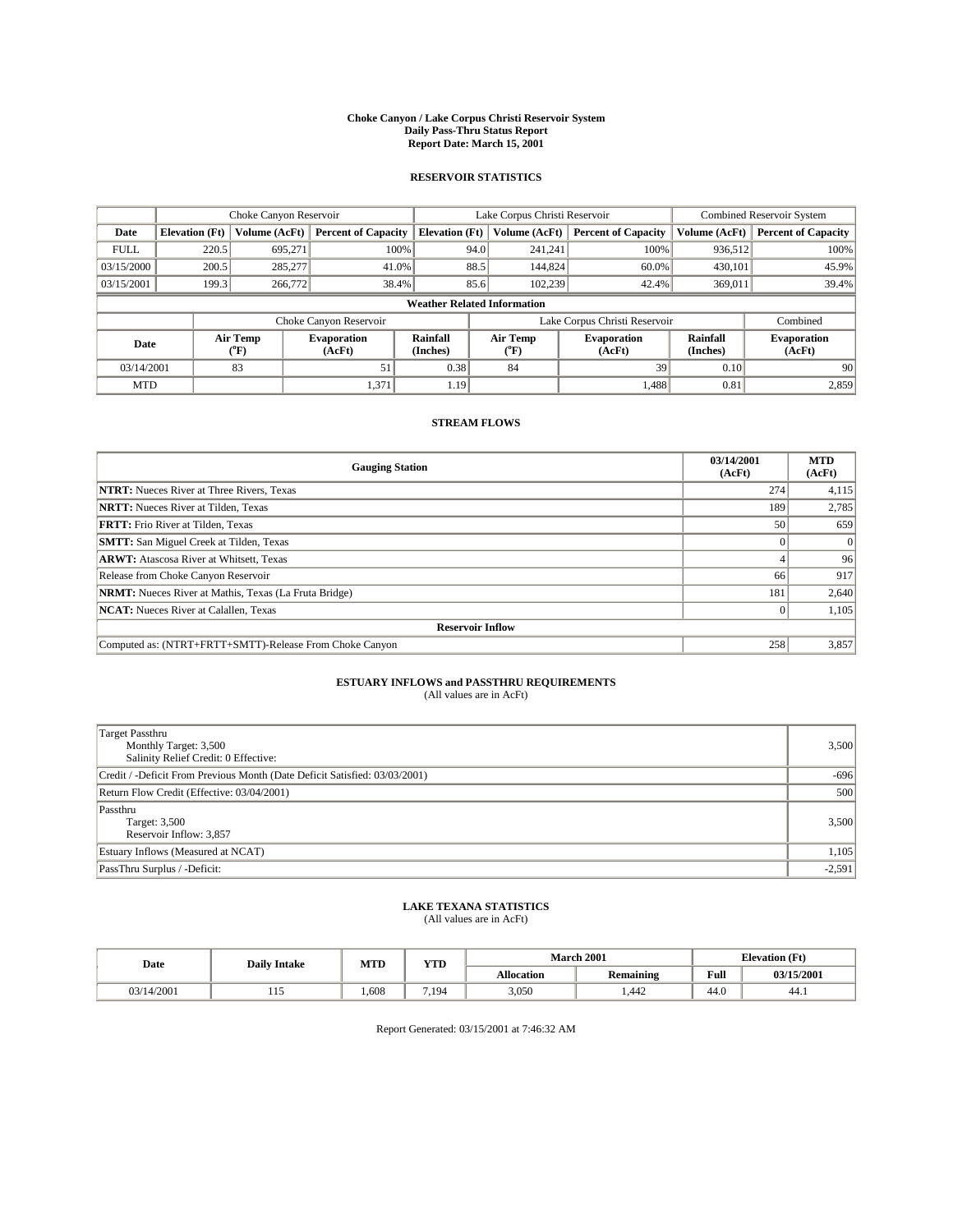#### **Choke Canyon / Lake Corpus Christi Reservoir System Daily Pass-Thru Status Report Report Date: March 16, 2001**

### **RESERVOIR STATISTICS**

|             | Choke Canyon Reservoir                                              |                             |                              |                             | Lake Corpus Christi Reservoir |                  |                              |                      | <b>Combined Reservoir System</b> |  |  |
|-------------|---------------------------------------------------------------------|-----------------------------|------------------------------|-----------------------------|-------------------------------|------------------|------------------------------|----------------------|----------------------------------|--|--|
| Date        | <b>Elevation</b> (Ft)                                               | Volume (AcFt)               | <b>Percent of Capacity</b>   | <b>Elevation</b> (Ft)       |                               | Volume (AcFt)    | <b>Percent of Capacity</b>   | Volume (AcFt)        | <b>Percent of Capacity</b>       |  |  |
| <b>FULL</b> | 220.5                                                               | 695,271                     | 100%                         |                             | 94.0                          | 241,241          | 100%                         | 936.512              | 100%                             |  |  |
| 03/16/2000  | 200.6                                                               | 286,354                     | 41.2%                        |                             | 88.5                          | 145.138          | 60.2%                        | 431.492              | 46.1%                            |  |  |
| 03/16/2001  | 199.3                                                               | 266,037                     | 38.3%                        |                             | 85.6                          | 102,905          | 42.7%                        | 368,942              | 39.4%                            |  |  |
|             | <b>Weather Related Information</b>                                  |                             |                              |                             |                               |                  |                              |                      |                                  |  |  |
|             | Lake Corpus Christi Reservoir<br>Choke Canyon Reservoir<br>Combined |                             |                              |                             |                               |                  |                              |                      |                                  |  |  |
| Date        |                                                                     | Air Temp<br>${}^{\circ}$ F) | <b>Evaporation</b><br>(AcFt) | <b>Rainfall</b><br>(Inches) |                               | Air Temp<br>("F) | <b>Evaporation</b><br>(AcFt) | Rainfall<br>(Inches) | <b>Evaporation</b><br>(AcFt)     |  |  |
| 03/15/2001  |                                                                     | 75                          | 205                          | 0.00                        |                               | 74               | 226                          | 0.00                 | 431                              |  |  |
| <b>MTD</b>  |                                                                     |                             | 1,576                        | 1.19                        |                               |                  | 1,714                        | 0.81                 | 3,290                            |  |  |

## **STREAM FLOWS**

| <b>Gauging Station</b>                                       | 03/15/2001<br>(AcFt) | <b>MTD</b><br>(AcFt) |  |  |  |  |
|--------------------------------------------------------------|----------------------|----------------------|--|--|--|--|
| <b>NTRT:</b> Nueces River at Three Rivers, Texas             | 272                  | 4,387                |  |  |  |  |
| <b>NRTT:</b> Nueces River at Tilden, Texas                   | 187                  | 2,972                |  |  |  |  |
| <b>FRTT:</b> Frio River at Tilden, Texas                     | 52                   | 711                  |  |  |  |  |
| <b>SMTT:</b> San Miguel Creek at Tilden, Texas               |                      |                      |  |  |  |  |
| <b>ARWT:</b> Atascosa River at Whitsett, Texas               | 11                   | 107                  |  |  |  |  |
| Release from Choke Canyon Reservoir                          | 66                   | 983                  |  |  |  |  |
| <b>NRMT:</b> Nueces River at Mathis, Texas (La Fruta Bridge) | 191                  | 2,831                |  |  |  |  |
| <b>NCAT:</b> Nueces River at Calallen, Texas                 |                      | 1,112                |  |  |  |  |
| <b>Reservoir Inflow</b>                                      |                      |                      |  |  |  |  |
| Computed as: (NTRT+FRTT+SMTT)-Release From Choke Canyon      | 258                  | 4,115                |  |  |  |  |

# **ESTUARY INFLOWS and PASSTHRU REQUIREMENTS**

(All values are in AcFt)

| Target Passthru<br>Monthly Target: 3,500<br>Salinity Relief Credit: 0 Effective: | 3,500    |
|----------------------------------------------------------------------------------|----------|
| Credit / -Deficit From Previous Month (Date Deficit Satisfied: 03/03/2001)       | $-696$   |
| Return Flow Credit (Effective: 03/04/2001)                                       | 500      |
| Passthru<br>Target: 3,500<br>Reservoir Inflow: 4,115                             | 3,500    |
| Estuary Inflows (Measured at NCAT)                                               | 1,112    |
| PassThru Surplus / -Deficit:                                                     | $-2,584$ |

# **LAKE TEXANA STATISTICS** (All values are in AcFt)

| Date     | <b>Daily Intake</b> | MTD                   | <b>YTD</b> |            | <b>March 2001</b>       | <b>Elevation</b> (Ft) |            |
|----------|---------------------|-----------------------|------------|------------|-------------------------|-----------------------|------------|
|          |                     |                       |            | Allocation | . .<br><b>Remaining</b> | Full                  | 03/16/2001 |
| /15/2001 | 114                 | $\overline{a}$<br>ے ت | 7.309      | 3,050      | 1.328                   | 44.0                  | 44.2       |

Report Generated: 03/16/2001 at 7:15:11 AM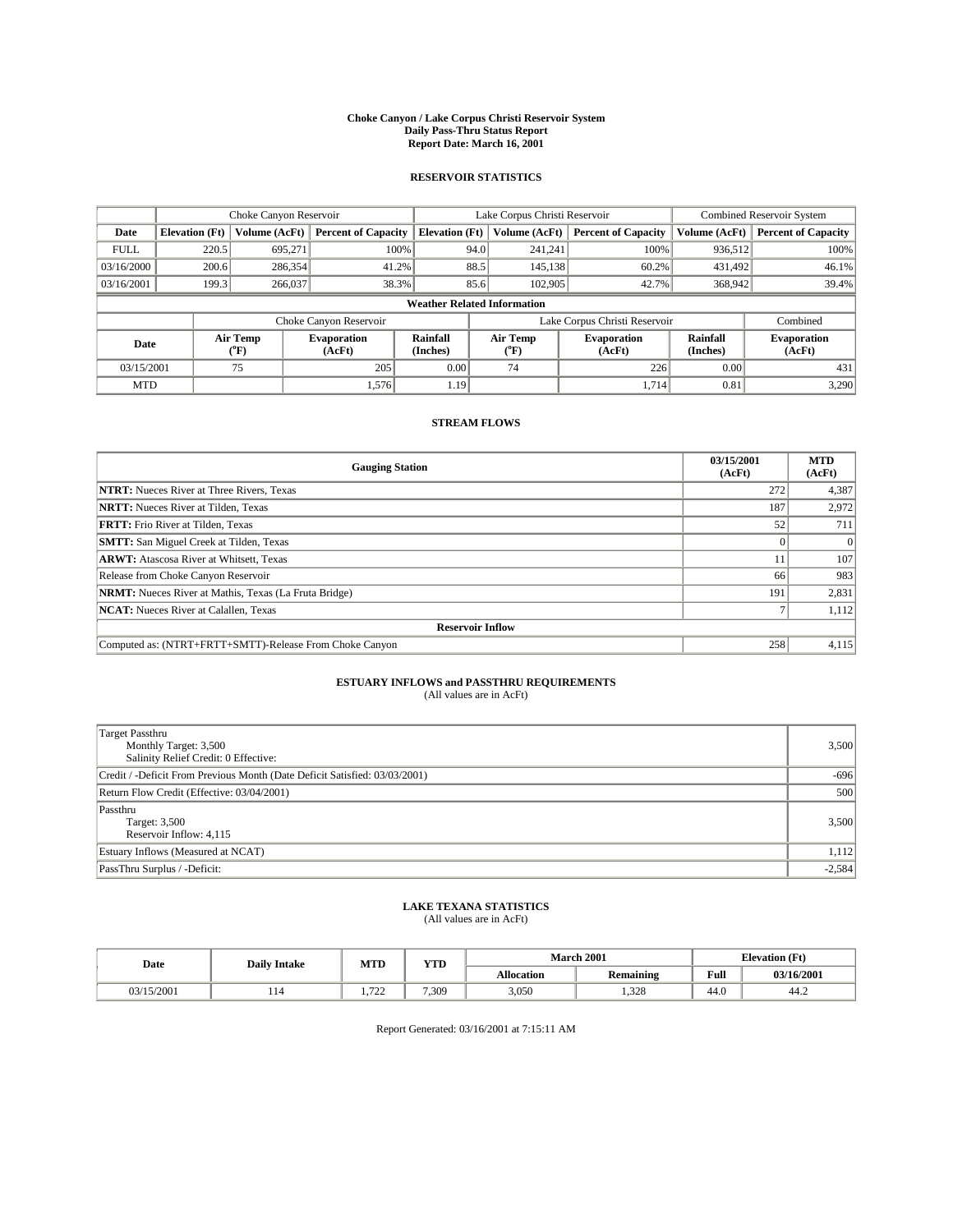#### **Choke Canyon / Lake Corpus Christi Reservoir System Daily Pass-Thru Status Report Report Date: March 17, 2001**

### **RESERVOIR STATISTICS**

|             | Choke Canyon Reservoir             |                  |                              |                       | Lake Corpus Christi Reservoir |                  |                               |                      | <b>Combined Reservoir System</b> |  |
|-------------|------------------------------------|------------------|------------------------------|-----------------------|-------------------------------|------------------|-------------------------------|----------------------|----------------------------------|--|
| Date        | <b>Elevation</b> (Ft)              | Volume (AcFt)    | <b>Percent of Capacity</b>   | <b>Elevation</b> (Ft) |                               | Volume (AcFt)    | <b>Percent of Capacity</b>    | Volume (AcFt)        | <b>Percent of Capacity</b>       |  |
| <b>FULL</b> | 220.5                              | 695,271          | 100%                         |                       | 94.0                          | 241,241          | 100%                          | 936.512              | 100%                             |  |
| 03/17/2000  | 200.5                              | 284,817          | 41.0%                        |                       | 88.5                          | 145,138          | 60.2%                         | 429.955              | 45.9%                            |  |
| 03/17/2001  | 199.3                              | 265,890          | 38.2%                        |                       | 85.6                          | 102,905          | 42.7%                         | 368,795              | 39.4%                            |  |
|             | <b>Weather Related Information</b> |                  |                              |                       |                               |                  |                               |                      |                                  |  |
|             |                                    |                  | Choke Canyon Reservoir       |                       |                               |                  | Lake Corpus Christi Reservoir |                      | Combined                         |  |
| Date        |                                    | Air Temp<br>(°F) | <b>Evaporation</b><br>(AcFt) | Rainfall<br>(Inches)  |                               | Air Temp<br>("F) | <b>Evaporation</b><br>(AcFt)  | Rainfall<br>(Inches) | <b>Evaporation</b><br>(AcFt)     |  |
| 03/16/2001  |                                    | 67               | 197                          | 0.00                  |                               | 70               | 179                           | 0.00                 | 376                              |  |
| <b>MTD</b>  |                                    |                  | 1,773                        | 1.19                  |                               |                  | 1,893                         | 0.81                 | 3,666                            |  |

## **STREAM FLOWS**

| <b>Gauging Station</b>                                       | 03/16/2001<br>(AcFt) | <b>MTD</b><br>(AcFt) |  |  |  |  |
|--------------------------------------------------------------|----------------------|----------------------|--|--|--|--|
| <b>NTRT:</b> Nueces River at Three Rivers, Texas             | 284                  | 4,671                |  |  |  |  |
| <b>NRTT:</b> Nueces River at Tilden, Texas                   | 183                  | 3,154                |  |  |  |  |
| <b>FRTT:</b> Frio River at Tilden, Texas                     | 50                   | 760                  |  |  |  |  |
| <b>SMTT:</b> San Miguel Creek at Tilden, Texas               | 12                   | 12                   |  |  |  |  |
| <b>ARWT:</b> Atascosa River at Whitsett, Texas               | 113                  | 221                  |  |  |  |  |
| Release from Choke Canyon Reservoir                          | 66                   | 1,048                |  |  |  |  |
| <b>NRMT:</b> Nueces River at Mathis, Texas (La Fruta Bridge) | 187                  | 3,017                |  |  |  |  |
| <b>NCAT:</b> Nueces River at Calallen, Texas                 | 36                   | 1,148                |  |  |  |  |
| <b>Reservoir Inflow</b>                                      |                      |                      |  |  |  |  |
| Computed as: (NTRT+FRTT+SMTT)-Release From Choke Canyon      | 279                  | 4,394                |  |  |  |  |

# **ESTUARY INFLOWS and PASSTHRU REQUIREMENTS**

(All values are in AcFt)

| Target Passthru<br>Monthly Target: 3,500<br>Salinity Relief Credit: 0 Effective: | 3,500    |
|----------------------------------------------------------------------------------|----------|
| Credit / -Deficit From Previous Month (Date Deficit Satisfied: 03/03/2001)       | $-696$   |
| Return Flow Credit (Effective: 03/04/2001)                                       | 500      |
| Passthru<br>Target: 3,500<br>Reservoir Inflow: 4,394                             | 3,500    |
| Estuary Inflows (Measured at NCAT)                                               | 1,148    |
| PassThru Surplus / -Deficit:                                                     | $-2,548$ |

# **LAKE TEXANA STATISTICS** (All values are in AcFt)

| Date       | <b>Daily Intake</b> | MTD  | <b>YTD</b>                 | <b>March 2001</b> |                  |      | <b>Elevation</b> (Ft) |
|------------|---------------------|------|----------------------------|-------------------|------------------|------|-----------------------|
|            |                     |      |                            | <b>Allocation</b> | <b>Remaining</b> | Full | 03/17/2001            |
| 03/16/2001 | .                   | .337 | 40 <sup>o</sup><br>د 27. ا | 3,050             | 212<br>ن 1 سکیل  | 44.0 | -44.1                 |

Report Generated: 03/17/2001 at 7:49:08 AM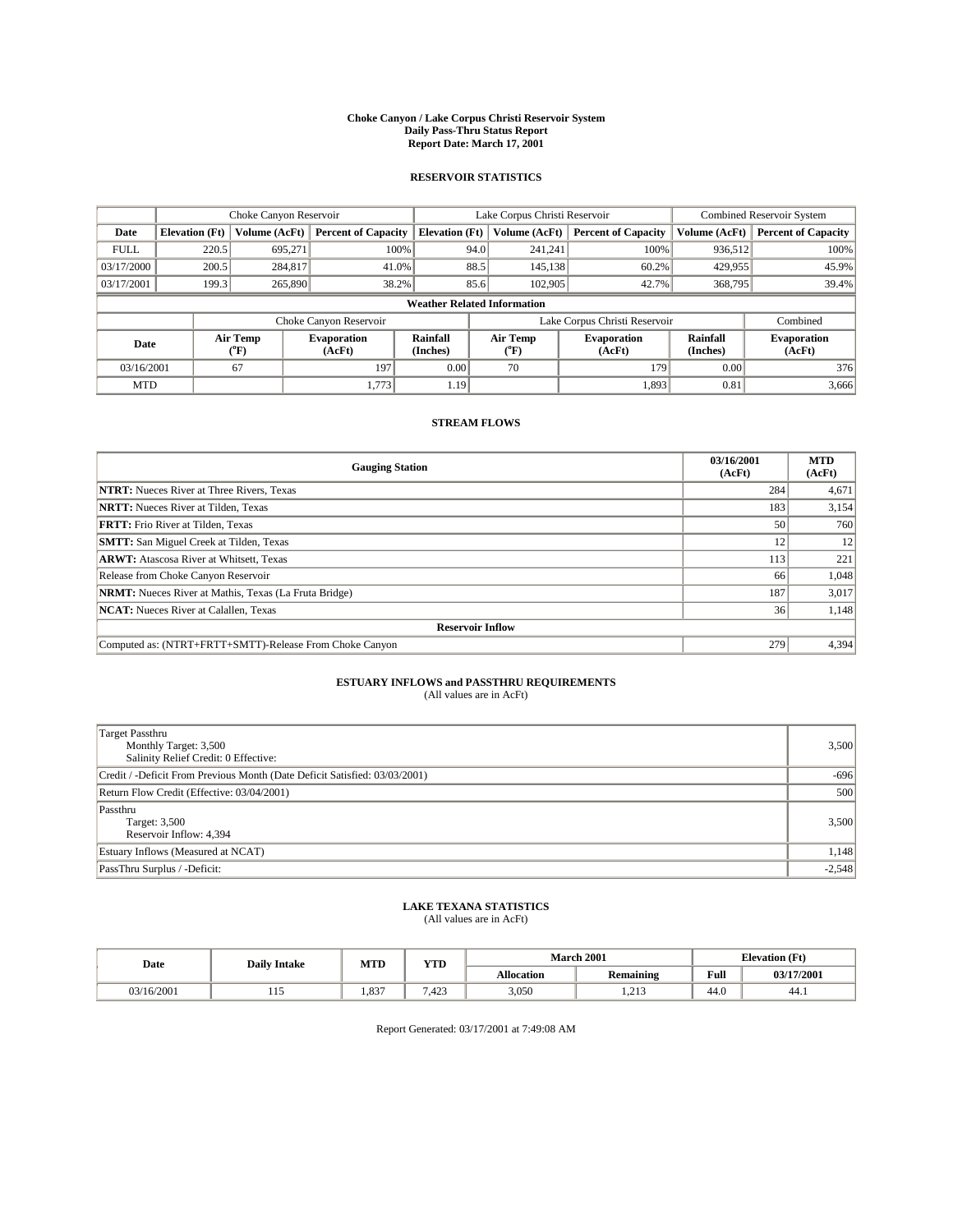#### **Choke Canyon / Lake Corpus Christi Reservoir System Daily Pass-Thru Status Report Report Date: March 18, 2001**

### **RESERVOIR STATISTICS**

|             | Choke Canyon Reservoir             |                             |                              |                             | Lake Corpus Christi Reservoir |                  |                               |                      | <b>Combined Reservoir System</b> |  |  |
|-------------|------------------------------------|-----------------------------|------------------------------|-----------------------------|-------------------------------|------------------|-------------------------------|----------------------|----------------------------------|--|--|
| Date        | <b>Elevation</b> (Ft)              | Volume (AcFt)               | <b>Percent of Capacity</b>   | <b>Elevation</b> (Ft)       |                               | Volume (AcFt)    | <b>Percent of Capacity</b>    | Volume (AcFt)        | <b>Percent of Capacity</b>       |  |  |
| <b>FULL</b> | 220.5                              | 695,271                     | 100%                         |                             | 94.0                          | 241,241          | 100%                          | 936.512              | 100%                             |  |  |
| 03/18/2000  | 200.5                              | 284,663                     | 40.9%                        |                             | 88.5                          | 145,138          | 60.2%                         | 429,801              | 45.9%                            |  |  |
| 03/18/2001  | 199.2                              | 265,597                     | 38.2%                        |                             | 85.6                          | 102,638          | 42.5%                         | 368,235              | 39.3%                            |  |  |
|             | <b>Weather Related Information</b> |                             |                              |                             |                               |                  |                               |                      |                                  |  |  |
|             |                                    |                             | Choke Canyon Reservoir       |                             |                               |                  | Lake Corpus Christi Reservoir |                      | Combined                         |  |  |
| Date        |                                    | Air Temp<br>${}^{\circ}$ F) | <b>Evaporation</b><br>(AcFt) | <b>Rainfall</b><br>(Inches) |                               | Air Temp<br>("F) | <b>Evaporation</b><br>(AcFt)  | Rainfall<br>(Inches) | <b>Evaporation</b><br>(AcFt)     |  |  |
| 03/17/2001  |                                    | 68                          | 145                          | 0.00                        |                               | 68               | 194                           | 0.00                 | 339                              |  |  |
| <b>MTD</b>  |                                    |                             | 1,918                        | 1.19                        |                               |                  | 2,087                         | 0.81                 | 4,005                            |  |  |

## **STREAM FLOWS**

| <b>Gauging Station</b>                                       | 03/17/2001<br>(AcFt) | <b>MTD</b><br>(AcFt) |  |  |  |  |
|--------------------------------------------------------------|----------------------|----------------------|--|--|--|--|
| <b>NTRT:</b> Nueces River at Three Rivers, Texas             | 401                  | 5,072                |  |  |  |  |
| <b>NRTT:</b> Nueces River at Tilden, Texas                   | 177                  | 3,331                |  |  |  |  |
| <b>FRTT:</b> Frio River at Tilden, Texas                     | 50                   | 810                  |  |  |  |  |
| <b>SMTT:</b> San Miguel Creek at Tilden, Texas               |                      | 12                   |  |  |  |  |
| <b>ARWT:</b> Atascosa River at Whitsett, Texas               | 66                   | 286                  |  |  |  |  |
| Release from Choke Canyon Reservoir                          | 66                   | 1,114                |  |  |  |  |
| <b>NRMT:</b> Nueces River at Mathis, Texas (La Fruta Bridge) | 202                  | 3,220                |  |  |  |  |
| <b>NCAT:</b> Nueces River at Calallen, Texas                 | 18                   | 1,166                |  |  |  |  |
| <b>Reservoir Inflow</b>                                      |                      |                      |  |  |  |  |
| Computed as: (NTRT+FRTT+SMTT)-Release From Choke Canyon      | 385                  | 4,779                |  |  |  |  |

# **ESTUARY INFLOWS and PASSTHRU REQUIREMENTS**

(All values are in AcFt)

| <b>Target Passthru</b>                                                     |          |
|----------------------------------------------------------------------------|----------|
| Monthly Target: 3,500                                                      | 3,500    |
| Salinity Relief Credit: 0 Effective:                                       |          |
| Credit / -Deficit From Previous Month (Date Deficit Satisfied: 03/03/2001) | $-696$   |
| Return Flow Credit (Effective: 03/04/2001)                                 | 500      |
| Passthru                                                                   |          |
| Target: 3,500                                                              | 3,500    |
| Reservoir Inflow: 4,779                                                    |          |
| Estuary Inflows (Measured at NCAT)                                         | 1,166    |
| PassThru Surplus / -Deficit:                                               | $-2,530$ |

# **LAKE TEXANA STATISTICS** (All values are in AcFt)

| Date       | <b>Daily Intake</b> | MTD                 | <b>TIME</b><br>1 I.D | <b>March 2001</b> |                  |                    | Elevation (Ft) |  |
|------------|---------------------|---------------------|----------------------|-------------------|------------------|--------------------|----------------|--|
|            |                     |                     |                      | <b>Allocation</b> | <b>Remaining</b> | Full               | 03/18/2001     |  |
| 03/17/2001 |                     | Q <sub>5</sub><br>. | $B = A$<br>538. ا    | 3,050             | 1,099            | $\epsilon$<br>44.U | 44.1           |  |

Report Generated: 03/18/2001 at 7:36:10 AM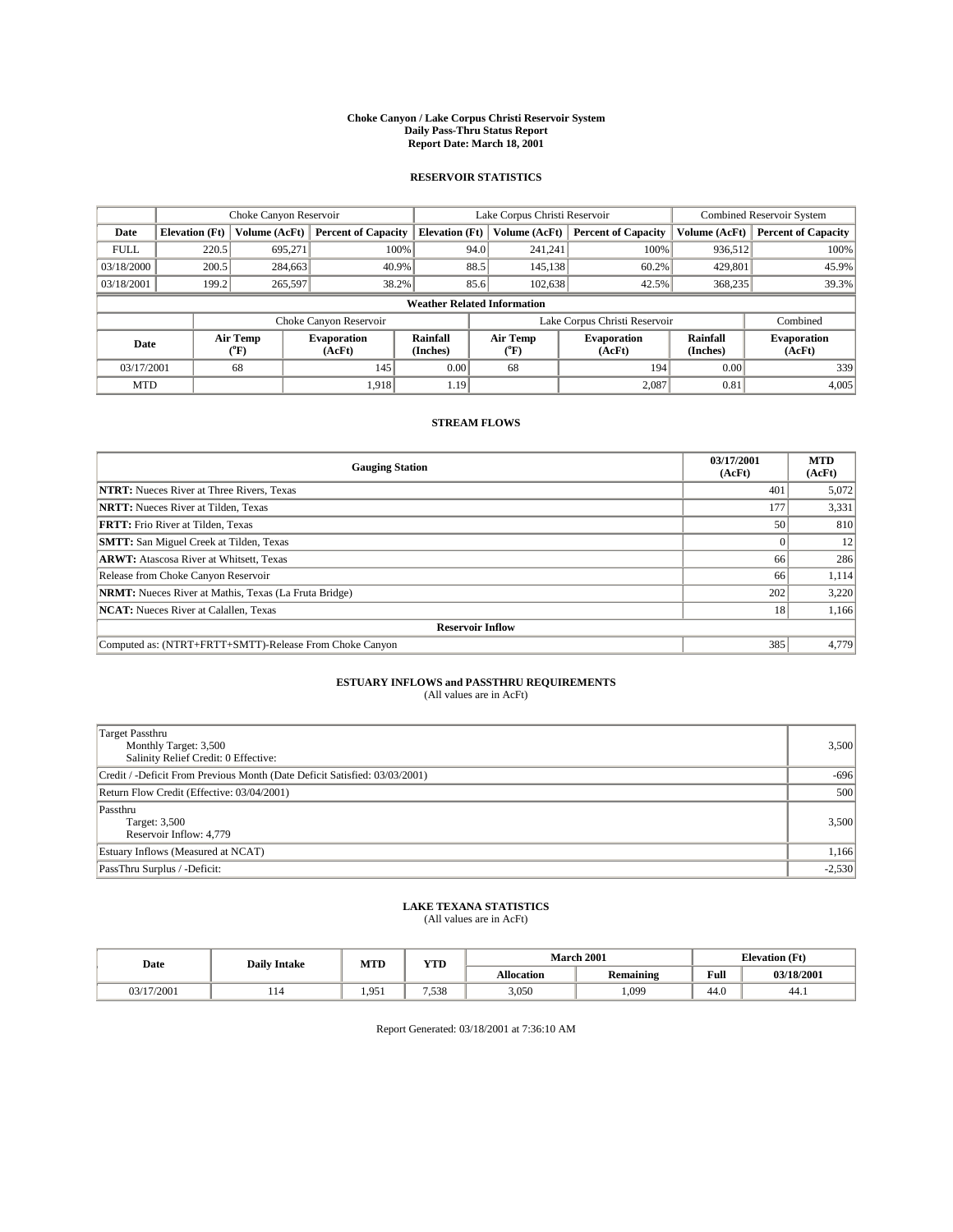#### **Choke Canyon / Lake Corpus Christi Reservoir System Daily Pass-Thru Status Report Report Date: March 19, 2001**

### **RESERVOIR STATISTICS**

|             | Choke Canyon Reservoir             |                             |                              |                             | Lake Corpus Christi Reservoir |                  |                               |                      | <b>Combined Reservoir System</b> |  |  |
|-------------|------------------------------------|-----------------------------|------------------------------|-----------------------------|-------------------------------|------------------|-------------------------------|----------------------|----------------------------------|--|--|
| Date        | <b>Elevation</b> (Ft)              | Volume (AcFt)               | <b>Percent of Capacity</b>   | <b>Elevation</b> (Ft)       |                               | Volume (AcFt)    | <b>Percent of Capacity</b>    | Volume (AcFt)        | <b>Percent of Capacity</b>       |  |  |
| <b>FULL</b> | 220.5                              | 695,271                     | 100%                         |                             | 94.0                          | 241,241          | 100%                          | 936.512              | 100%                             |  |  |
| 03/19/2000  | 200.5                              | 284,356                     | 40.9%                        |                             | 88.6                          | 145,609          | 60.4%                         | 429,965              | 45.9%                            |  |  |
| 03/19/2001  | 199.2                              | 265,743                     | 38.2%                        |                             | 85.5                          | 101,577          | 42.1%                         | 367,320              | 39.2%                            |  |  |
|             | <b>Weather Related Information</b> |                             |                              |                             |                               |                  |                               |                      |                                  |  |  |
|             |                                    |                             | Choke Canyon Reservoir       |                             |                               |                  | Lake Corpus Christi Reservoir |                      | Combined                         |  |  |
| Date        |                                    | Air Temp<br>${}^{\circ}$ F) | <b>Evaporation</b><br>(AcFt) | <b>Rainfall</b><br>(Inches) |                               | Air Temp<br>("F) | <b>Evaporation</b><br>(AcFt)  | Rainfall<br>(Inches) | <b>Evaporation</b><br>(AcFt)     |  |  |
| 03/18/2001  |                                    | 57                          | 43                           | 0.34                        |                               | 63               | 62                            | 0.12                 | 105                              |  |  |
| <b>MTD</b>  |                                    |                             | 1,961                        | 1.53                        |                               |                  | 2,149                         | 0.93                 | 4,110                            |  |  |

## **STREAM FLOWS**

| <b>Gauging Station</b>                                       | 03/18/2001<br>(AcFt) | <b>MTD</b><br>(AcFt) |  |  |  |  |
|--------------------------------------------------------------|----------------------|----------------------|--|--|--|--|
| <b>NTRT:</b> Nueces River at Three Rivers, Texas             | 331                  | 5,403                |  |  |  |  |
| <b>NRTT:</b> Nueces River at Tilden, Texas                   | 171                  | 3,502                |  |  |  |  |
| <b>FRTT:</b> Frio River at Tilden. Texas                     | 48                   | 858                  |  |  |  |  |
| <b>SMTT:</b> San Miguel Creek at Tilden, Texas               |                      | 12                   |  |  |  |  |
| <b>ARWT:</b> Atascosa River at Whitsett, Texas               | 28                   | 314                  |  |  |  |  |
| Release from Choke Canyon Reservoir                          | 66                   | 1,179                |  |  |  |  |
| <b>NRMT:</b> Nueces River at Mathis, Texas (La Fruta Bridge) | 337                  | 3,557                |  |  |  |  |
| <b>NCAT:</b> Nueces River at Calallen, Texas                 | 46                   | 1,212                |  |  |  |  |
| <b>Reservoir Inflow</b>                                      |                      |                      |  |  |  |  |
| Computed as: (NTRT+FRTT+SMTT)-Release From Choke Canyon      | 314                  | 5,093                |  |  |  |  |

# **ESTUARY INFLOWS and PASSTHRU REQUIREMENTS**

(All values are in AcFt)

| Target Passthru<br>Monthly Target: 3,500<br>Salinity Relief Credit: 0 Effective: | 3,500    |
|----------------------------------------------------------------------------------|----------|
| Credit / -Deficit From Previous Month (Date Deficit Satisfied: 03/03/2001)       | $-696$   |
| Return Flow Credit (Effective: 03/04/2001)                                       | 500      |
| Passthru<br>Target: 3,500<br>Reservoir Inflow: 5,093                             | 3,500    |
| Estuary Inflows (Measured at NCAT)                                               | 1,212    |
| PassThru Surplus / -Deficit:                                                     | $-2,484$ |

# **LAKE TEXANA STATISTICS** (All values are in AcFt)

| Date       | <b>Daily Intake</b> | MTD   | <b>TIME</b> |                   | <b>March 2001</b> | <b>Elevation</b> (Ft) |            |  |
|------------|---------------------|-------|-------------|-------------------|-------------------|-----------------------|------------|--|
|            |                     |       | 1 I.D       | <b>Allocation</b> | <b>Remaining</b>  | Full                  | 03/19/2001 |  |
| 03/18/2001 |                     | 2.064 | 7,651       | 3,050             | 986               | $\epsilon$<br>44.U    | 44.1       |  |

Report Generated: 03/19/2001 at 7:40:55 AM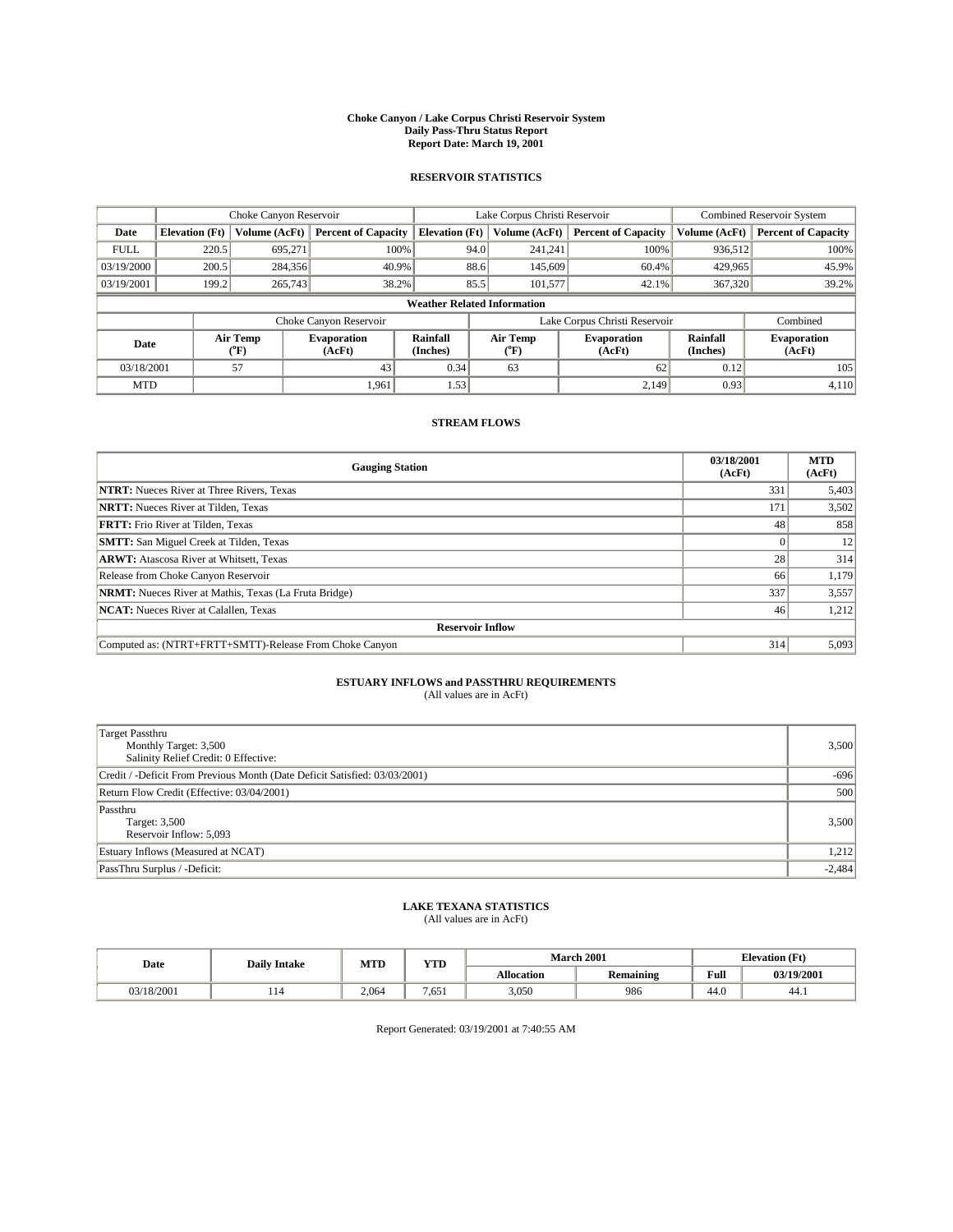#### **Choke Canyon / Lake Corpus Christi Reservoir System Daily Pass-Thru Status Report Report Date: March 20, 2001**

### **RESERVOIR STATISTICS**

|             | Choke Canyon Reservoir             |                  |                              |                             | Lake Corpus Christi Reservoir |                  |                               |                      | <b>Combined Reservoir System</b> |  |
|-------------|------------------------------------|------------------|------------------------------|-----------------------------|-------------------------------|------------------|-------------------------------|----------------------|----------------------------------|--|
| Date        | <b>Elevation</b> (Ft)              | Volume (AcFt)    | <b>Percent of Capacity</b>   | <b>Elevation</b> (Ft)       |                               | Volume (AcFt)    | <b>Percent of Capacity</b>    | Volume (AcFt)        | <b>Percent of Capacity</b>       |  |
| <b>FULL</b> | 220.5                              | 695,271          |                              | 100%                        | 94.0                          | 241,241          | 100%                          | 936.512              | 100%                             |  |
| 03/20/2000  | 200.5                              | 284,203          | 40.9%                        |                             | 88.6                          | 145,609          | 60.4%                         | 429,812              | 45.9%                            |  |
| 03/20/2001  | 199.2                              | 265,303          | 38.2%                        |                             | 85.6                          | 101,974          | 42.3%                         | 367,277              | 39.2%                            |  |
|             | <b>Weather Related Information</b> |                  |                              |                             |                               |                  |                               |                      |                                  |  |
|             |                                    |                  | Choke Canyon Reservoir       |                             |                               |                  | Lake Corpus Christi Reservoir |                      | Combined                         |  |
| Date        |                                    | Air Temp<br>(°F) | <b>Evaporation</b><br>(AcFt) | <b>Rainfall</b><br>(Inches) |                               | Air Temp<br>("F) | <b>Evaporation</b><br>(AcFt)  | Rainfall<br>(Inches) | <b>Evaporation</b><br>(AcFt)     |  |
| 03/19/2001  |                                    | 63               | 128                          | 0.00                        |                               | 63               | 147                           | 0.00                 | 275                              |  |
| <b>MTD</b>  |                                    |                  | 2,089                        | 1.53                        |                               |                  | 2,296                         | 0.93                 | 4,385                            |  |

## **STREAM FLOWS**

| <b>Gauging Station</b>                                       | 03/19/2001<br>(AcFt) | <b>MTD</b><br>(AcFt) |
|--------------------------------------------------------------|----------------------|----------------------|
| <b>NTRT:</b> Nueces River at Three Rivers, Texas             | 288                  | 5,691                |
| <b>NRTT:</b> Nueces River at Tilden, Texas                   | 165                  | 3,666                |
| <b>FRTT:</b> Frio River at Tilden, Texas                     | 46                   | 903                  |
| <b>SMTT:</b> San Miguel Creek at Tilden, Texas               |                      | 12                   |
| <b>ARWT:</b> Atascosa River at Whitsett, Texas               | 18                   | 332                  |
| Release from Choke Canyon Reservoir                          | 66                   | 1,245                |
| <b>NRMT:</b> Nueces River at Mathis, Texas (La Fruta Bridge) | 320                  | 3,877                |
| <b>NCAT:</b> Nueces River at Calallen, Texas                 | 145                  | 1,357                |
| <b>Reservoir Inflow</b>                                      |                      |                      |
| Computed as: (NTRT+FRTT+SMTT)-Release From Choke Canyon      | 268                  | 5,361                |

# **ESTUARY INFLOWS and PASSTHRU REQUIREMENTS**<br>(All values are in AcFt)

| Target Passthru<br>Monthly Target: 3,500<br>Salinity Relief Credit: 0 Effective: | 3,500    |
|----------------------------------------------------------------------------------|----------|
| Credit / -Deficit From Previous Month (Date Deficit Satisfied: 03/03/2001)       | $-696$   |
| Return Flow Credit (Effective: 03/04/2001)                                       | 500      |
| Passthru<br>Target: 3,500<br>Reservoir Inflow: 5,361                             | 3,500    |
| Estuary Inflows (Measured at NCAT)                                               | 1,357    |
| PassThru Surplus / -Deficit:                                                     | $-2,339$ |

# **LAKE TEXANA STATISTICS** (All values are in AcFt)

| Date       | <b>Daily Intake</b> | <b>MTD</b> | <b>TIME</b> | <b>March 2001</b> | <b>Elevation</b> (Ft) |      |            |
|------------|---------------------|------------|-------------|-------------------|-----------------------|------|------------|
|            |                     |            | 1 I.D       | <b>Allocation</b> | <b>Remaining</b>      | Full | 03/20/2001 |
| 03/19/2001 | 44                  | 2,108      | 7.695       | 3,050             | 942                   | 44.U | 44.1       |

Report Generated: 03/20/2001 at 10:17:31 AM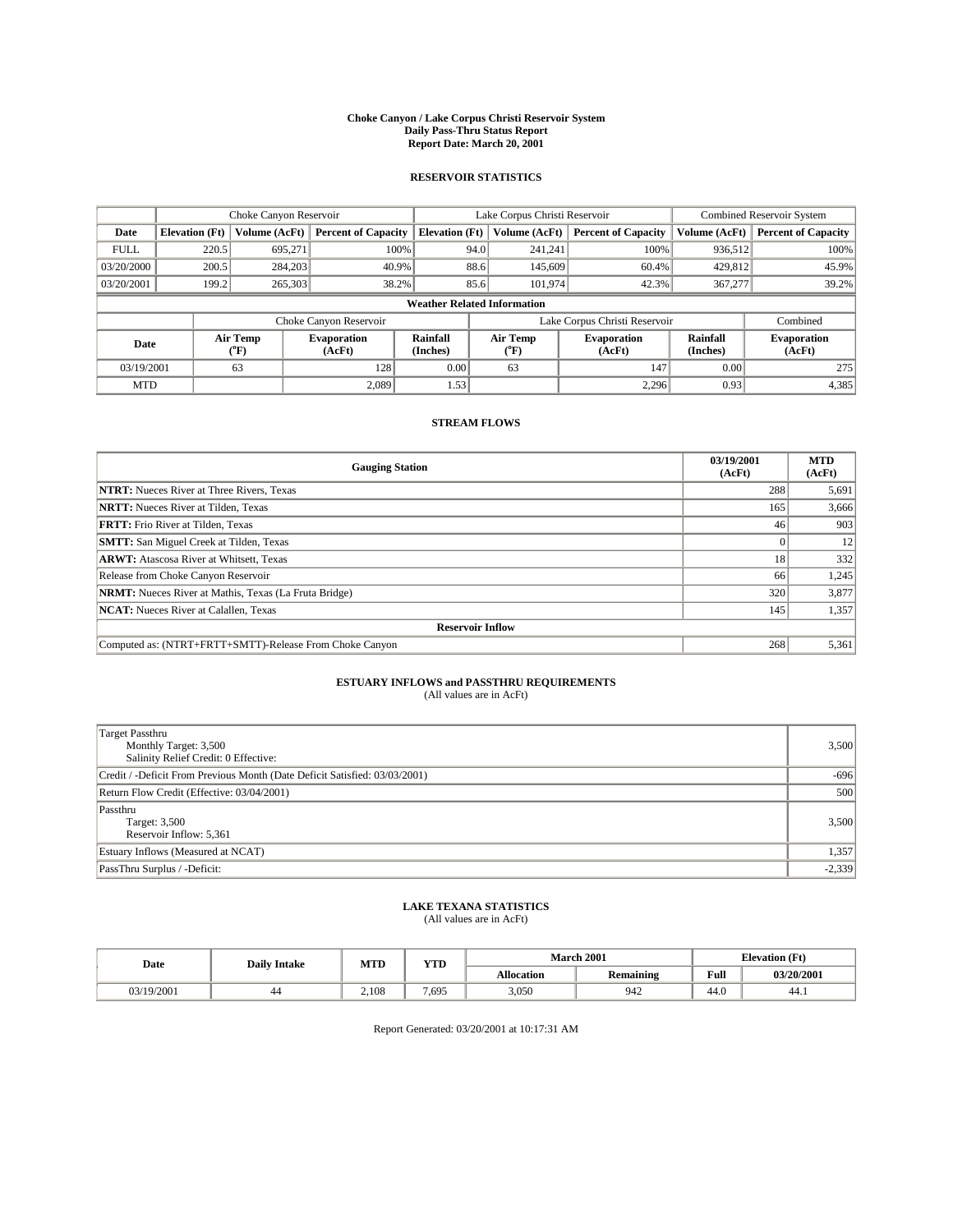#### **Choke Canyon / Lake Corpus Christi Reservoir System Daily Pass-Thru Status Report Report Date: March 21, 2001**

### **RESERVOIR STATISTICS**

|             | Choke Canyon Reservoir             |                             |                              |                             | Lake Corpus Christi Reservoir |                  |                               |                      | <b>Combined Reservoir System</b> |  |  |
|-------------|------------------------------------|-----------------------------|------------------------------|-----------------------------|-------------------------------|------------------|-------------------------------|----------------------|----------------------------------|--|--|
| Date        | <b>Elevation</b> (Ft)              | Volume (AcFt)               | <b>Percent of Capacity</b>   | <b>Elevation</b> (Ft)       |                               | Volume (AcFt)    | <b>Percent of Capacity</b>    | Volume (AcFt)        | <b>Percent of Capacity</b>       |  |  |
| <b>FULL</b> | 220.5                              | 695,271                     |                              | 100%                        | 94.0                          | 241,241          | 100%                          | 936.512              | 100%                             |  |  |
| 03/21/2000  | 200.5                              | 283,897                     | 40.8%                        |                             | 88.6                          | 145,923          | 60.5%                         | 429,820              | 45.9%                            |  |  |
| 03/21/2001  | 199.2                              | 265,157                     | 38.1%                        |                             | 85.5                          | 101.444          | 42.1%                         | 366,601              | 39.1%                            |  |  |
|             | <b>Weather Related Information</b> |                             |                              |                             |                               |                  |                               |                      |                                  |  |  |
|             |                                    |                             | Choke Canyon Reservoir       |                             |                               |                  | Lake Corpus Christi Reservoir |                      | Combined                         |  |  |
| Date        |                                    | Air Temp<br>${}^{\circ}$ F) | <b>Evaporation</b><br>(AcFt) | <b>Rainfall</b><br>(Inches) |                               | Air Temp<br>("F) | <b>Evaporation</b><br>(AcFt)  | Rainfall<br>(Inches) | <b>Evaporation</b><br>(AcFt)     |  |  |
| 03/20/2001  |                                    | 71                          | 145                          | 0.00                        |                               | 69               | 162                           | 0.00                 | 307                              |  |  |
| <b>MTD</b>  |                                    |                             | 2,234                        | 1.53                        |                               |                  | 2,458                         | 0.93                 | 4,692                            |  |  |

## **STREAM FLOWS**

| <b>Gauging Station</b>                                       | 03/20/2001<br>(AcFt) | <b>MTD</b><br>(AcFt) |  |  |  |  |
|--------------------------------------------------------------|----------------------|----------------------|--|--|--|--|
| <b>NTRT:</b> Nueces River at Three Rivers, Texas             | 262                  | 5,953                |  |  |  |  |
| <b>NRTT:</b> Nueces River at Tilden, Texas                   | 159                  | 3,825                |  |  |  |  |
| <b>FRTT:</b> Frio River at Tilden, Texas                     | 46                   | 949                  |  |  |  |  |
| <b>SMTT:</b> San Miguel Creek at Tilden, Texas               |                      | 12                   |  |  |  |  |
| <b>ARWT:</b> Atascosa River at Whitsett, Texas               | 14                   | 346                  |  |  |  |  |
| Release from Choke Canyon Reservoir                          | 66                   | 1,310                |  |  |  |  |
| <b>NRMT:</b> Nueces River at Mathis, Texas (La Fruta Bridge) | 306                  | 4,182                |  |  |  |  |
| <b>NCAT:</b> Nueces River at Calallen, Texas                 |                      | 1,434                |  |  |  |  |
| <b>Reservoir Inflow</b>                                      |                      |                      |  |  |  |  |
| Computed as: (NTRT+FRTT+SMTT)-Release From Choke Canyon      | 242                  | 5,603                |  |  |  |  |

# **ESTUARY INFLOWS and PASSTHRU REQUIREMENTS**

(All values are in AcFt)

| Target Passthru<br>Monthly Target: 3,500<br>Salinity Relief Credit: 0 Effective: | 3,500    |
|----------------------------------------------------------------------------------|----------|
| Credit / -Deficit From Previous Month (Date Deficit Satisfied: 03/03/2001)       | $-696$   |
| Return Flow Credit (Effective: 03/04/2001)                                       | 500      |
| Passthru<br>Target: 3,500<br>Reservoir Inflow: 5,603                             | 3,500    |
| Estuary Inflows (Measured at NCAT)                                               | 1,434    |
| PassThru Surplus / -Deficit:                                                     | $-2,262$ |

# **LAKE TEXANA STATISTICS** (All values are in AcFt)

| Date       | <b>Daily Intake</b> | <b>MTD</b> | <b>TIME</b><br>1 I.D |                   | <b>March 2001</b> | Elevation (Ft) |            |
|------------|---------------------|------------|----------------------|-------------------|-------------------|----------------|------------|
|            |                     |            |                      | <b>Allocation</b> | <b>Remaining</b>  | Full           | 03/21/2001 |
| 03/20/2001 |                     | 2.108      | 7.695                | 3,050             | 942               | 44.U           | 44.1       |

Report Generated: 03/21/2001 at 7:51:11 AM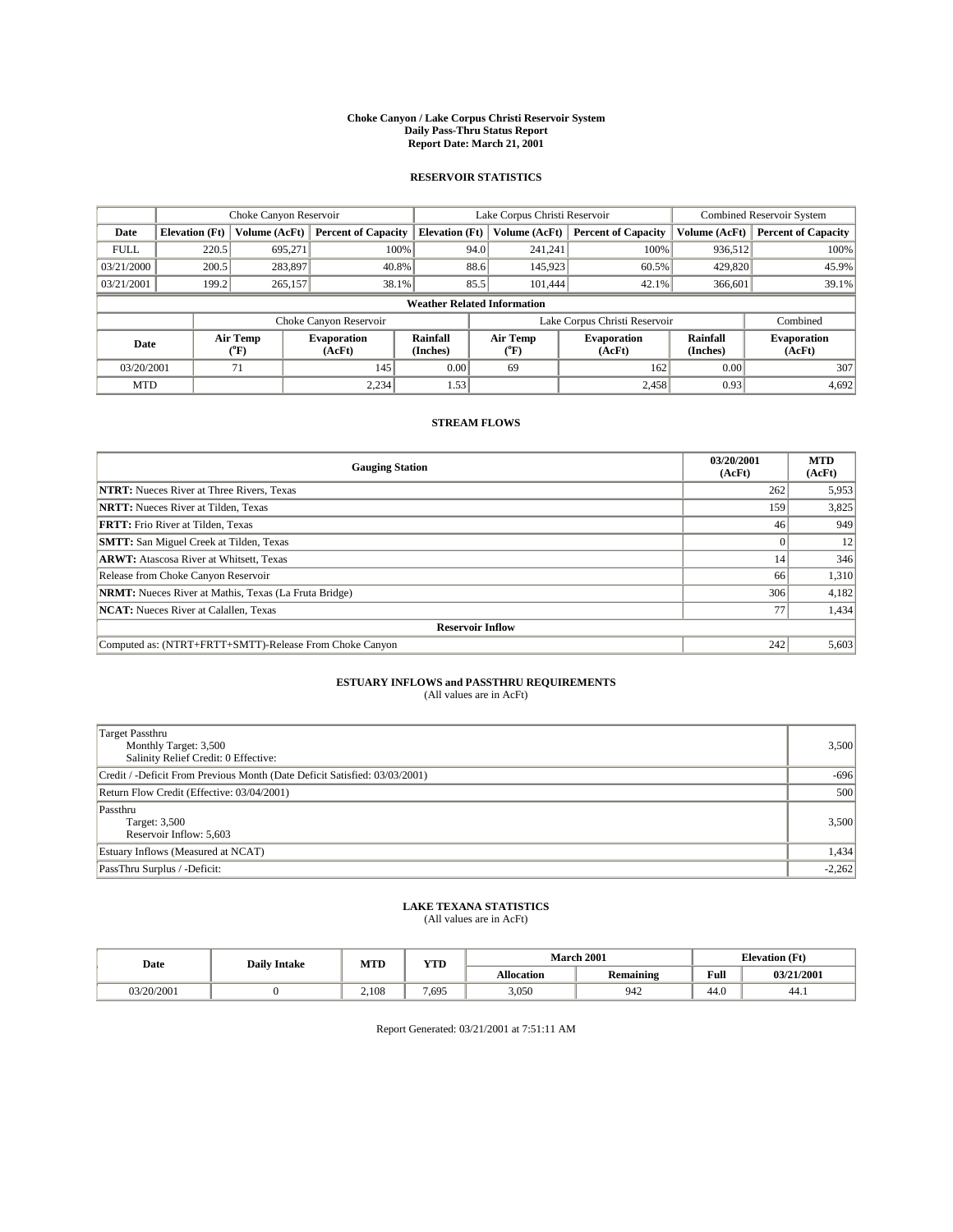#### **Choke Canyon / Lake Corpus Christi Reservoir System Daily Pass-Thru Status Report Report Date: March 22, 2001**

### **RESERVOIR STATISTICS**

|             | Choke Canyon Reservoir             |                             |                              |                             | Lake Corpus Christi Reservoir |                  |                               |                      | <b>Combined Reservoir System</b> |  |  |
|-------------|------------------------------------|-----------------------------|------------------------------|-----------------------------|-------------------------------|------------------|-------------------------------|----------------------|----------------------------------|--|--|
| Date        | <b>Elevation</b> (Ft)              | Volume (AcFt)               | <b>Percent of Capacity</b>   | <b>Elevation</b> (Ft)       |                               | Volume (AcFt)    | <b>Percent of Capacity</b>    | Volume (AcFt)        | <b>Percent of Capacity</b>       |  |  |
| <b>FULL</b> | 220.5                              | 695,271                     | 100%                         |                             | 94.0                          | 241,241          | 100%                          | 936.512              | 100%                             |  |  |
| 03/22/2000  | 200.5                              | 283,897                     | 40.8%                        |                             | 88.6                          | 145,609          | 60.4%                         | 429,506              | 45.9%                            |  |  |
| 03/22/2001  | 199.2                              | 264,864                     | 38.1%                        |                             | 85.5                          | 101,312          | 42.0%                         | 366,176              | 39.1%                            |  |  |
|             | <b>Weather Related Information</b> |                             |                              |                             |                               |                  |                               |                      |                                  |  |  |
|             |                                    |                             | Choke Canyon Reservoir       |                             |                               |                  | Lake Corpus Christi Reservoir |                      | Combined                         |  |  |
| Date        |                                    | Air Temp<br>${}^{\circ}$ F) | <b>Evaporation</b><br>(AcFt) | <b>Rainfall</b><br>(Inches) |                               | Air Temp<br>("F) | <b>Evaporation</b><br>(AcFt)  | Rainfall<br>(Inches) | <b>Evaporation</b><br>(AcFt)     |  |  |
| 03/21/2001  |                                    | 81                          | 196                          | 0.00                        |                               | 79               | 177                           | 0.00                 | 373                              |  |  |
| <b>MTD</b>  |                                    |                             | 2,430                        | 1.53                        |                               |                  | 2,635                         | 0.93                 | 5,065                            |  |  |

## **STREAM FLOWS**

| <b>Gauging Station</b>                                       | 03/21/2001<br>(AcFt) | <b>MTD</b><br>(AcFt) |
|--------------------------------------------------------------|----------------------|----------------------|
| <b>NTRT:</b> Nueces River at Three Rivers, Texas             | 250                  | 6,203                |
| <b>NRTT:</b> Nueces River at Tilden, Texas                   | 155                  | 3,980                |
| <b>FRTT:</b> Frio River at Tilden, Texas                     | 46                   | 994                  |
| <b>SMTT:</b> San Miguel Creek at Tilden, Texas               |                      | 12                   |
| <b>ARWT:</b> Atascosa River at Whitsett, Texas               | 11                   | 357                  |
| Release from Choke Canyon Reservoir                          | 66                   | 1,376                |
| <b>NRMT:</b> Nueces River at Mathis, Texas (La Fruta Bridge) | 306                  | 4,488                |
| <b>NCAT:</b> Nueces River at Calallen, Texas                 | 58                   | 1,492                |
| <b>Reservoir Inflow</b>                                      |                      |                      |
| Computed as: (NTRT+FRTT+SMTT)-Release From Choke Canyon      | 230                  | 5,834                |

# **ESTUARY INFLOWS and PASSTHRU REQUIREMENTS**<br>(All values are in AcFt)

| <b>Target Passthru</b>                                                     |          |
|----------------------------------------------------------------------------|----------|
| Monthly Target: 3,500                                                      | 3,500    |
| Salinity Relief Credit: 0 Effective:                                       |          |
| Credit / -Deficit From Previous Month (Date Deficit Satisfied: 03/03/2001) | $-696$   |
| Return Flow Credit (Effective: 03/04/2001)                                 | 500      |
| Passthru                                                                   |          |
| Target: 3,500                                                              | 3,500    |
| Reservoir Inflow: 5,834                                                    |          |
| Estuary Inflows (Measured at NCAT)                                         | 1,492    |
| PassThru Surplus / -Deficit:                                               | $-2,204$ |

# **LAKE TEXANA STATISTICS** (All values are in AcFt)

| Date  | <b>Daily Intake</b> | <b>MTD</b> | <b>TIME</b><br>1 I.D |                   | <b>March 2001</b> | Elevation (Ft)     |            |
|-------|---------------------|------------|----------------------|-------------------|-------------------|--------------------|------------|
|       |                     |            |                      | <b>Allocation</b> | <b>Remaining</b>  | Full               | 03/22/2001 |
| /2001 |                     | 2.108      | 7,695                | 3,050             | 942               | $\epsilon$<br>44.U | 44.1       |

Report Generated: 03/22/2001 at 7:50:16 AM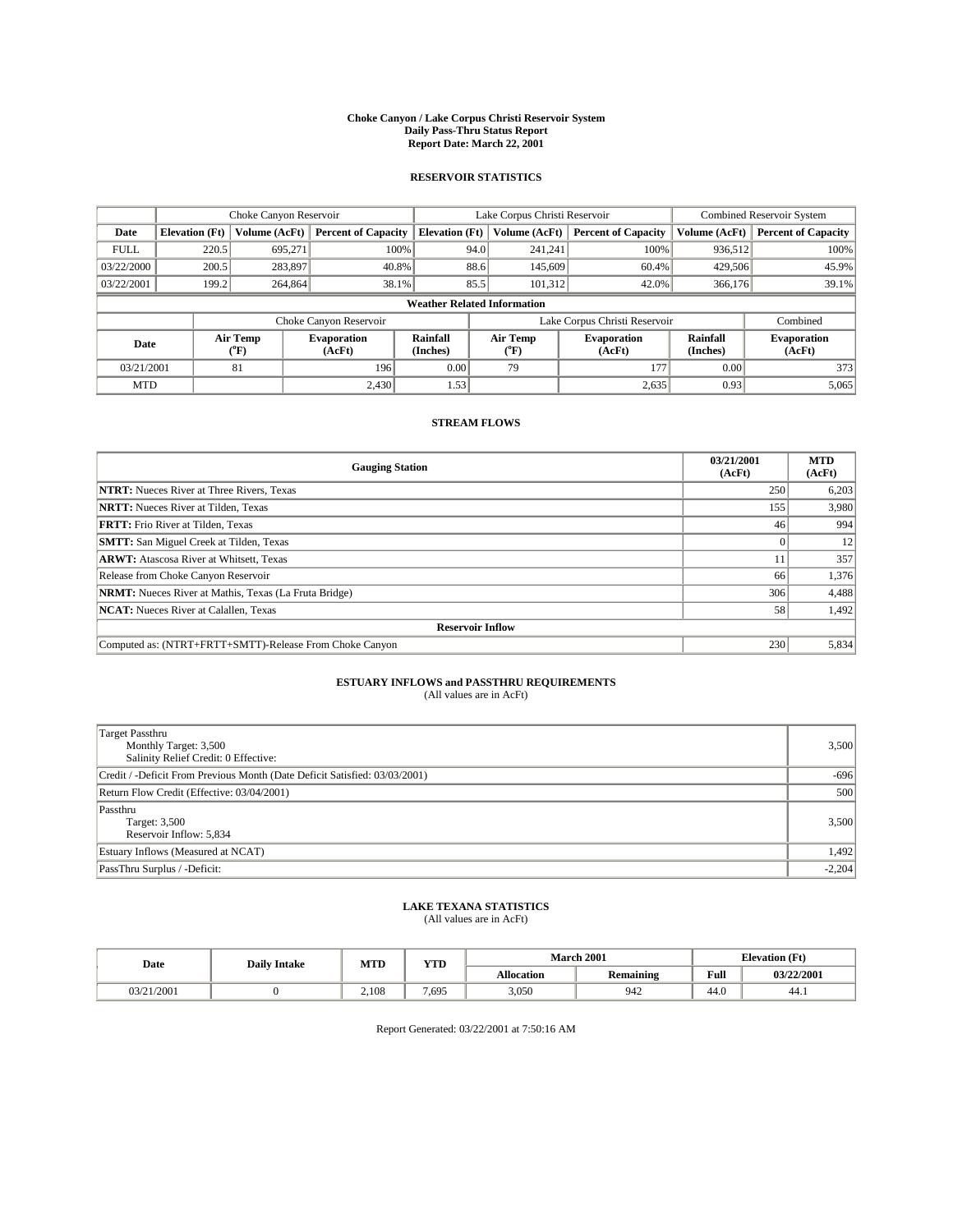#### **Choke Canyon / Lake Corpus Christi Reservoir System Daily Pass-Thru Status Report Report Date: March 23, 2001**

### **RESERVOIR STATISTICS**

|             | Choke Canyon Reservoir             |                             |                              |                             | Lake Corpus Christi Reservoir |                  |                               |                      | <b>Combined Reservoir System</b> |  |  |
|-------------|------------------------------------|-----------------------------|------------------------------|-----------------------------|-------------------------------|------------------|-------------------------------|----------------------|----------------------------------|--|--|
| Date        | <b>Elevation</b> (Ft)              | Volume (AcFt)               | <b>Percent of Capacity</b>   | <b>Elevation</b> (Ft)       |                               | Volume (AcFt)    | <b>Percent of Capacity</b>    | Volume (AcFt)        | <b>Percent of Capacity</b>       |  |  |
| <b>FULL</b> | 220.5                              | 695,271                     | 100%                         |                             | 94.0                          | 241,241          | 100%                          | 936.512              | 100%                             |  |  |
| 03/23/2000  | 200.4                              | 283,744                     | 40.8%                        |                             | 88.6                          | 145,766          | 60.4%                         | 429.510              | 45.9%                            |  |  |
| 03/23/2001  | 199.2                              | 264,717                     | 38.1%                        |                             | 85.5                          | 101,049          | 41.9%                         | 365,766              | 39.1%                            |  |  |
|             | <b>Weather Related Information</b> |                             |                              |                             |                               |                  |                               |                      |                                  |  |  |
|             |                                    |                             | Choke Canyon Reservoir       |                             |                               |                  | Lake Corpus Christi Reservoir |                      | Combined                         |  |  |
| Date        |                                    | Air Temp<br>${}^{\circ}$ F) | <b>Evaporation</b><br>(AcFt) | <b>Rainfall</b><br>(Inches) |                               | Air Temp<br>("F) | <b>Evaporation</b><br>(AcFt)  | Rainfall<br>(Inches) | <b>Evaporation</b><br>(AcFt)     |  |  |
| 03/22/2001  |                                    | 84                          | 222                          | 0.00                        |                               | 83               | 238                           | 0.00                 | 460                              |  |  |
| <b>MTD</b>  |                                    |                             | 2,652                        | 1.53                        |                               |                  | 2,873                         | 0.93                 | 5,525                            |  |  |

## **STREAM FLOWS**

| <b>Gauging Station</b>                                       | 03/22/2001<br>(AcFt) | <b>MTD</b><br>(AcFt) |  |  |  |  |
|--------------------------------------------------------------|----------------------|----------------------|--|--|--|--|
| <b>NTRT:</b> Nueces River at Three Rivers, Texas             | 240                  | 6,443                |  |  |  |  |
| <b>NRTT:</b> Nueces River at Tilden, Texas                   | 153                  | 4,133                |  |  |  |  |
| <b>FRTT:</b> Frio River at Tilden, Texas                     | 46                   | 1,040                |  |  |  |  |
| <b>SMTT:</b> San Miguel Creek at Tilden, Texas               |                      | 12                   |  |  |  |  |
| <b>ARWT:</b> Atascosa River at Whitsett, Texas               |                      | 366                  |  |  |  |  |
| Release from Choke Canyon Reservoir                          | 66                   | 1,441                |  |  |  |  |
| <b>NRMT:</b> Nueces River at Mathis, Texas (La Fruta Bridge) | 314                  | 4,802                |  |  |  |  |
| <b>NCAT:</b> Nueces River at Calallen, Texas                 | 20                   | 1,512                |  |  |  |  |
| <b>Reservoir Inflow</b>                                      |                      |                      |  |  |  |  |
| Computed as: (NTRT+FRTT+SMTT)-Release From Choke Canyon      | 220                  | 6,054                |  |  |  |  |

# **ESTUARY INFLOWS and PASSTHRU REQUIREMENTS**

(All values are in AcFt)

| <b>Target Passthru</b>                                                     |          |
|----------------------------------------------------------------------------|----------|
| Monthly Target: 3,500                                                      | 3,500    |
| Salinity Relief Credit: 0 Effective:                                       |          |
| Credit / -Deficit From Previous Month (Date Deficit Satisfied: 03/03/2001) | $-696$   |
| Return Flow Credit (Effective: 03/04/2001)                                 | 500      |
| Passthru                                                                   |          |
| Target: 3,500                                                              | 3,500    |
| Reservoir Inflow: 6,054                                                    |          |
| Estuary Inflows (Measured at NCAT)                                         | 1,512    |
| PassThru Surplus / -Deficit:                                               | $-2,184$ |

# **LAKE TEXANA STATISTICS** (All values are in AcFt)

| Date       | <b>Daily Intake</b> | MTD   | <b>TIMP</b><br>1 I.D |                   | <b>March 2001</b> | <b>Elevation</b> (Ft) |            |
|------------|---------------------|-------|----------------------|-------------------|-------------------|-----------------------|------------|
|            |                     |       |                      | <b>Allocation</b> | Remaining         | Full                  | 03/23/2001 |
| 03/22/2001 |                     | 2.108 | 7.695                | 3,050             | 942               | $\sqrt{2}$<br>44.V    | 44.1       |

Report Generated: 03/23/2001 at 7:41:50 AM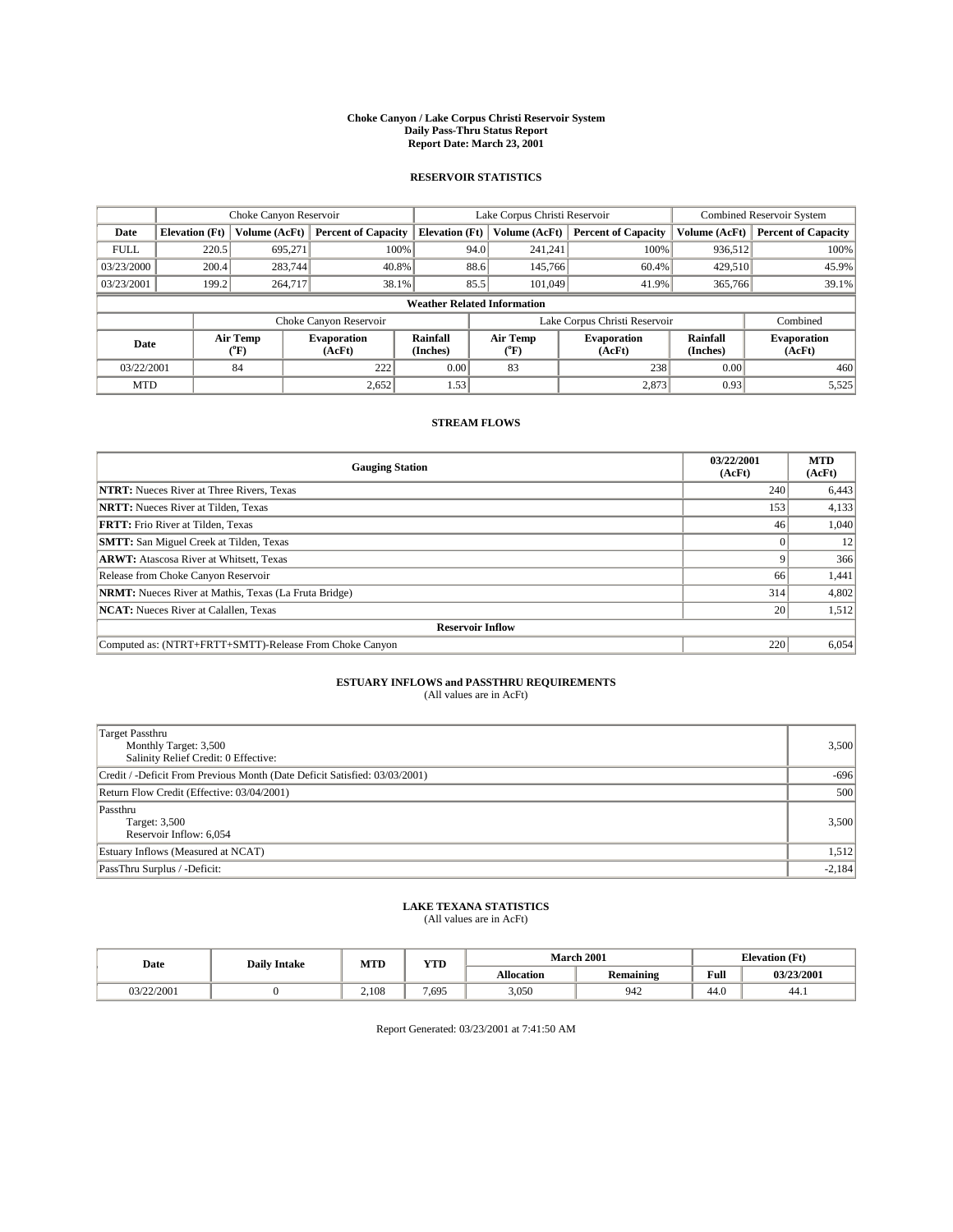#### **Choke Canyon / Lake Corpus Christi Reservoir System Daily Pass-Thru Status Report Report Date: March 24, 2001**

### **RESERVOIR STATISTICS**

|             | Choke Canyon Reservoir             |                             |                              |                             | Lake Corpus Christi Reservoir |                  |                               |                      | <b>Combined Reservoir System</b> |  |  |
|-------------|------------------------------------|-----------------------------|------------------------------|-----------------------------|-------------------------------|------------------|-------------------------------|----------------------|----------------------------------|--|--|
| Date        | <b>Elevation</b> (Ft)              | Volume (AcFt)               | <b>Percent of Capacity</b>   | <b>Elevation</b> (Ft)       |                               | Volume (AcFt)    | <b>Percent of Capacity</b>    | Volume (AcFt)        | <b>Percent of Capacity</b>       |  |  |
| <b>FULL</b> | 220.5                              | 695,271                     |                              | 100%                        | 94.0                          | 241,241          | 100%                          | 936.512              | 100%                             |  |  |
| 03/24/2000  | 200.5                              | 283,897                     | 40.8%                        |                             | 88.6                          | 146.238          | 60.6%                         | 430.135              | 45.9%                            |  |  |
| 03/24/2001  | 199.2                              | 264,717                     | 38.1%                        |                             | 85.5                          | 100,917          | 41.8%                         | 365,634              | 39.0%                            |  |  |
|             | <b>Weather Related Information</b> |                             |                              |                             |                               |                  |                               |                      |                                  |  |  |
|             |                                    |                             | Choke Canyon Reservoir       |                             |                               |                  | Lake Corpus Christi Reservoir |                      | Combined                         |  |  |
| Date        |                                    | Air Temp<br>${}^{\circ}$ F) | <b>Evaporation</b><br>(AcFt) | <b>Rainfall</b><br>(Inches) |                               | Air Temp<br>("F) | <b>Evaporation</b><br>(AcFt)  | Rainfall<br>(Inches) | <b>Evaporation</b><br>(AcFt)     |  |  |
| 03/23/2001  |                                    | 82                          | 153                          | 0.00                        |                               | 81               | 207                           | 0.00                 | 360                              |  |  |
| <b>MTD</b>  |                                    |                             | 2,805                        | 1.53                        |                               |                  | 3,080                         | 0.93                 | 5,885                            |  |  |

## **STREAM FLOWS**

| <b>Gauging Station</b>                                       | 03/23/2001<br>(AcFt) | <b>MTD</b><br>(AcFt) |  |  |  |  |  |
|--------------------------------------------------------------|----------------------|----------------------|--|--|--|--|--|
| <b>NTRT:</b> Nueces River at Three Rivers, Texas             | 232                  | 6,676                |  |  |  |  |  |
| <b>NRTT:</b> Nueces River at Tilden, Texas                   | 153                  | 4,286                |  |  |  |  |  |
| <b>FRTT:</b> Frio River at Tilden, Texas                     | 46                   | 1,086                |  |  |  |  |  |
| <b>SMTT:</b> San Miguel Creek at Tilden, Texas               |                      | 12                   |  |  |  |  |  |
| <b>ARWT:</b> Atascosa River at Whitsett, Texas               |                      | 374                  |  |  |  |  |  |
| Release from Choke Canyon Reservoir                          | 66                   | 1,507                |  |  |  |  |  |
| <b>NRMT:</b> Nueces River at Mathis, Texas (La Fruta Bridge) | 314                  | 5,115                |  |  |  |  |  |
| <b>NCAT:</b> Nueces River at Calallen, Texas                 | 56                   | 1,567                |  |  |  |  |  |
| <b>Reservoir Inflow</b>                                      |                      |                      |  |  |  |  |  |
| Computed as: (NTRT+FRTT+SMTT)-Release From Choke Canyon      | 212                  | 6,266                |  |  |  |  |  |

# **ESTUARY INFLOWS and PASSTHRU REQUIREMENTS**

(All values are in AcFt)

| <b>Target Passthru</b>                                                     |          |
|----------------------------------------------------------------------------|----------|
| Monthly Target: 3,500                                                      | 3,500    |
| Salinity Relief Credit: 0 Effective:                                       |          |
| Credit / -Deficit From Previous Month (Date Deficit Satisfied: 03/03/2001) | $-696$   |
| Return Flow Credit (Effective: 03/04/2001)                                 | 500      |
| Passthru                                                                   |          |
| Target: 3,500                                                              | 3,500    |
| Reservoir Inflow: 6,266                                                    |          |
| Estuary Inflows (Measured at NCAT)                                         | 1,567    |
| PassThru Surplus / -Deficit:                                               | $-2,129$ |

# **LAKE TEXANA STATISTICS** (All values are in AcFt)

| Date       | <b>Daily Intake</b> | <b>MTD</b> | <b>WTPD</b><br>1 I.D |                   | <b>March 2001</b> | <b>Elevation</b> (Ft) |            |
|------------|---------------------|------------|----------------------|-------------------|-------------------|-----------------------|------------|
|            |                     |            |                      | <b>Allocation</b> | <b>Remaining</b>  | Full                  | 03/24/2001 |
| 03/23/2001 |                     | 155<br>ر ر | 7740<br>. 142        | 3,050             | 895               | 44.U                  | 44.U       |

Report Generated: 03/24/2001 at 8:00:32 AM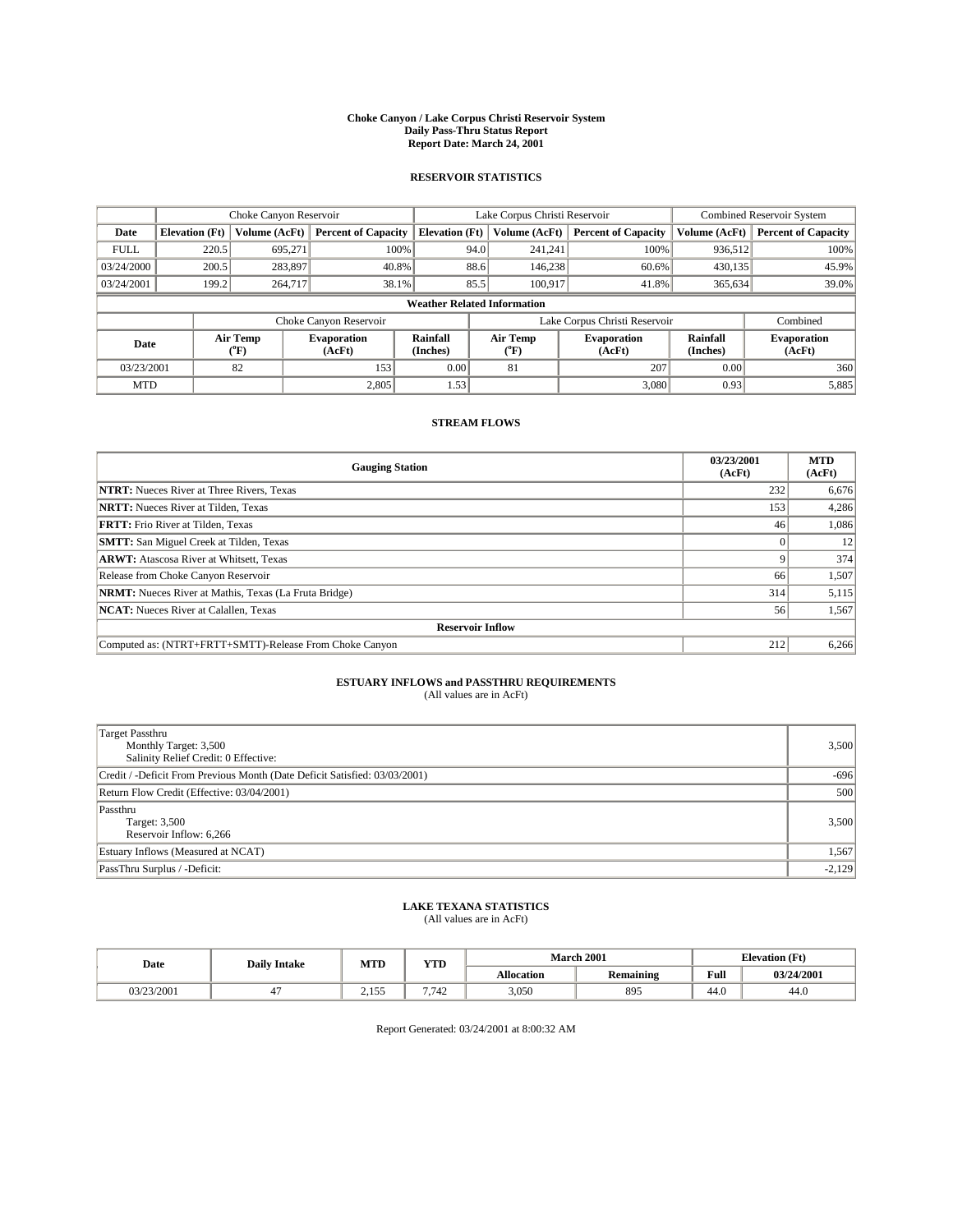#### **Choke Canyon / Lake Corpus Christi Reservoir System Daily Pass-Thru Status Report Report Date: March 25, 2001**

### **RESERVOIR STATISTICS**

|                                    | Choke Canyon Reservoir                                              |                             | Lake Corpus Christi Reservoir |                             |      |                  | <b>Combined Reservoir System</b> |                      |                              |  |
|------------------------------------|---------------------------------------------------------------------|-----------------------------|-------------------------------|-----------------------------|------|------------------|----------------------------------|----------------------|------------------------------|--|
| Date                               | <b>Elevation</b> (Ft)                                               | Volume (AcFt)               | <b>Percent of Capacity</b>    | <b>Elevation</b> (Ft)       |      | Volume (AcFt)    | <b>Percent of Capacity</b>       | Volume (AcFt)        | <b>Percent of Capacity</b>   |  |
| <b>FULL</b>                        | 220.5                                                               | 695,271                     |                               | 100%                        | 94.0 | 241,241          | 100%                             | 936.512              | 100%                         |  |
| 03/25/2000                         | 200.4                                                               | 283,744                     | 40.8%                         |                             | 88.6 | 145,923          | 60.5%                            | 429,667              | 45.9%                        |  |
| 03/25/2001                         | 199.2                                                               | 264,425                     | 38.0%                         |                             | 85.4 | 100,392          | 41.6%                            | 364,817              | 39.0%                        |  |
| <b>Weather Related Information</b> |                                                                     |                             |                               |                             |      |                  |                                  |                      |                              |  |
|                                    | Lake Corpus Christi Reservoir<br>Choke Canyon Reservoir<br>Combined |                             |                               |                             |      |                  |                                  |                      |                              |  |
| Date                               |                                                                     | Air Temp<br>${}^{\circ}$ F) | <b>Evaporation</b><br>(AcFt)  | <b>Rainfall</b><br>(Inches) |      | Air Temp<br>("F) | <b>Evaporation</b><br>(AcFt)     | Rainfall<br>(Inches) | <b>Evaporation</b><br>(AcFt) |  |
| 03/24/2001                         |                                                                     | 80                          | 128                           | 0.00                        |      | 80               | 198                              | 0.00                 | 326                          |  |
| <b>MTD</b>                         |                                                                     |                             | 2,933                         | 1.53                        |      |                  | 3,278                            | 0.93                 | 6,211                        |  |

## **STREAM FLOWS**

| <b>Gauging Station</b>                                       | 03/24/2001<br>(AcFt) | <b>MTD</b><br>(AcFt) |
|--------------------------------------------------------------|----------------------|----------------------|
| <b>NTRT:</b> Nueces River at Three Rivers, Texas             | 226                  | 6,902                |
| <b>NRTT:</b> Nueces River at Tilden, Texas                   | 159                  | 4,444                |
| <b>FRTT:</b> Frio River at Tilden, Texas                     | 46                   | 1,131                |
| <b>SMTT:</b> San Miguel Creek at Tilden, Texas               |                      | 12                   |
| <b>ARWT:</b> Atascosa River at Whitsett, Texas               |                      | 382                  |
| Release from Choke Canyon Reservoir                          | 66                   | 1,572                |
| <b>NRMT:</b> Nueces River at Mathis, Texas (La Fruta Bridge) | 316                  | 5,431                |
| <b>NCAT:</b> Nueces River at Calallen, Texas                 | 103                  | 1,670                |
| <b>Reservoir Inflow</b>                                      |                      |                      |
| Computed as: (NTRT+FRTT+SMTT)-Release From Choke Canyon      | 206                  | 6,473                |

# **ESTUARY INFLOWS and PASSTHRU REQUIREMENTS**<br>(All values are in AcFt)

| <b>Target Passthru</b>                                                     |          |
|----------------------------------------------------------------------------|----------|
| Monthly Target: 3,500                                                      | 3,500    |
| Salinity Relief Credit: 0 Effective:                                       |          |
| Credit / -Deficit From Previous Month (Date Deficit Satisfied: 03/03/2001) | $-696$   |
| Return Flow Credit (Effective: 03/04/2001)                                 | 500      |
| Passthru                                                                   |          |
| Target: 3,500                                                              | 3,500    |
| Reservoir Inflow: 6,473                                                    |          |
| Estuary Inflows (Measured at NCAT)                                         | 1,670    |
| PassThru Surplus / -Deficit:                                               | $-2,026$ |

# **LAKE TEXANA STATISTICS** (All values are in AcFt)

| Date       | <b>Daily Intake</b> | MTD              | <b>TIME</b><br>1 I.D |                   | <b>March 2001</b> | Elevation (Ft)     |            |
|------------|---------------------|------------------|----------------------|-------------------|-------------------|--------------------|------------|
|            |                     |                  |                      | <b>Allocation</b> | Remaining         | Full               | 03/25/2001 |
| 03/24/2001 |                     | 272<br>ـ ، ـ ، ـ | 7.859                | 3,050             | 77C               | $\epsilon$<br>44.U | 44.U       |

Report Generated: 03/25/2001 at 7:50:34 AM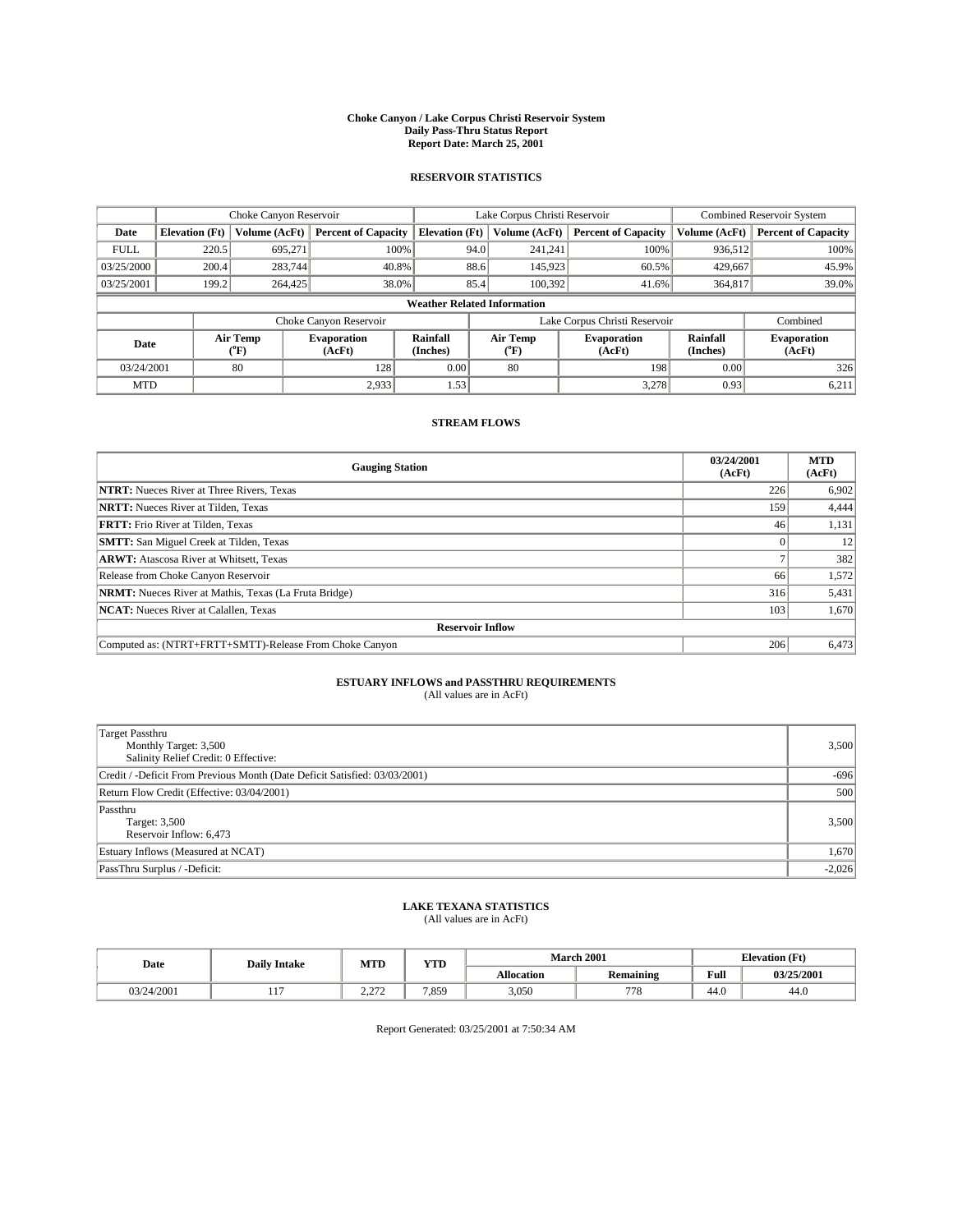#### **Choke Canyon / Lake Corpus Christi Reservoir System Daily Pass-Thru Status Report Report Date: March 26, 2001**

### **RESERVOIR STATISTICS**

|             | Choke Canyon Reservoir                                              |                             | Lake Corpus Christi Reservoir |                             |      |                  | <b>Combined Reservoir System</b> |                      |                              |  |
|-------------|---------------------------------------------------------------------|-----------------------------|-------------------------------|-----------------------------|------|------------------|----------------------------------|----------------------|------------------------------|--|
| Date        | <b>Elevation</b> (Ft)                                               | Volume (AcFt)               | <b>Percent of Capacity</b>    | <b>Elevation</b> (Ft)       |      | Volume (AcFt)    | <b>Percent of Capacity</b>       | Volume (AcFt)        | <b>Percent of Capacity</b>   |  |
| <b>FULL</b> | 220.5                                                               | 695,271                     |                               | 100%                        | 94.0 | 241,241          | 100%                             | 936.512              | 100%                         |  |
| 03/26/2000  | 200.5                                                               | 283,897                     | 40.8%                         |                             | 88.6 | 145,766          | 60.4%                            | 429,663              | 45.9%                        |  |
| 03/26/2001  | 199.1                                                               | 264,278                     | 38.0%                         |                             | 85.5 | 100.654          | 41.7%                            | 364,932              | 39.0%                        |  |
|             | <b>Weather Related Information</b>                                  |                             |                               |                             |      |                  |                                  |                      |                              |  |
|             | Lake Corpus Christi Reservoir<br>Choke Canyon Reservoir<br>Combined |                             |                               |                             |      |                  |                                  |                      |                              |  |
| Date        |                                                                     | Air Temp<br>${}^{\circ}$ F) | <b>Evaporation</b><br>(AcFt)  | <b>Rainfall</b><br>(Inches) |      | Air Temp<br>("F) | <b>Evaporation</b><br>(AcFt)     | Rainfall<br>(Inches) | <b>Evaporation</b><br>(AcFt) |  |
| 03/25/2001  |                                                                     | 69                          | 179                           | 0.00                        |      | 69               | 92                               | 0.00                 | 271                          |  |
| <b>MTD</b>  |                                                                     |                             | 3,112                         | 1.53                        |      |                  | 3,370                            | 0.93                 | 6,482                        |  |

## **STREAM FLOWS**

| <b>Gauging Station</b>                                       | 03/25/2001<br>(AcFt) | <b>MTD</b><br>(AcFt) |
|--------------------------------------------------------------|----------------------|----------------------|
| <b>NTRT:</b> Nueces River at Three Rivers, Texas             | 224                  | 7,126                |
| <b>NRTT:</b> Nueces River at Tilden, Texas                   | 175                  | 4,619                |
| <b>FRTT:</b> Frio River at Tilden, Texas                     | 48                   | 1,179                |
| <b>SMTT:</b> San Miguel Creek at Tilden, Texas               |                      | 12                   |
| <b>ARWT:</b> Atascosa River at Whitsett, Texas               |                      | 387                  |
| Release from Choke Canyon Reservoir                          | 66                   | 1,638                |
| <b>NRMT:</b> Nueces River at Mathis, Texas (La Fruta Bridge) | 316                  | 5,747                |
| <b>NCAT:</b> Nueces River at Calallen, Texas                 | 167                  | 1,837                |
| <b>Reservoir Inflow</b>                                      |                      |                      |
| Computed as: (NTRT+FRTT+SMTT)-Release From Choke Canyon      | 206                  | 6,679                |

# **ESTUARY INFLOWS and PASSTHRU REQUIREMENTS**

(All values are in AcFt)

| Target Passthru<br>Monthly Target: 3,500<br>Salinity Relief Credit: 0 Effective: | 3,500    |
|----------------------------------------------------------------------------------|----------|
| Credit / -Deficit From Previous Month (Date Deficit Satisfied: 03/03/2001)       | $-696$   |
| Return Flow Credit (Effective: 03/04/2001)                                       | 500      |
| Passthru<br>Target: 3,500<br>Reservoir Inflow: 6,679                             | 3,500    |
| Estuary Inflows (Measured at NCAT)                                               | 1,837    |
| PassThru Surplus / -Deficit:                                                     | $-1,859$ |

# **LAKE TEXANA STATISTICS** (All values are in AcFt)

| Date       | <b>Daily Intake</b> | MTD          | <b>TIME</b><br>1 I.D |                   | <b>March 2001</b> | Elevation (Ft) |            |
|------------|---------------------|--------------|----------------------|-------------------|-------------------|----------------|------------|
|            |                     |              |                      | <b>Allocation</b> | <b>Remaining</b>  | Full           | 03/26/2001 |
| 03/25/2001 |                     | 389<br>. ں ب | 7975<br>.            | 3,050             | 661               | 44.U           | 44.U       |

Report Generated: 03/26/2001 at 7:38:22 AM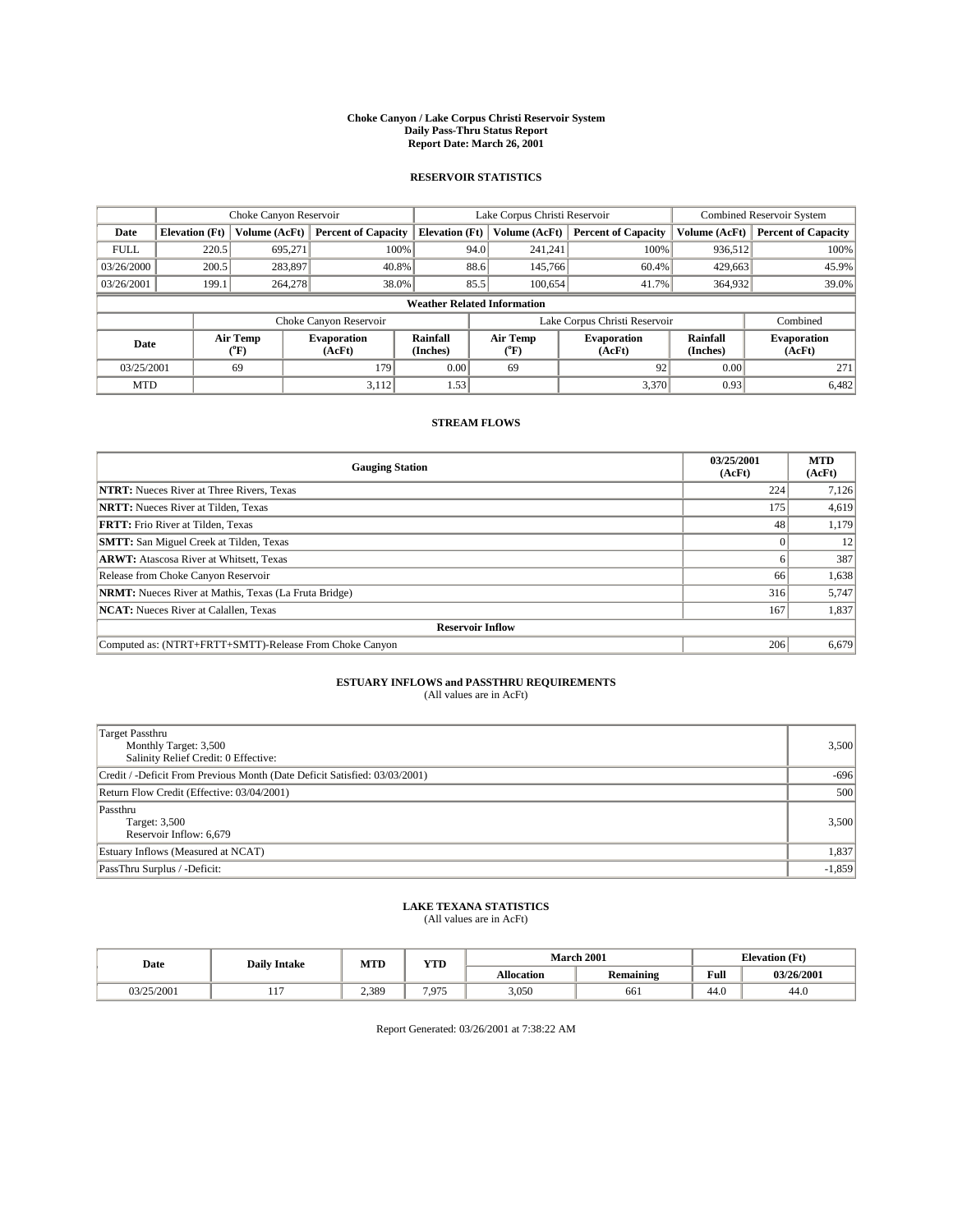#### **Choke Canyon / Lake Corpus Christi Reservoir System Daily Pass-Thru Status Report Report Date: March 27, 2001**

### **RESERVOIR STATISTICS**

|                                    |                                                                     |                             | Lake Corpus Christi Reservoir |                             |      |                  | <b>Combined Reservoir System</b> |                      |                              |  |
|------------------------------------|---------------------------------------------------------------------|-----------------------------|-------------------------------|-----------------------------|------|------------------|----------------------------------|----------------------|------------------------------|--|
| Date                               | <b>Elevation</b> (Ft)                                               | Volume (AcFt)               | <b>Percent of Capacity</b>    | <b>Elevation</b> (Ft)       |      | Volume (AcFt)    | <b>Percent of Capacity</b>       | Volume (AcFt)        | <b>Percent of Capacity</b>   |  |
| <b>FULL</b>                        | 220.5                                                               | 695,271                     |                               | 100%                        | 94.0 | 241,241          | 100%                             | 936,512              | 100%                         |  |
| 03/27/2000                         | 200.4                                                               | 283,744                     |                               | 40.8%                       | 88.6 | 145,766          | 60.4%                            | 429.510              | 45.9%                        |  |
| 03/27/2001                         | 199.1                                                               | 264,132                     | 38.0%                         |                             | 85.4 | 100,392          | 41.6%                            | 364,524              | 38.9%                        |  |
| <b>Weather Related Information</b> |                                                                     |                             |                               |                             |      |                  |                                  |                      |                              |  |
|                                    | Lake Corpus Christi Reservoir<br>Choke Canyon Reservoir<br>Combined |                             |                               |                             |      |                  |                                  |                      |                              |  |
| Date                               |                                                                     | Air Temp<br>${}^{\circ}$ F) | <b>Evaporation</b><br>(AcFt)  | <b>Rainfall</b><br>(Inches) |      | Air Temp<br>("F) | <b>Evaporation</b><br>(AcFt)     | Rainfall<br>(Inches) | <b>Evaporation</b><br>(AcFt) |  |
| 03/26/2001                         |                                                                     | 64                          | 128                           | 0.00                        |      | 67               | 99                               | 0.00                 | 227                          |  |
| <b>MTD</b>                         |                                                                     |                             | 3.240                         | 1.53                        |      |                  | 3,469                            | 0.93                 | 6,709                        |  |

## **STREAM FLOWS**

| <b>Gauging Station</b>                                       | 03/26/2001<br>(AcFt) | <b>MTD</b><br>(AcFt) |
|--------------------------------------------------------------|----------------------|----------------------|
| <b>NTRT:</b> Nueces River at Three Rivers, Texas             | 238                  | 7,364                |
| <b>NRTT:</b> Nueces River at Tilden, Texas                   | 185                  | 4,804                |
| <b>FRTT:</b> Frio River at Tilden, Texas                     | 48                   | 1,227                |
| <b>SMTT:</b> San Miguel Creek at Tilden, Texas               |                      | 12                   |
| <b>ARWT:</b> Atascosa River at Whitsett, Texas               |                      | 392                  |
| Release from Choke Canyon Reservoir                          | 66                   | 1,703                |
| <b>NRMT:</b> Nueces River at Mathis, Texas (La Fruta Bridge) | 316                  | 6,062                |
| <b>NCAT:</b> Nueces River at Calallen, Texas                 | 113                  | 1,950                |
| <b>Reservoir Inflow</b>                                      |                      |                      |
| Computed as: (NTRT+FRTT+SMTT)-Release From Choke Canyon      | 220                  | 6,899                |

# **ESTUARY INFLOWS and PASSTHRU REQUIREMENTS**<br>(All values are in AcFt)

| Target Passthru<br>Monthly Target: 3,500<br>Salinity Relief Credit: 0 Effective: | 3,500    |
|----------------------------------------------------------------------------------|----------|
| Credit / -Deficit From Previous Month (Date Deficit Satisfied: 03/03/2001)       | $-696$   |
| Return Flow Credit (Effective: 03/04/2001)                                       | 500      |
| Passthru<br>Target: 3,500<br>Reservoir Inflow: 6,899                             | 3,500    |
| Estuary Inflows (Measured at NCAT)                                               | 1,950    |
| PassThru Surplus / -Deficit:                                                     | $-1,746$ |

# **LAKE TEXANA STATISTICS** (All values are in AcFt)

| Date       | <b>Daily Intake</b> | <b>MTD</b> | <b>YTD</b> |                   | <b>March 2001</b> | <b>Elevation</b> (Ft) |            |
|------------|---------------------|------------|------------|-------------------|-------------------|-----------------------|------------|
|            |                     |            |            | <b>Allocation</b> | <b>Remaining</b>  | Full                  | 03/27/2001 |
| 03/26/2001 | 1 I V               | 2,505      | 8.092      | 3,050             | 545               | 44.0                  | 44.6       |

Report Generated: 03/27/2001 at 7:30:14 AM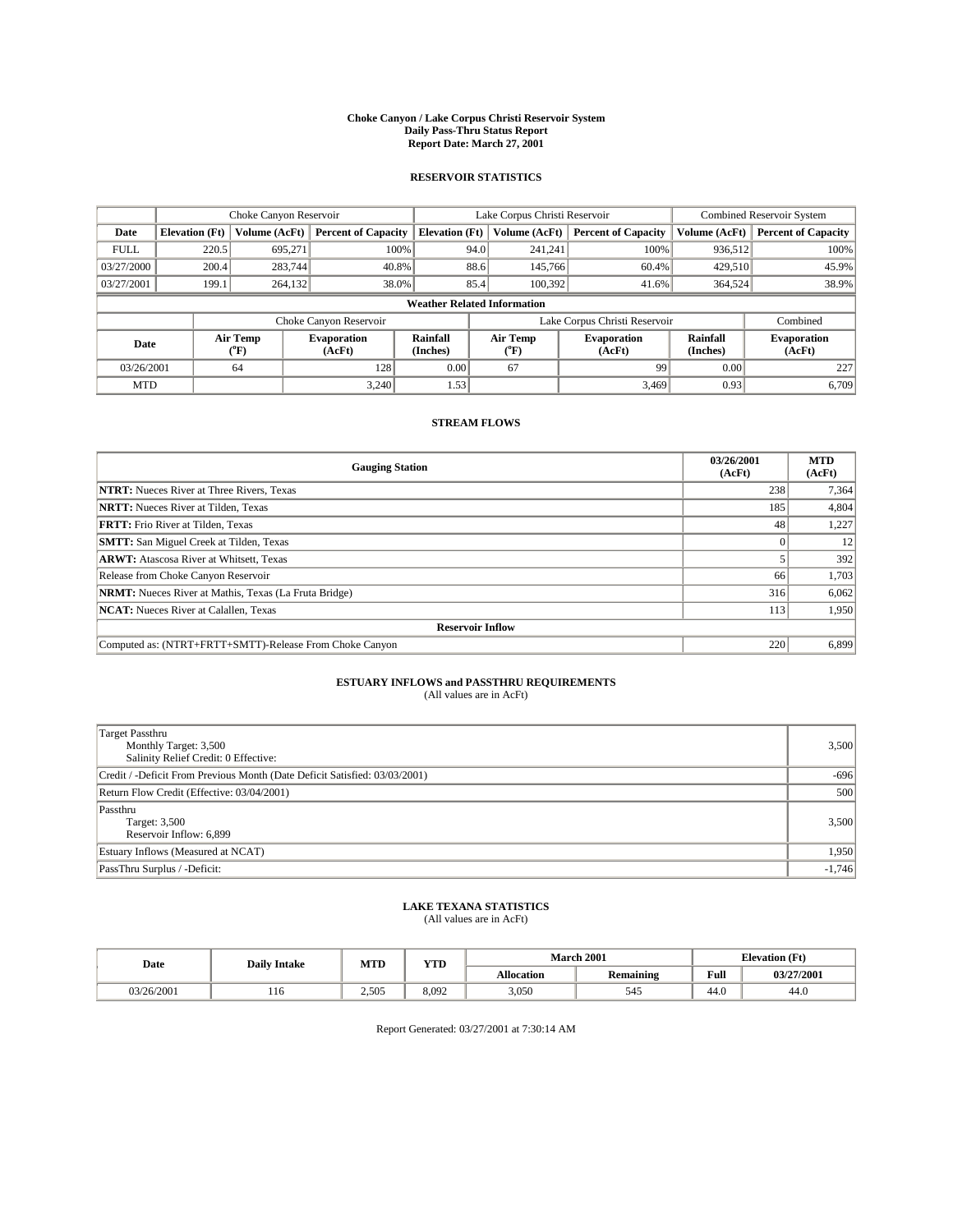#### **Choke Canyon / Lake Corpus Christi Reservoir System Daily Pass-Thru Status Report Report Date: March 28, 2001**

### **RESERVOIR STATISTICS**

|             | Choke Canyon Reservoir             |                             |                              |                             | Lake Corpus Christi Reservoir |                  |                               |                      | <b>Combined Reservoir System</b> |  |  |
|-------------|------------------------------------|-----------------------------|------------------------------|-----------------------------|-------------------------------|------------------|-------------------------------|----------------------|----------------------------------|--|--|
| Date        | <b>Elevation</b> (Ft)              | Volume (AcFt)               | <b>Percent of Capacity</b>   | <b>Elevation</b> (Ft)       |                               | Volume (AcFt)    | <b>Percent of Capacity</b>    | Volume (AcFt)        | <b>Percent of Capacity</b>       |  |  |
| <b>FULL</b> | 220.5                              | 695,271                     | 100%                         |                             | 94.0                          | 241,241          | 100%                          | 936.512              | 100%                             |  |  |
| 03/28/2000  | 200.4                              | 283,744                     | 40.8%                        |                             | 88.5                          | 145.295          | 60.2%                         | 429,039              | 45.8%                            |  |  |
| 03/28/2001  | 199.1                              | 264,132                     | 38.0%                        |                             | 85.5                          | 101,049          | 41.9%                         | 365,181              | 39.0%                            |  |  |
|             | <b>Weather Related Information</b> |                             |                              |                             |                               |                  |                               |                      |                                  |  |  |
|             |                                    |                             | Choke Canyon Reservoir       |                             |                               |                  | Lake Corpus Christi Reservoir |                      | Combined                         |  |  |
| Date        |                                    | Air Temp<br>${}^{\circ}$ F) | <b>Evaporation</b><br>(AcFt) | <b>Rainfall</b><br>(Inches) |                               | Air Temp<br>("F) | <b>Evaporation</b><br>(AcFt)  | Rainfall<br>(Inches) | <b>Evaporation</b><br>(AcFt)     |  |  |
| 03/27/2001  |                                    | 57                          | 34                           | 0.28                        |                               | 66               | 54                            | 0.86                 | 88                               |  |  |
| <b>MTD</b>  |                                    |                             | 3,274                        | 1.81                        |                               |                  | 3,523                         | 1.79                 | 6,797                            |  |  |

## **STREAM FLOWS**

| <b>Gauging Station</b>                                       | 03/27/2001<br>(AcFt) | <b>MTD</b><br>(AcFt) |
|--------------------------------------------------------------|----------------------|----------------------|
| <b>NTRT:</b> Nueces River at Three Rivers, Texas             | 250                  | 7,614                |
| <b>NRTT:</b> Nueces River at Tilden, Texas                   | 187                  | 4,990                |
| <b>FRTT:</b> Frio River at Tilden, Texas                     | 48                   | 1,274                |
| <b>SMTT:</b> San Miguel Creek at Tilden, Texas               |                      | 12                   |
| <b>ARWT:</b> Atascosa River at Whitsett, Texas               |                      | 396                  |
| Release from Choke Canyon Reservoir                          | 66                   | 1,769                |
| <b>NRMT:</b> Nueces River at Mathis, Texas (La Fruta Bridge) | 367                  | 6,429                |
| <b>NCAT:</b> Nueces River at Calallen, Texas                 | 149                  | 2,099                |
| <b>Reservoir Inflow</b>                                      |                      |                      |
| Computed as: (NTRT+FRTT+SMTT)-Release From Choke Canyon      | 232                  | 7,132                |

# **ESTUARY INFLOWS and PASSTHRU REQUIREMENTS**

(All values are in AcFt)

| Target Passthru<br>Monthly Target: 3,500<br>Salinity Relief Credit: 0 Effective: | 3,500    |
|----------------------------------------------------------------------------------|----------|
| Credit / -Deficit From Previous Month (Date Deficit Satisfied: 03/03/2001)       | $-696$   |
| Return Flow Credit (Effective: 03/04/2001)                                       | 500      |
| Passthru<br>Target: 3,500<br>Reservoir Inflow: 7,132                             | 3,500    |
| Estuary Inflows (Measured at NCAT)                                               | 2,099    |
| PassThru Surplus / -Deficit:                                                     | $-1,597$ |

# **LAKE TEXANA STATISTICS** (All values are in AcFt)

| Date       | <b>Daily Intake</b> | MTD   | <b>TIME</b> |                   | <b>March 2001</b> |                    | <b>Elevation</b> (Ft) |
|------------|---------------------|-------|-------------|-------------------|-------------------|--------------------|-----------------------|
|            |                     |       | 1 I.D       | <b>Allocation</b> | <b>Remaining</b>  | Full               | 03/28/2001            |
| 03/27/2001 | 110                 | 2.621 | 8.208       | 3,050             | 42 <sup>o</sup>   | $\epsilon$<br>44.U | 44.U                  |

Report Generated: 03/28/2001 at 8:21:22 AM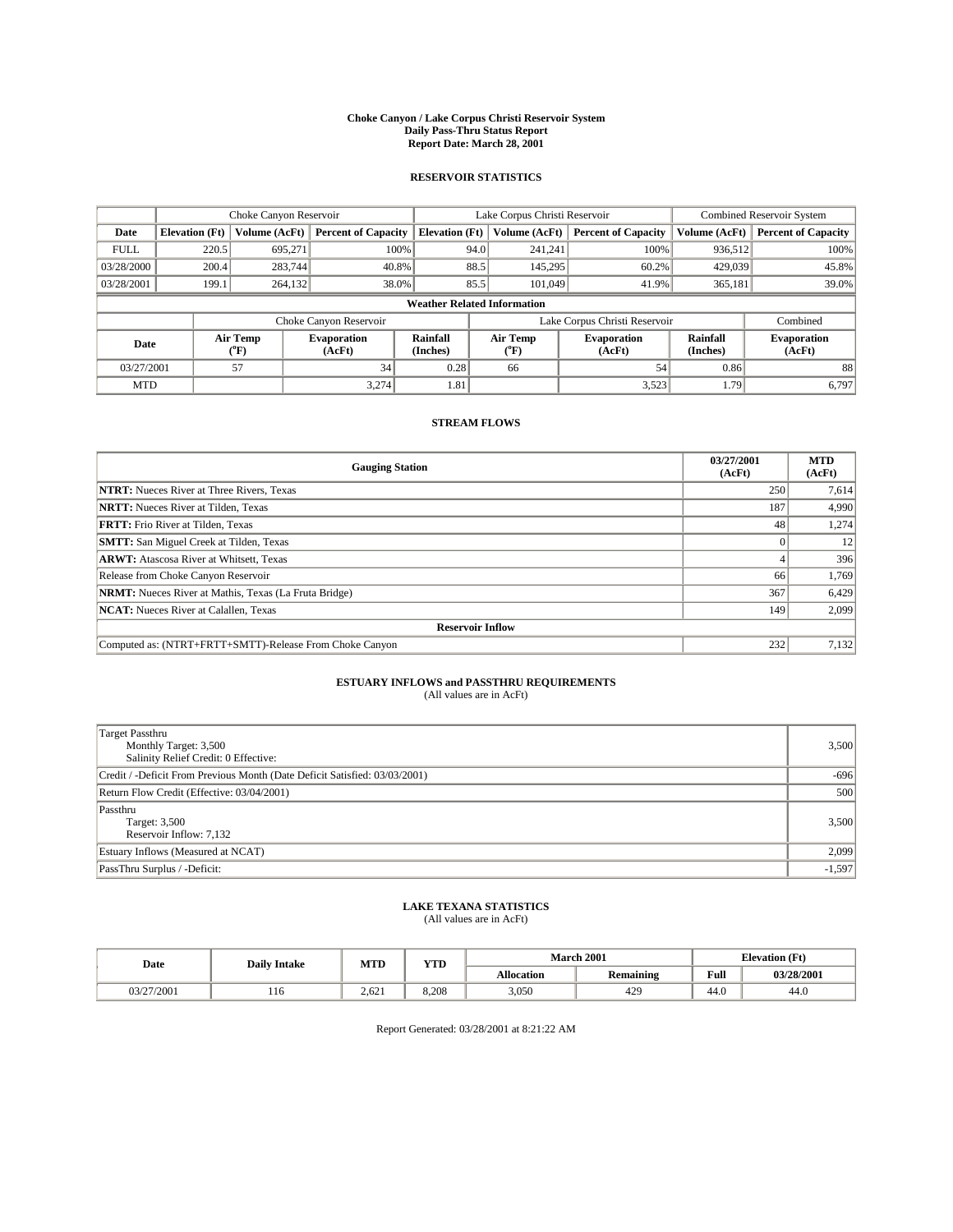#### **Choke Canyon / Lake Corpus Christi Reservoir System Daily Pass-Thru Status Report Report Date: March 29, 2001**

### **RESERVOIR STATISTICS**

|             | Choke Canyon Reservoir             |                             |                              |                             | Lake Corpus Christi Reservoir |                  |                               |                      | <b>Combined Reservoir System</b> |  |  |
|-------------|------------------------------------|-----------------------------|------------------------------|-----------------------------|-------------------------------|------------------|-------------------------------|----------------------|----------------------------------|--|--|
| Date        | <b>Elevation</b> (Ft)              | Volume (AcFt)               | <b>Percent of Capacity</b>   | <b>Elevation</b> (Ft)       |                               | Volume (AcFt)    | <b>Percent of Capacity</b>    | Volume (AcFt)        | <b>Percent of Capacity</b>       |  |  |
| <b>FULL</b> | 220.5                              | 695,271                     | 100%                         |                             | 94.0                          | 241,241          | 100%                          | 936.512              | 100%                             |  |  |
| 03/29/2000  | 200.4                              | 283,591                     | 40.8%                        |                             | 88.5                          | 145.138          | 60.2%                         | 428,729              | 45.8%                            |  |  |
| 03/29/2001  | 199.2                              | 265,010                     | 38.1%                        |                             | 85.5                          | 100.654          | 41.7%                         | 365,664              | 39.0%                            |  |  |
|             | <b>Weather Related Information</b> |                             |                              |                             |                               |                  |                               |                      |                                  |  |  |
|             |                                    |                             | Choke Canyon Reservoir       |                             |                               |                  | Lake Corpus Christi Reservoir |                      | Combined                         |  |  |
| Date        |                                    | Air Temp<br>${}^{\circ}$ F) | <b>Evaporation</b><br>(AcFt) | <b>Rainfall</b><br>(Inches) |                               | Air Temp<br>("F) | <b>Evaporation</b><br>(AcFt)  | Rainfall<br>(Inches) | <b>Evaporation</b><br>(AcFt)     |  |  |
| 03/28/2001  |                                    | 52                          | 68                           | 0.88                        |                               | 67               | 31                            | 0.62                 | 99                               |  |  |
| <b>MTD</b>  |                                    |                             | 3,342                        | 2.69                        |                               |                  | 3,554                         | 2.41                 | 6,896                            |  |  |

## **STREAM FLOWS**

| <b>Gauging Station</b>                                       | 03/28/2001<br>(AcFt) | <b>MTD</b><br>(AcFt) |
|--------------------------------------------------------------|----------------------|----------------------|
| <b>NTRT:</b> Nueces River at Three Rivers, Texas             | 284                  | 7,898                |
| <b>NRTT:</b> Nueces River at Tilden, Texas                   | 189                  | 5,179                |
| <b>FRTT:</b> Frio River at Tilden, Texas                     | 48                   | 1,322                |
| <b>SMTT:</b> San Miguel Creek at Tilden, Texas               |                      | 12                   |
| <b>ARWT:</b> Atascosa River at Whitsett, Texas               | 13 <sup>1</sup>      | 409                  |
| Release from Choke Canyon Reservoir                          | 66                   | 1,834                |
| <b>NRMT:</b> Nueces River at Mathis, Texas (La Fruta Bridge) | 463                  | 6,892                |
| <b>NCAT:</b> Nueces River at Calallen, Texas                 | 214                  | 2,314                |
| <b>Reservoir Inflow</b>                                      |                      |                      |
| Computed as: (NTRT+FRTT+SMTT)-Release From Choke Canyon      | 266                  | 7,398                |

# **ESTUARY INFLOWS and PASSTHRU REQUIREMENTS**<br>(All values are in AcFt)

| Target Passthru<br>Monthly Target: 3,500<br>Salinity Relief Credit: 0 Effective: | 3,500    |
|----------------------------------------------------------------------------------|----------|
| Credit / -Deficit From Previous Month (Date Deficit Satisfied: 03/03/2001)       | $-696$   |
| Return Flow Credit (Effective: 03/04/2001)                                       | 500      |
| Passthru<br>Target: 3,500<br>Reservoir Inflow: 7,398                             | 3,500    |
| Estuary Inflows (Measured at NCAT)                                               | 2,314    |
| PassThru Surplus / -Deficit:                                                     | $-1,382$ |

# **LAKE TEXANA STATISTICS** (All values are in AcFt)

| Date       | <b>Daily Intake</b> | MTD           | VTD<br>1 I D     | <b>March 2001</b> |                      |      | <b>Elevation</b> (Ft) |  |
|------------|---------------------|---------------|------------------|-------------------|----------------------|------|-----------------------|--|
|            |                     |               |                  | <b>Allocation</b> | <b>Remaining</b>     | Full | 03/29/2001            |  |
| 03/28/2001 | 1 I V               | 5.72<br>2.736 | 0.222<br>ر ے ر…ں | 3,050             | $\sim$ $\sim$<br>514 | 44.U | 44.G                  |  |

Report Generated: 03/29/2001 at 8:16:59 AM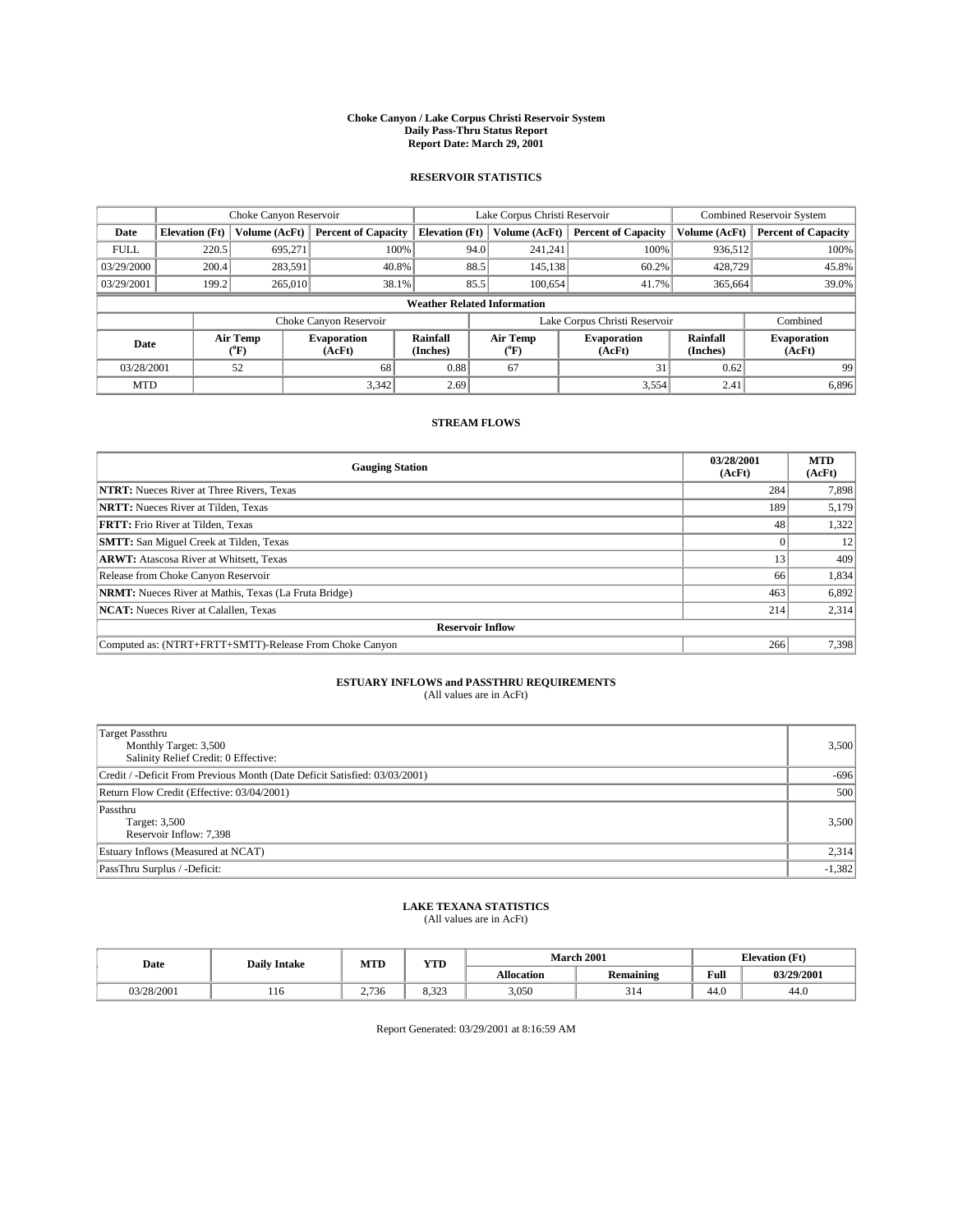#### **Choke Canyon / Lake Corpus Christi Reservoir System Daily Pass-Thru Status Report Report Date: March 30, 2001**

### **RESERVOIR STATISTICS**

|             | Choke Canyon Reservoir             |                             |                              |                             | Lake Corpus Christi Reservoir |                  |                               |                      | <b>Combined Reservoir System</b> |  |  |
|-------------|------------------------------------|-----------------------------|------------------------------|-----------------------------|-------------------------------|------------------|-------------------------------|----------------------|----------------------------------|--|--|
| Date        | <b>Elevation</b> (Ft)              | Volume (AcFt)               | <b>Percent of Capacity</b>   | <b>Elevation</b> (Ft)       |                               | Volume (AcFt)    | <b>Percent of Capacity</b>    | Volume (AcFt)        | <b>Percent of Capacity</b>       |  |  |
| <b>FULL</b> | 220.5                              | 695,271                     | 100%                         |                             | 94.0                          | 241,241          | 100%                          | 936.512              | 100%                             |  |  |
| 03/30/2000  | 200.4                              | 283,438                     | 40.8%                        |                             | 88.5                          | 144,824          | 60.0%                         | 428.262              | 45.7%                            |  |  |
| 03/30/2001  | 199.2                              | 264,864                     | 38.1%                        |                             | 85.5                          | 101,049          | 41.9%                         | 365,913              | 39.1%                            |  |  |
|             | <b>Weather Related Information</b> |                             |                              |                             |                               |                  |                               |                      |                                  |  |  |
|             |                                    |                             | Choke Canyon Reservoir       |                             |                               |                  | Lake Corpus Christi Reservoir |                      | Combined                         |  |  |
| Date        |                                    | Air Temp<br>${}^{\circ}$ F) | <b>Evaporation</b><br>(AcFt) | <b>Rainfall</b><br>(Inches) |                               | Air Temp<br>("F) | <b>Evaporation</b><br>(AcFt)  | Rainfall<br>(Inches) | <b>Evaporation</b><br>(AcFt)     |  |  |
| 03/29/2001  |                                    | 68                          | 77                           | 0.01                        |                               | 73               | 69                            | 0.02                 | 146                              |  |  |
| <b>MTD</b>  |                                    |                             | 3,419                        | 2.70                        |                               |                  | 3,623                         | 2.43                 | 7,042                            |  |  |

## **STREAM FLOWS**

| <b>Gauging Station</b>                                       | 03/29/2001<br>(AcFt) | <b>MTD</b><br>(AcFt) |
|--------------------------------------------------------------|----------------------|----------------------|
| <b>NTRT:</b> Nueces River at Three Rivers, Texas             | 333                  | 8,232                |
| <b>NRTT:</b> Nueces River at Tilden, Texas                   | 189                  | 5,367                |
| <b>FRTT:</b> Frio River at Tilden, Texas                     | 48                   | 1,370                |
| <b>SMTT:</b> San Miguel Creek at Tilden, Texas               |                      | 12                   |
| <b>ARWT:</b> Atascosa River at Whitsett, Texas               | 10                   | 419                  |
| Release from Choke Canyon Reservoir                          | 66                   | 1,900                |
| <b>NRMT:</b> Nueces River at Mathis, Texas (La Fruta Bridge) | 463                  | 7,354                |
| <b>NCAT:</b> Nueces River at Calallen, Texas                 | 387                  | 2,701                |
| <b>Reservoir Inflow</b>                                      |                      |                      |
| Computed as: (NTRT+FRTT+SMTT)-Release From Choke Canyon      | 316                  | 7,713                |

# **ESTUARY INFLOWS and PASSTHRU REQUIREMENTS**<br>(All values are in AcFt)

| Target Passthru<br>Monthly Target: 3,500<br>Salinity Relief Credit: 0 Effective: | 3,500  |
|----------------------------------------------------------------------------------|--------|
| Credit / -Deficit From Previous Month (Date Deficit Satisfied: 03/03/2001)       | $-696$ |
| Return Flow Credit (Effective: 03/04/2001)                                       | 500    |
| Passthru<br>Target: 3,500<br>Reservoir Inflow: 7,713                             | 3,500  |
| Estuary Inflows (Measured at NCAT)                                               | 2,701  |
| PassThru Surplus / -Deficit:                                                     | $-995$ |

# **LAKE TEXANA STATISTICS** (All values are in AcFt)

| Date       | <b>Daily Intake</b> | <b>MTD</b> | <b>TIME</b>  |                   | <b>March 2001</b> | <b>Elevation</b> (Ft) |            |
|------------|---------------------|------------|--------------|-------------------|-------------------|-----------------------|------------|
|            |                     |            | 1 I.D        | <b>Allocation</b> | <b>Remaining</b>  | Full                  | 03/30/2001 |
| 03/29/2001 | .                   | 2.852      | 400<br>5.438 | 3,050             | 198               | 44.U                  | 44.1       |

Report Generated: 03/30/2001 at 9:47:28 AM